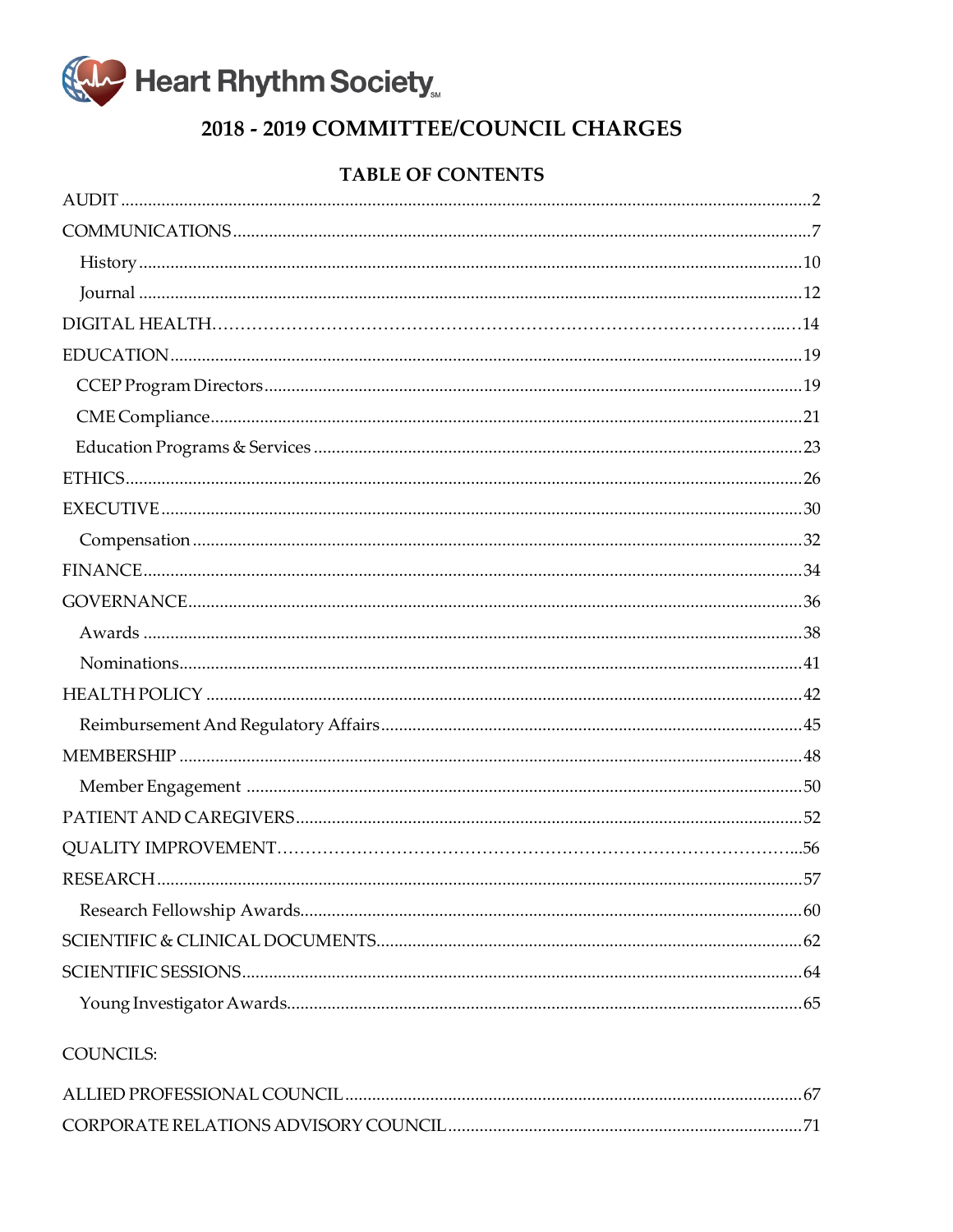<span id="page-1-0"></span>

### **AUDIT COMMITTEE CHARGE**

#### **Number of Members** 5‐7

Must be an odd number for purposes of voting.

#### **Composition**

Members shall include the Second Past President, the Secretary and Treasurer, at least one other Board member and two to four individuals with appropriate backgrounds. A majority of the Committee shall be current HRS Board members. "Individuals" may be trustees, at‐ large members, Allied or Early Career Professionals, or non‐members. "Appropriate background" is background or expertise in accounting or auditing, such as a retired CFO or auditor, not simply financial or business expertise. See also Limitations below. The Society's Second Past President shall serve as Chair. The Chair may invite guests as needed to expedite information sharing.

#### **Method of Appointment**

Ex officio members serve automatically. Other members shall be appointed by the President‐Elect, in consultation with the President and the Chief Executive Officer.

#### **Term of Office**

Ex officio members serve during their term in office. One year for appointed members. Reappointment for two additional, consecutive one-year terms is permissible.

### **Strategic Plan Alignment**

Secure Financials

### **Accountability**

Reports to: HRS Board of Trustees; Heart Rhythm Foundation Board (when active).

Staff Liaisons: Chief Operating Officer (primary); Vice President, Business Operations (secondary).

Key Relationships: Auditors (who report to the Audit Committee), Executive Committee. See also relationships with Management under "Meeting Frequency."

### **Purpose**

To provide independent oversight of the financial systems, management and reporting of the Society and the entities it controls (as defined by the IRS), including the Foundation.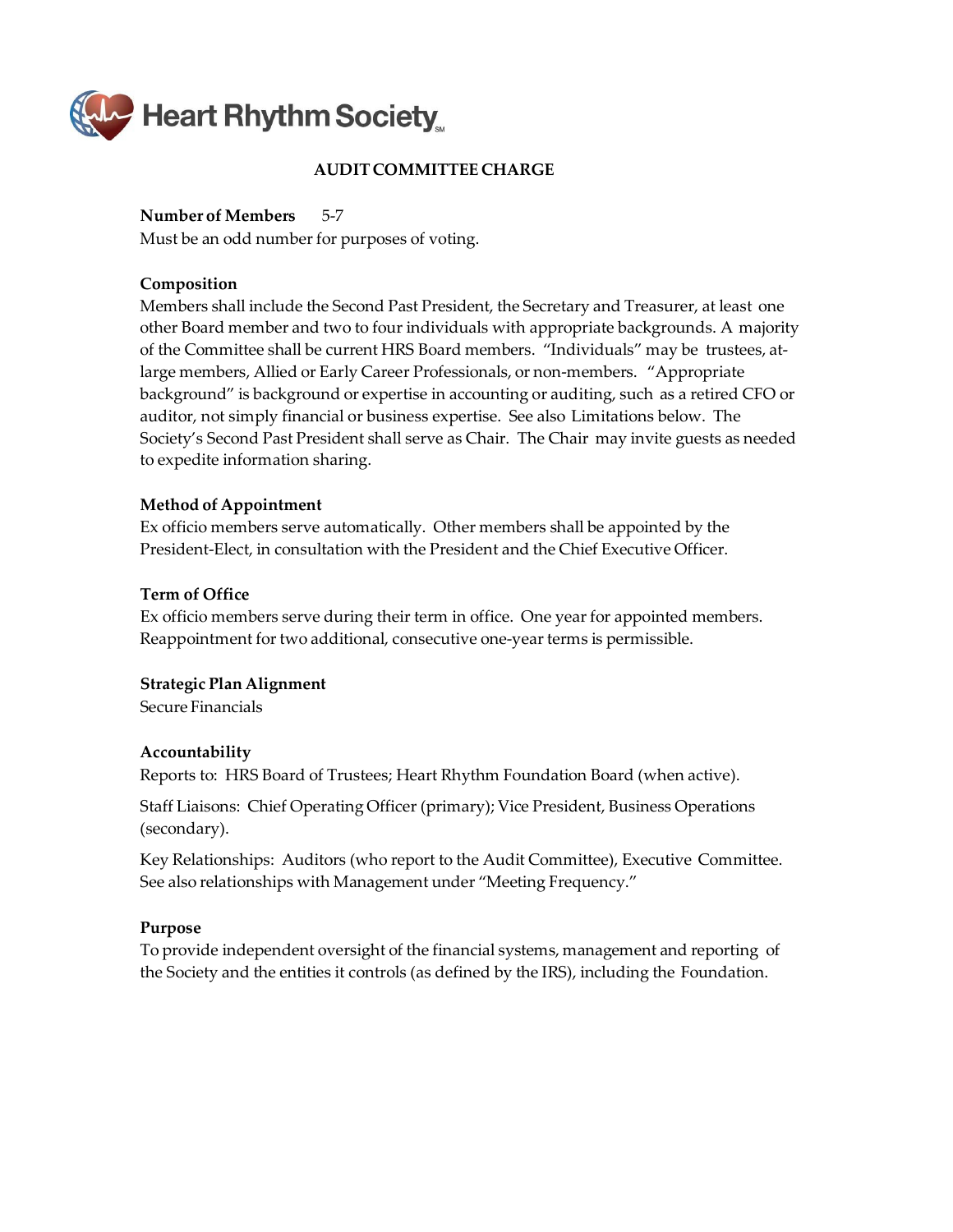# **Responsibilities**

# *Related to the Board*

- Review and report to the boards of the Society and its entities (when active) regarding the following:
	- o Financial statements and reports that will be provided to public constituencies and tax authorities.
	- o Internal accounting and asset management control policies and systems of the Society and its entities and the Auditors' recommendations for the improvement of those policies and systems.
	- o Relevant and material accounting policies adopted by the Society and its entities for financial statement presentation purposes.
	- o All audit processes, including scope of audits and any disputes between Management and the Auditors regarding audit or accounting matters.
- Report to the Board(s) at least annually upon the conclusion of the audit process and in connection with the issuance of the Auditors' report on the financial statements of the Society and its entities, and at other times the Committee deems necessary.

### *Related to the Independent Auditors*

- Select and appoint the independent certified public accountants (the Auditors) who shall provide auditing and related services to the Society and its entities (if active).
- Set the compensation for services by the Auditors.
- Approve all fees paid to the Auditors for audit work and other work performed by the Auditors.
- Confirm the independence of the Auditors, including examining other professional services provided to the Society and its entities by the Auditors and the reasonableness of the fees paid.
- Seek input from Management and the Auditors regarding the need to engage additional Auditors, and make the decision on the selection and engagement of any additional firm.
- Oversee the performance of services by the Auditors, including dispute resolution.
- Periodically review the performance of the Auditors, including the rotation of the primary audit partner, and recommend their retention or replacement.

### *Related to Conducting the Annual Audit*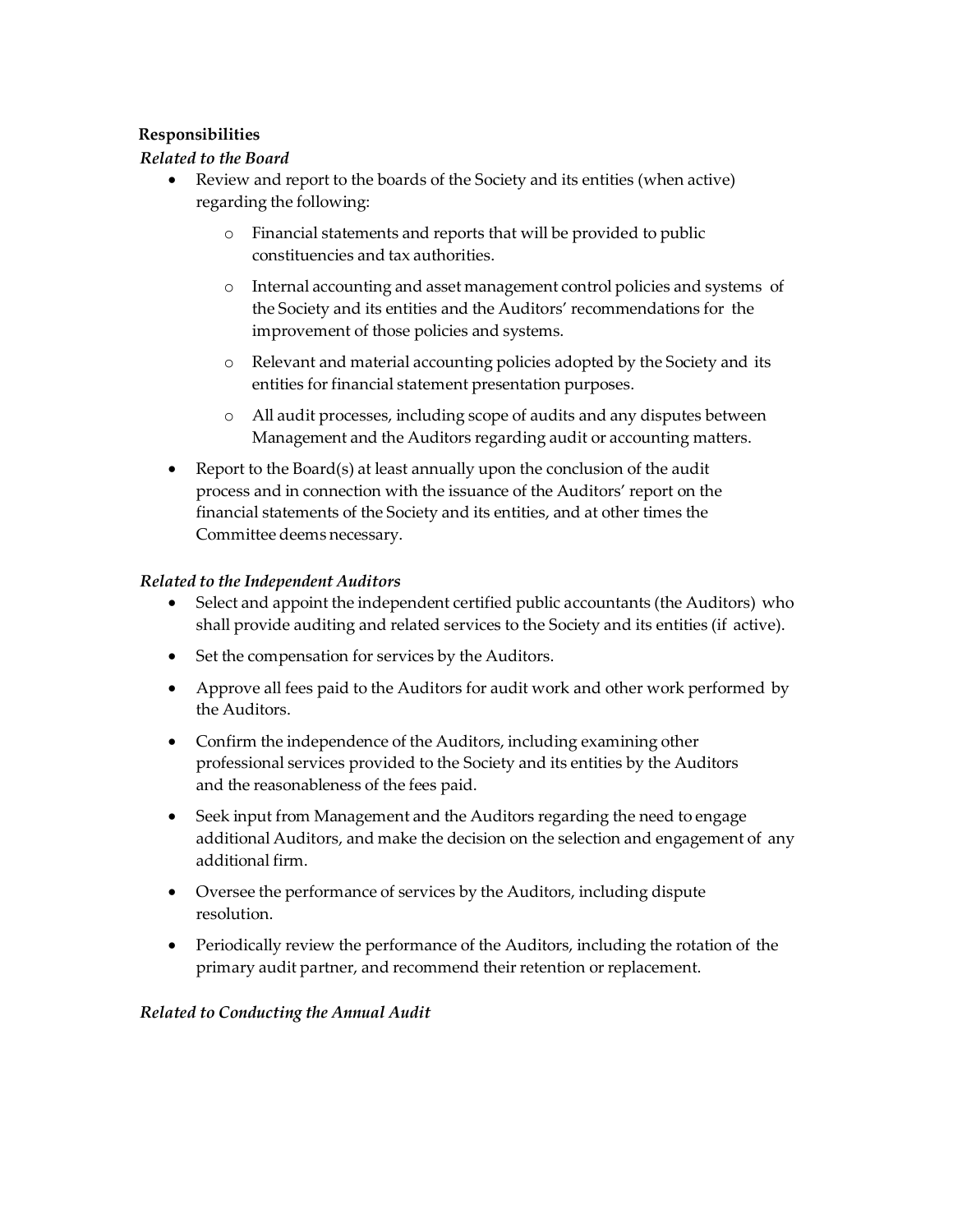- Approve the scope of the annual audit in collaboration with the Auditors, the Treasurer(s) of the Society and its entities (if active) and their respective Chief OperatingOfficers.
- Receive and review the report from the Auditors at the conclusion of interim fieldwork.
- Approve the timeline for receipt of audited financials, accompanying footnotes, representation letter, and management report, including Management's response.
- Meet with the Auditors and Management in separate executive sessions for private discussions as necessary.
- Resolve any disputes between the Auditors and Management regarding internal accounting controls, accounting policies and practices or financial statement presentation issues.

# *Related to Receiving/Approving the Annual External Audit and Annual Financial Statements*

- Inquire of Management and the Auditors about significant risks and exposures, and assess Management's steps to minimize them.
- Review with the Auditors
	- o The adequacy of the internal controls of the Society and its entities, including computerized information system controls and security.
	- o Any significant findings and recommendations of the Auditors, including any deficiencies or weaknesses in such controls and as otherwise disclosed in the Auditor's formal management letter.
	- o Management's response to any comments.
- Review with Management and the Auditors
	- o The annual financial statements and related footnotes of the Society and its entities (if active).
	- o The Auditor's reports on the financial statements.
	- o The Auditor's qualitative judgments about the appropriateness, not just the acceptability, of accounting principles and financial disclosures and how aggressive (or conservative) the accounting principles/policies and underlying estimates are.
	- o Any serious difficulties or disputes with management encountered during the course of the audit.
	- o Any otherissues concerning the audit procedures or findings that Generally Accepted Auditing Standards (GAAS) require the Auditors to discuss with the Committee.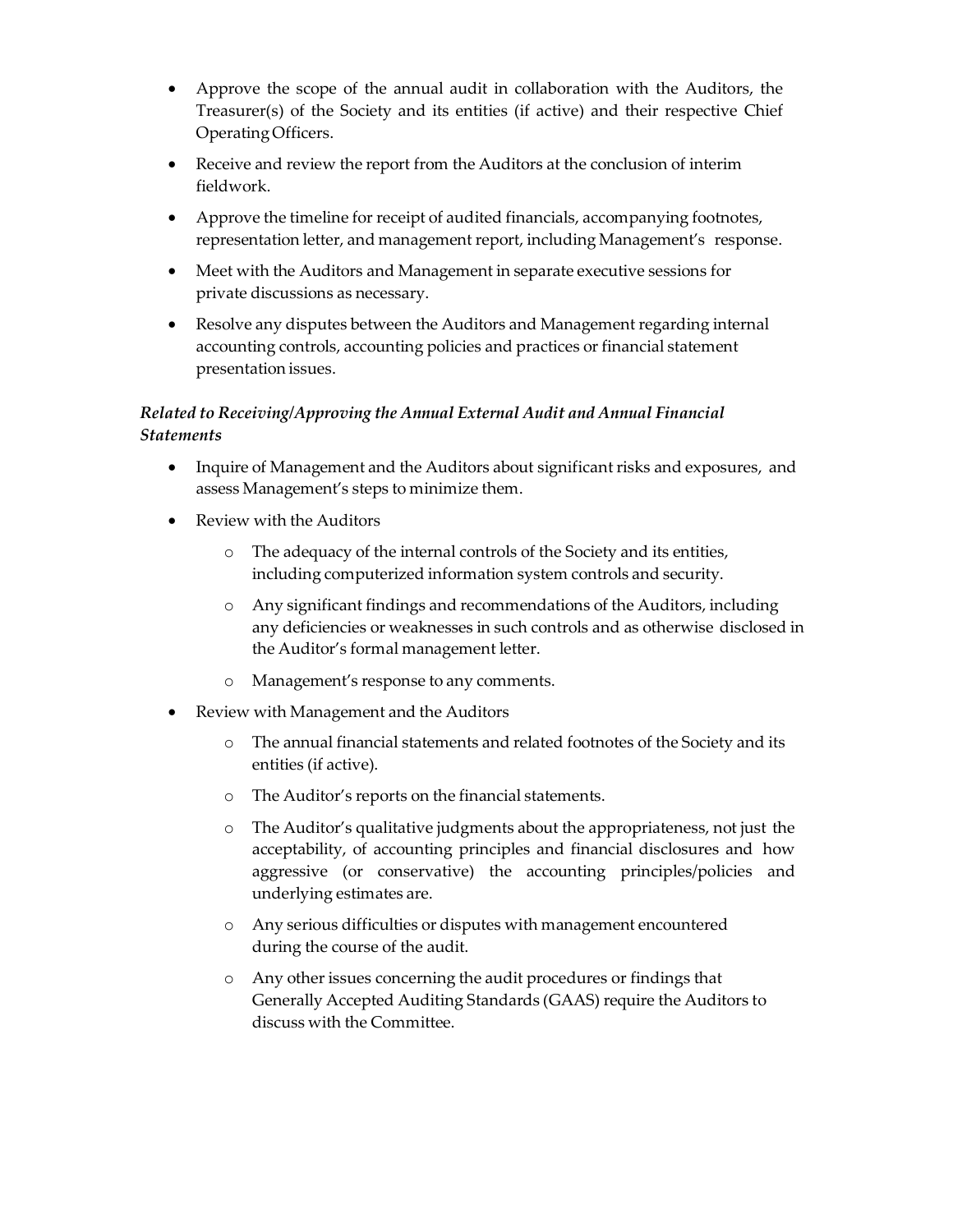- At the option of the Audit Committee
	- o Review published documents containing the financial statements of the Society and its entities to ensure the reporting is consistent with the information in the financial statements.
	- o Review interim financial reports before they are presented to the full Board(s) of Trustees of the Society and its active entities.

### *Related to State and Federal Reporting*

- Ensure that Management has filed information and tax reporting forms annually as required by law.
- Ensure that Management has made the proper attestations to the information reported on IRS Forms 990.
- Ensure the Committee is informed of any significant audits, investigations or inquiries made by tax and other authorities related to either the Society or its entities.
- Review and approve the annual Form 990 returns.

### *OtherResponsibilities*

- Periodically review the Audit Committee's charge for adherence to best practices in nonprofit auditing, and recommend revisions to the Governance Committee.
- Review legal and regulatory matters that may have a material effect on the financial statements of the Society and its entities, compliance policies and programs and reports from regulators.
- Act as a sounding board for accounting, reporting or internal control procedures raised by the Senior Vice President & Chief Operating Officer, Chief Executive Officer or others on behalf of the Society and the Foundation.
- Confirm that significant findings and recommendations made by the Auditors are acted upon appropriately and promptly.

### **Decision-MakingAuthority**

- Establish the committee's procedures.
- Select and appoint Auditors.
- Determine scope of Auditor's services.
- Approve fees paid to Auditors.
- Dismiss of Auditors for reasonable cause, in the good faith judgment of the Committee.
- Conduct or authorize investigations into matters within the Committee's scope of responsibilities, including engaging independent counsel and/orindependent accountants.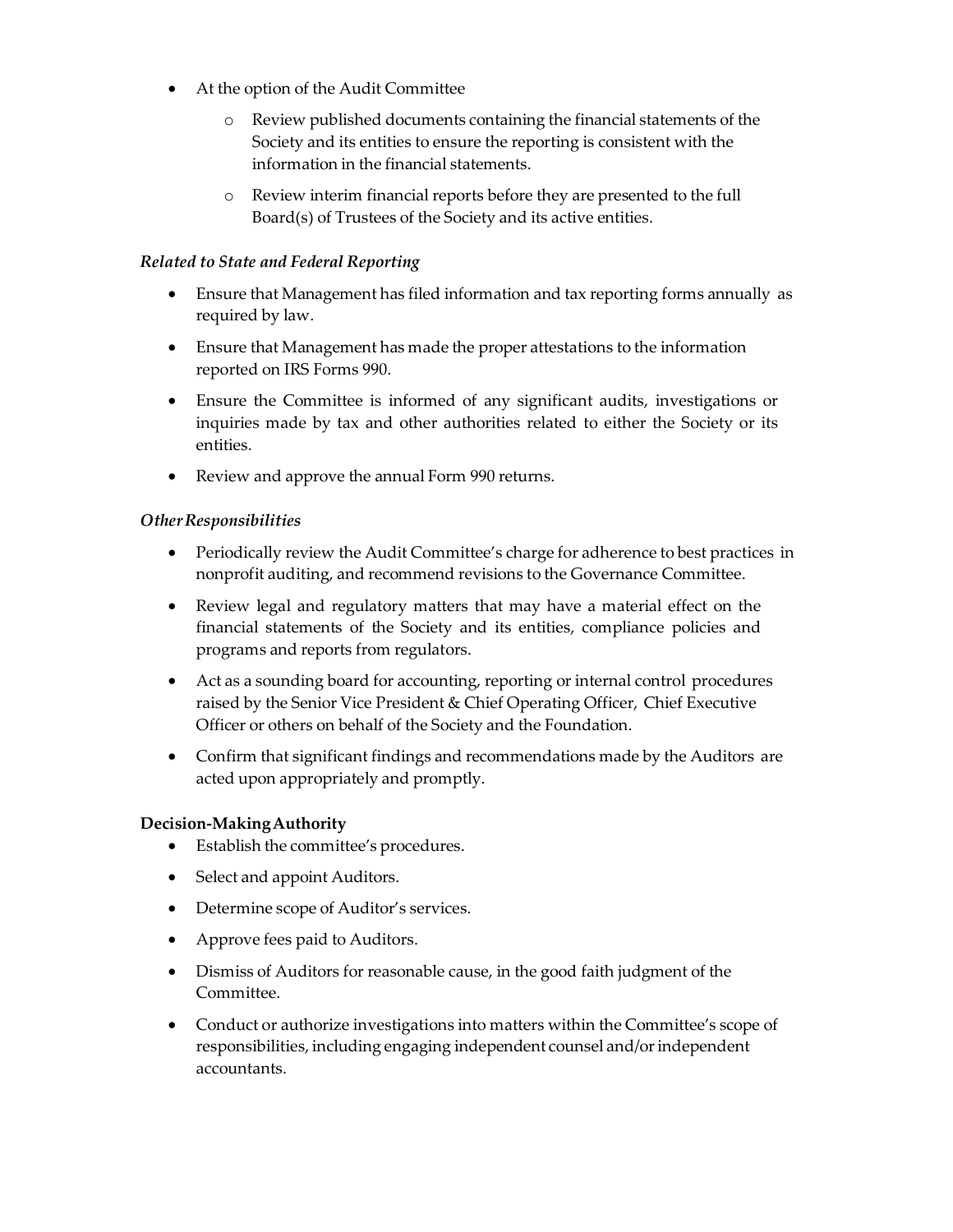• Engage expert consultants and advisers.

### **Limitations**

All members of the Audit Committee, whether ex officio or otherwise, must be independent. An individual is considered independent if he or she is free of any relationship that could influence his or her judgment as an Audit Committee member. No member of the Audit Committee shall be an employee, consultant or professional service provider to the Society or its entities, have any outside business or commercial relationship with the Society or the Foundation or be associated with a major vendor to the Society or the Foundation.

When there is some doubt about independence, as when a member of the Audit Committee has a consulting arrangement with a major vendor, the member should recuse him‐ or herself from any decisions that might be influenced by that relationship.

With the exception of the Secretary and Treasurer, members of the Audit Committee are prohibited from serving simultaneously on the Finance Committee.

### **Meeting Frequency**

At least three meetings annually, by teleconference: once before the Audit Fieldwork begins, once the Audit Fieldwork is complete but before the financial statements of the Society and its entities are issued, and once for review of the 990 tax returns prior to filing.

The Chair may request an executive session of the Audit Committee with the Auditors (following the annual audit of each entity) at which no employees of the Society or its entities shall be present. The Committee may meet regularly with the Auditors and Management in separate executive sessions, for private discussions as necessary. Additional meetings, including with the Auditors or Management in separate executive sessions for private discussions as needed.

#### **Estimated Time Commitment**

8 hour per year (during the Audit season/cycle)

*Scheduled* Three to five Committee Conference Calls

*Ad Hoc* Committee Conference Calls (as needed)

*Busiest Times of the Year* Audit/Tax preparation cycle: (October‐ January)

*Other*

The Audit Committee often requires quick turnaround times to respond to Auditor concerns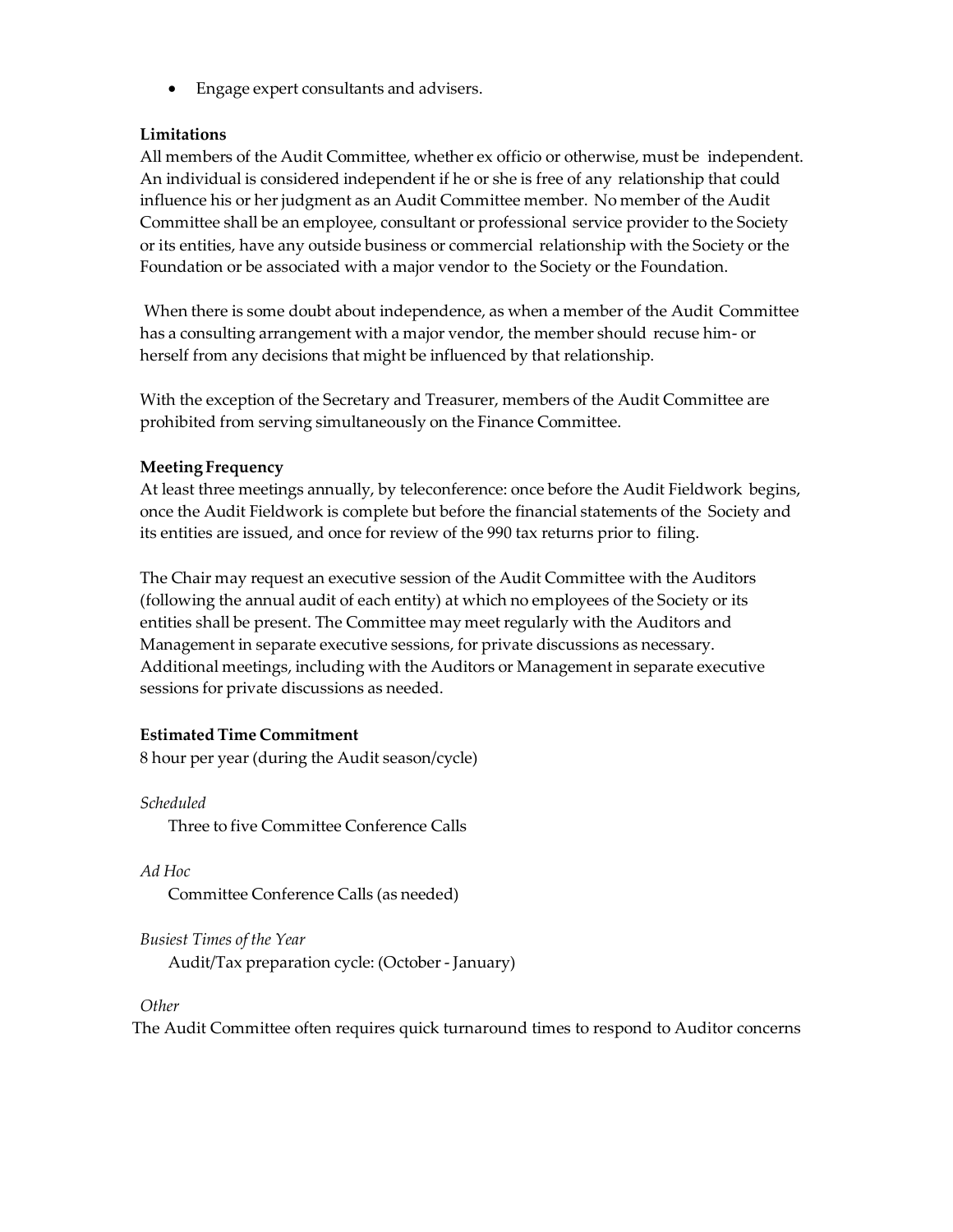

# **COMMUNICATIONS COMMITTEECHARGE**

### <span id="page-6-0"></span>**Number of Members** 11 - 13

### **Composition**

Members shall include a Chair and a Vice Chair, the Chair of the Journal Subcommittee, Chair of the History Subcommittee, and between seven and nine at-large members who have expertise or strong interest in communications technology, public relations, media, social media, and/or the web. Members shall represent a diverse mix of backgrounds, including physicians who represent key constituencies such as private practice, academic, emerging, international EP's, Allied Professionals and scientists. The Chair may invite guests as needed to expedite information sharing.

### **Method of Appointment**

The Committee Chair and members shall be appointed by the President-Elect, in consultation with the President and the Chief Executive Officer.

### **Term of Office**

One Year. Reappointment for two additional consecutive one-year terms is permissible.

### **Strategic Plan Alignment**

- Increase Reach
- Build Brand

### **Accountability**

Reports to: Board of Trustees

Staff Liaisons: Manager, Marketing and Communications (primary); Senior Director, Marketing & Communications (secondary)

Key Relationships: Executive Committee, Education Committee, Patient and Caregivers Subcommittee, Scientific Sessions Committee, Health Policy Committee, Scientific and Clinical Documents Committee, Membership Committee

### **Purpose**

To provide strategic direction, policy oversight, and business decision support for all Society communications efforts.

- Provide strategic direction for promoting the Society and the work of its member committees through public and media relations efforts.
- Provide input on strategy/direction with regard to print and web-based communications to members and other stakeholders and make recommendations as needed.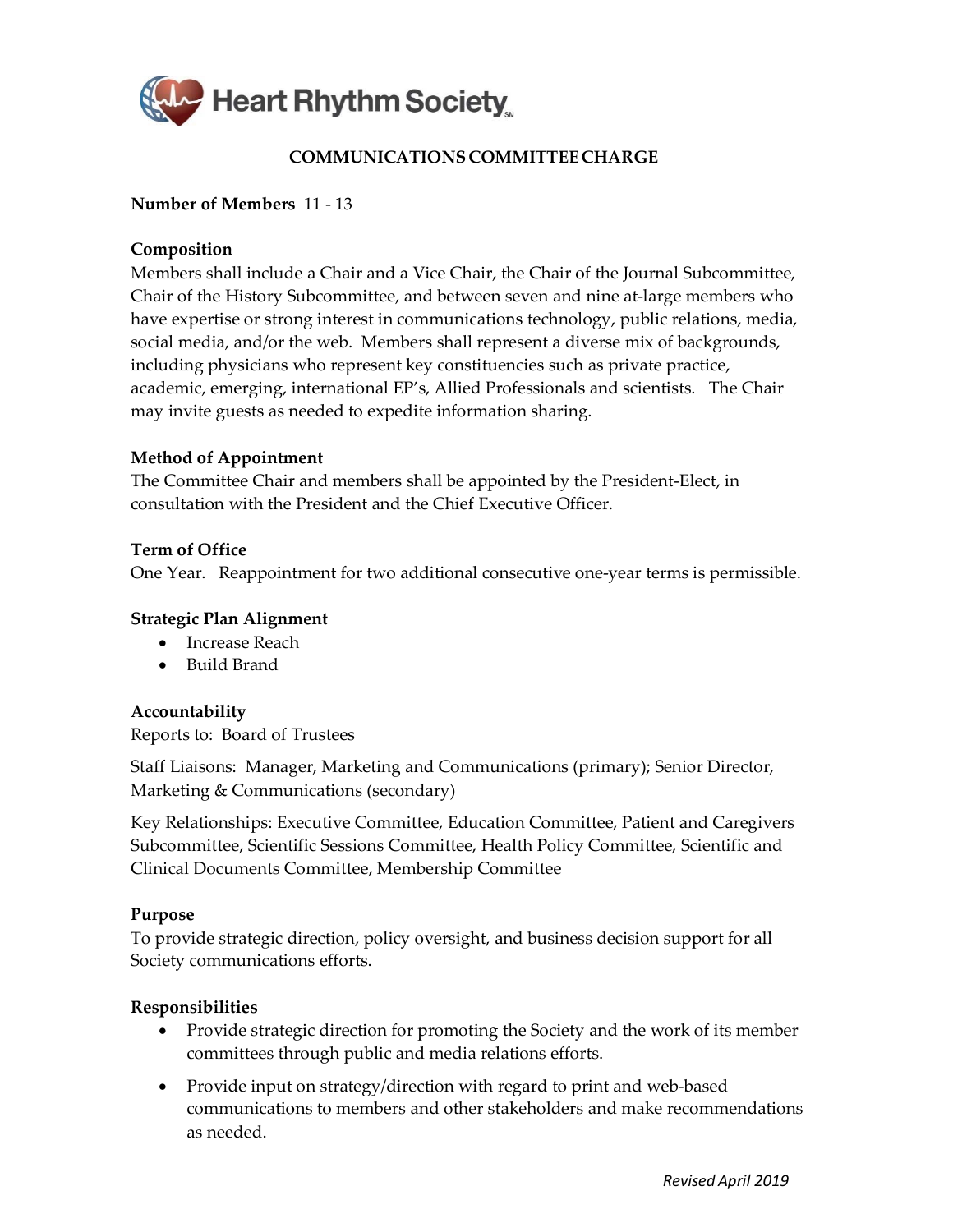- Provide strategic direction for use of social media to promote the Society and its key messages.
- Provide strategic direction in the development of the Society's mobile marketing and communications outreach efforts.
- Provide strategic direction for the enhancement of HRS online publications (e.g., *Keeping Pace)*.
- Provide strategic direction for using the annual scientific sessions to further the core mission of the Society.
- Provide direction on Society messaging, particularly as it relates to statistics communicated about the EP field in general and the Society specifically
- Provide strategic direction and facilitate the implementation of member outreach with regard to Society visibility and promotion of Awareness campaigns
- Vet and refer matters to the Ethics Committee as appropriate.
- Establish criteria governing commercial advertising by external organizations on the HRS website, related microsites and other HRS media, for Board approval.
- Monitor adherence by external organizations to the Society's commercial advertising criteria.
- Review and monitor effectiveness of external online collaborations and opportunities.

- Establish the committee's procedures.
- Establish subcommittee priorities and goals.
- Establish procedures for coordinating subcommittee work.
- Act on the recommendations of its subcommittee.
- Make recommendations to the Board.

# **Meeting Frequency**

Meetings to be held monthly or bi-monthly, as needed, by teleconference or face to face, for a total of approximately 5-7 meetings per year. Additional meetings may be held as needed. Committee members will also be asked to respond to email communications on a regular or as-needed basis to provide input on emerging concepts or strategies. Committee members may also volunteer for work groups that might require additional teleconferences and/or email communications.

# **Estimated Time Commitment**

2 hours per month; additional time will be required if member participates in working group(s) for specific projects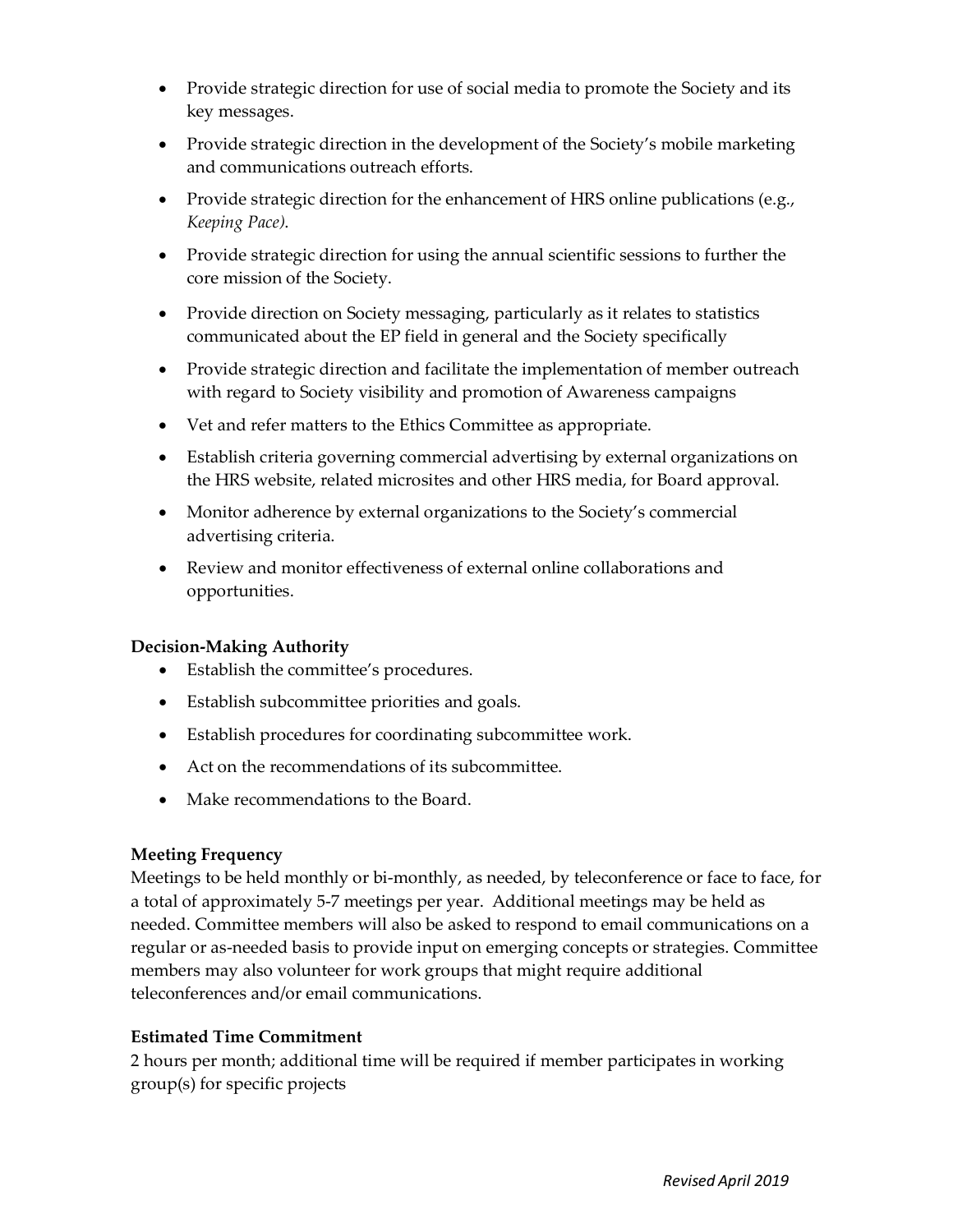# *Scheduled*

Committee Conference Calls (bi-monthly) In-Person Meetings (May, at HRS Scientific Sessions)

# *Ad Hoc*

Committee Conference Calls (as needed) Working Group Calls (as needed)

# *Busiest Times of the Year*

Budget preparation cycle (July - August)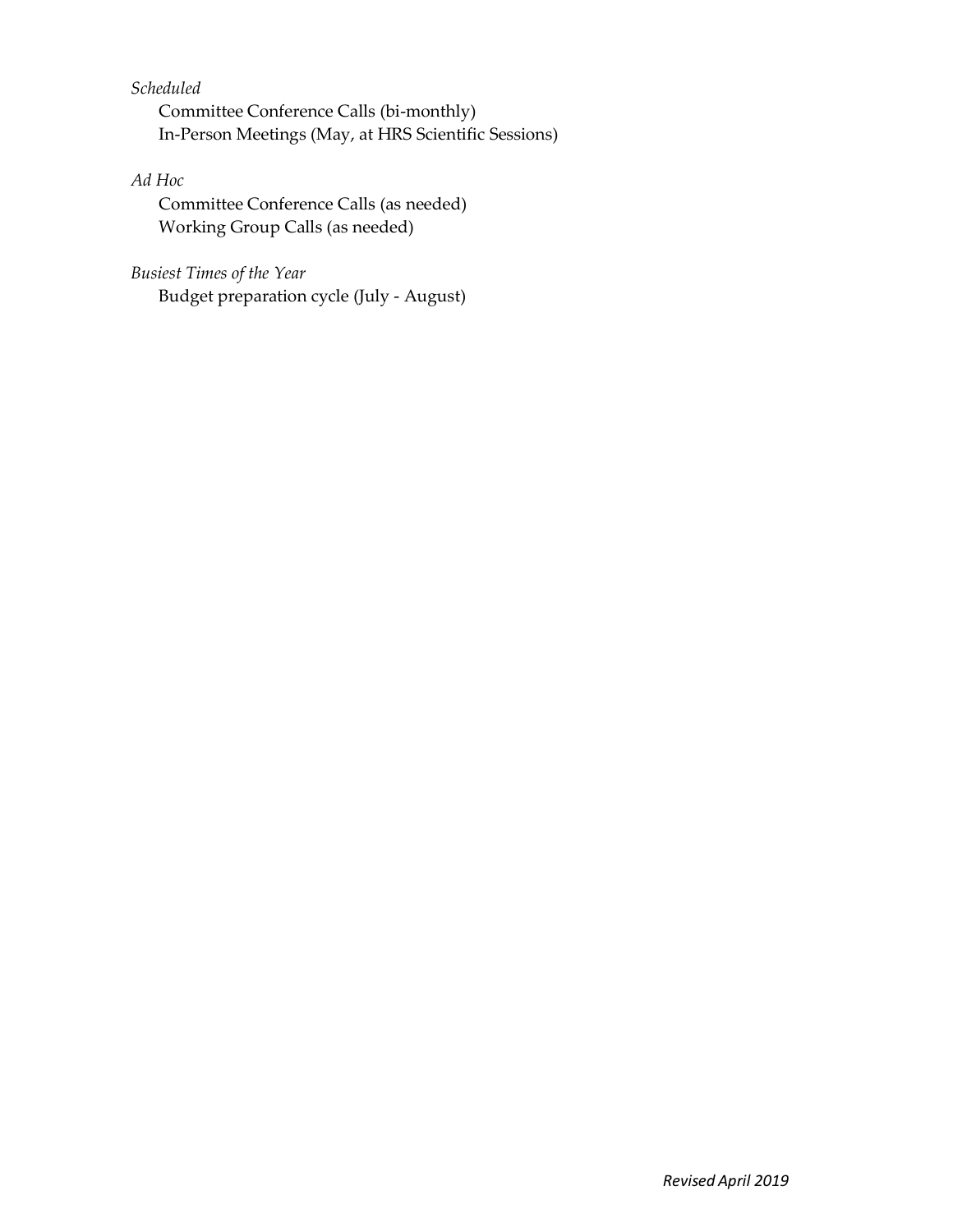<span id="page-9-0"></span>

# **HISTORYSUBCOMMITTEE CHARGE**

# **Number of Members** 10‐12

# **Composition**

Members shall include a Chair and Vice Chair and members with an interest in preserving the history of the Society and the field of cardiac arrhythmias.

### **Method of Appointment**

Members shall be appointed by the President‐Elect, in consultation with the President and Chief Executive Officer.

### **Term of Office**

One year. Reappointment for two additional consecutive one-year year terms is permissible.

### **Strategic Plan Alignment**

• Build Brand

### **Accountability**

Reports to: Communications Committee

Staff Liaison: Director, Development

Key Relationships: Education Committee, Scientific Sessions Committee, Development Advisory Council

### **Purpose**

To preserve the Society's and the field of heart rhythm disorders' history.

### **Responsibilities**

- Advise the Communications Committee and the Board on direction for preserving the history of the Society and the field of heart rhythm disorders.
- Attend to the history of the arrhythmia field-written and oral.
- Determine direction and advice on acquisitions and develop a plan for managing the HRS device collection.
- Work with Scientific Sessions Committee to highlight history at the Scientific Sessions and oversee the *Rhythms in Time* exhibit.
- Plan and assist in oral history interviews.
- Monitor and advise on the history section on the HRS web site.
- Develop a strategy for raising funds to promote and sustain the history of the field in collaboration with the Development Advisory Council.

### **Decision-MakingAuthority**

Provide recommendations to the Communications Committee and the Board.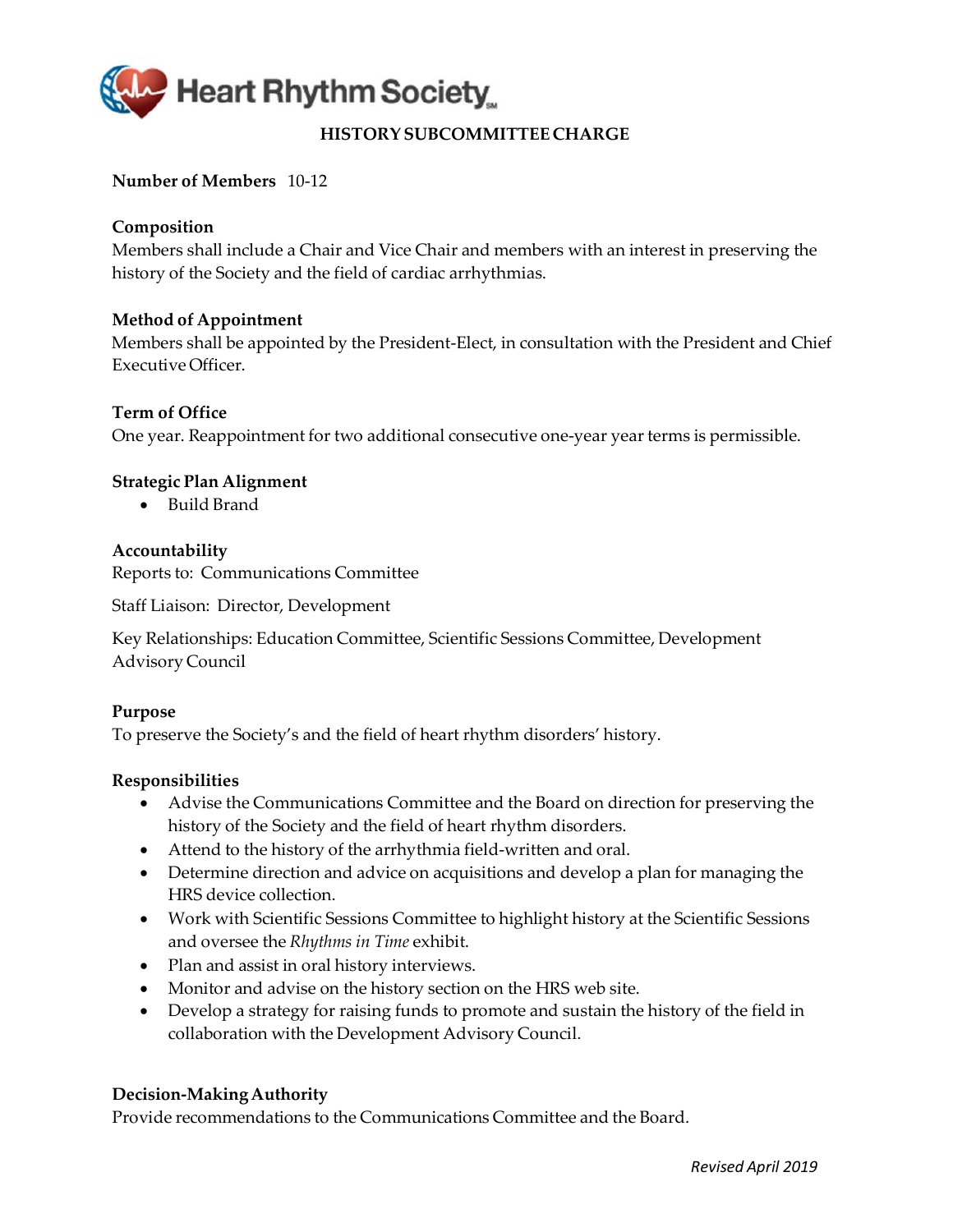**Meeting Frequency**

Conference calls as needed.

### **Estimated Time Commitment**

### *Scheduled*

Committee Conference Calls (bi‐monthly)In‐Person Meetings (May, at HRS Scientific Sessions)

*Ad Hoc*

Committee Conference Calls (as needed)

# *Busiest Times of the Year*

Budget preparation cycle (July ‐ August)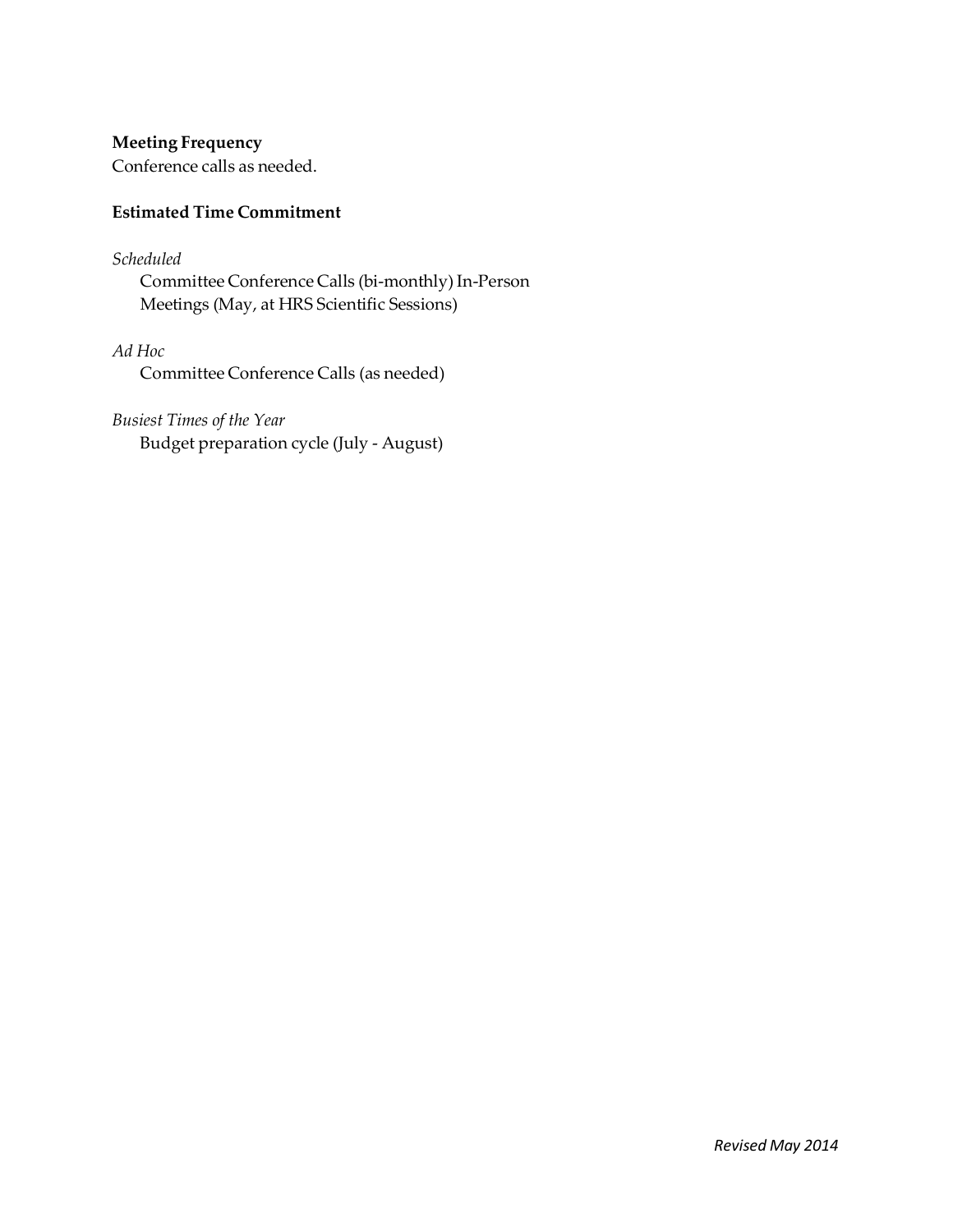<span id="page-11-0"></span>

# **JOURNAL SUBCOMMITTEE CHARGE**

### **Number of Members** 6‐8

### **Composition**

Members shall include a Chair, Vice Chair and a diverse mix of between four and six at‐large members, including basic scientists, clinical scientists and Allied Professionals. A representative from the journal publisher and the Editor-in-Chief of each journal shall serve on the subcommittee as non‐voting, invited guests. The Chair may invite additional guests as needed to expedite information sharing.

### **Method of Appointment**

The Subcommittee Chair and members shall be appointed by the President-Elect, in consultation with the President, and Chief Executive Officer.

### **Term of Office**

Ex Officio members serve during their terms in other positions. All other members shall serve one year, with reappointment possible to a maximum of two additional, consecutive one‐year terms.

### **Strategic Plan Alignment**

- Increase Reach
- Build Brand

### **Accountability**

Reports to: Communications Committee

Staff Liaison: Managing Editor

Key Relationships: Scientific Sessions Committee, Scientific and Clinical Documents Committee

### **Purpose**

To provide strategic direction, policy oversight and business decision support for official Heart Rhythm Society online and print journal publications, excluding editorial responsibilities.

- Provide strategic direction and oversee strategy for attracting and retaining print and online readership
- Create evaluation criteria for the Editor-in-Chief, and manage performance against these criteria.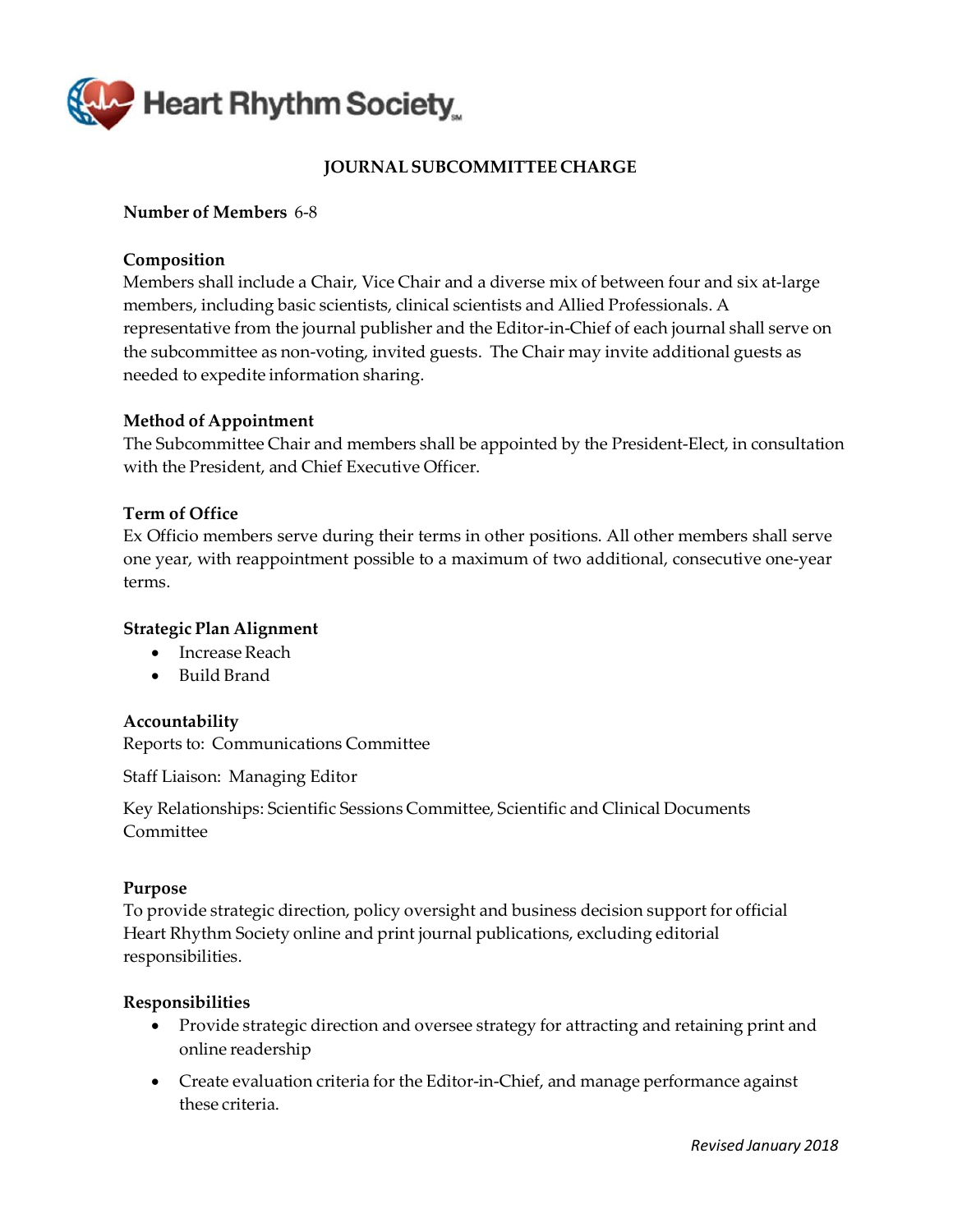- Confer as needed with the publisher to establish non-member subscription prices, and monitor revenue for the Society's official journal(s).
- Establish and monitor Society policies governing print and online journal advertising.
- Monitor the effectiveness and cost-efficiency of print and online journal publishing activities, and make recommendations as needed.
- Work collaboratively with the Communications Committee Chair and the committee staff liaison to set the subcommittee's annual work plan, timeline, budget (if any) and meeting schedule consistent with the Committee's overall priorities and agenda.
- Maintain open communications with the Communications Committee via regular reports and two‐way communications on issues of mutual interest.
- Refer matters to the Communications Committee for approval when required by the subcommittee's or the Committee's policies or charge.

- Establish subcommittee procedures.
- Establish performance goals for the Editor-in-Chief.
- Make recommendations to Management regarding merit increases for the Editor-in-Chief, based on annual performance evaluation.
- Make recommendations to the Communications Committee or the Board, including the appointment of the Editor‐in‐Chief by the Board, and arrangements with the Publisher.

### **Meeting Frequency**

Quarterly meetings by teleconference or face-to-face. Additional meetings as needed.

### **Estimated Time Commitment**

1‐2 hours per month

*Scheduled*

Committee Conference Calls take place once per quarter (February, May, August/September, November/December) In‐Person Meeting (May, at HRS Scientific Sessions)

*Ad Hoc*

Committee Conference Calls (as needed)

*Busiest Times of the Year*

Prior to February, May, August/September, November/December meetings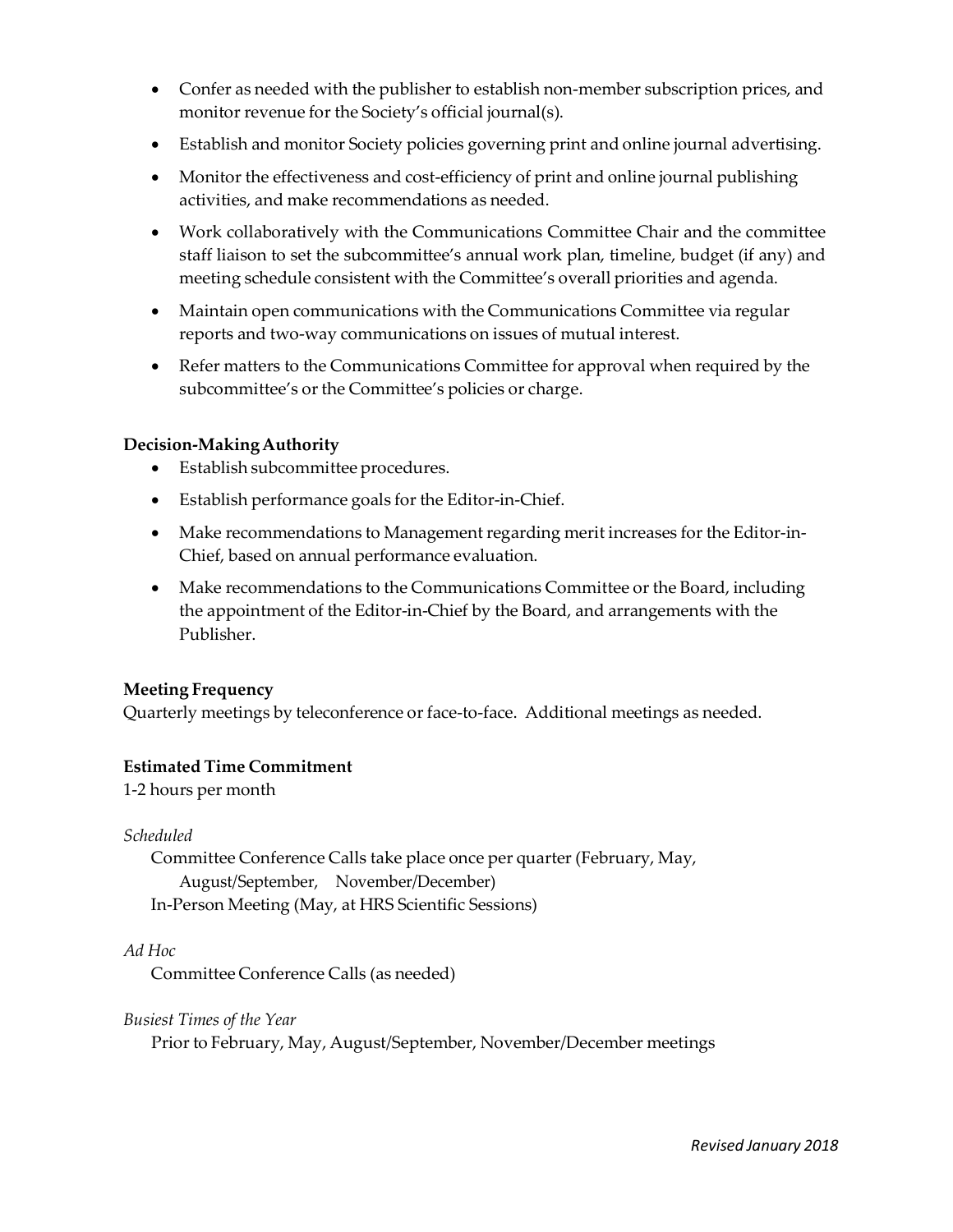

# **DIGITAL HEALTH COMMITTEE CHARGE**

# **Number of Members**

Up to 15.

# **Composition**

Members shall include a Chair, Vice Chair and up to 13 members with an appropriate background or interest in the digital health field, to include an Allied Professional, Early Career Professional, an international member, and a subject matter expert. The Chair may invite guests as needed to expedite information sharing. Guests are not required to be members of the Heart Rhythm Society.

# **Method of Appointment**

Members shall be appointed by the President-Elect, in consultation with the President and Chief Executive Officer.

**Term of Office** One year. Reappointment for two additional consecutive one-year terms is permissible.

# **Strategic Plan Alignment**

- Increase Reach
- Build Brand
- Engage Members

# **Accountability**

Reports to: Board of Trustees

Staff Liaisons: Chief Revenue Officer (Primary); Senior Director, Digital Technology and Data Analytics (secondary)

Key Relationships: Health Policy Committee, Reimbursement and Regulatory Affairs Subcommittee, Education Committee, Corporate Relations Advisory Council, Scientific Sessions Program Committee

### **Purpose**

To provide guidance, recommendations and resources to HRS members about safely sharing and exchanging data with patients obtained from personal health records, cardiovascular implantable and remote monitoring devices and continuous, personal biometric monitoring (e.g. consumer wearable technology).

- Review current digital healthcare landscape and the impact on clinical practice and patients' experiences.
- Ensure alignment with the Society's existing guidance, recommendations and policies.
- Provide updates to the Board of Trustees to help inform strategic priorities and planning.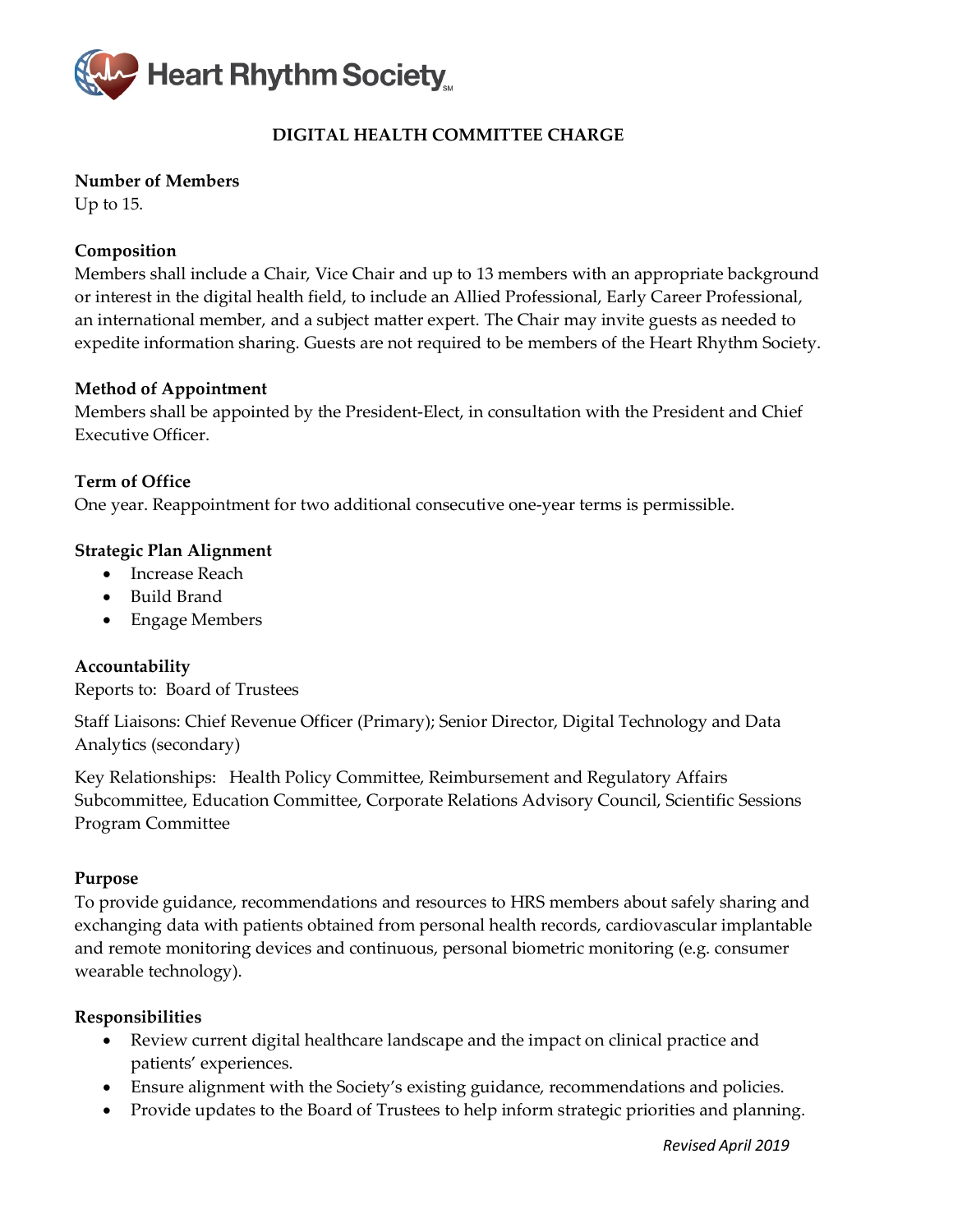- Disseminate guidance and recommendations to members and key stakeholders via publication in HeartRhythm and presentation at Heart Rhythm Scientific Sessions.
- Work with the Scientific Sessions Program Committee in development of the digital health content.
- Create strategic alliances with global organizations, including patient and professional societies to further the mission of the Society and disseminate relevant guidance and recommendations to global audiences.

Make recommendations to the Board.

# **Meeting Frequency**

Monthly meetings, by teleconference.

# **Estimated Time Commitment**

Up to 3 hours per month

# *Scheduled*

Conference Calls (monthly, as needed)

# *Ad Hoc*

in-person meeting at HRS Scientific Sessions

# *Busiest Times of the Year*

August – September (program planning for digital health at Scientific Sessions) Prior to Board meetings (May, September, January)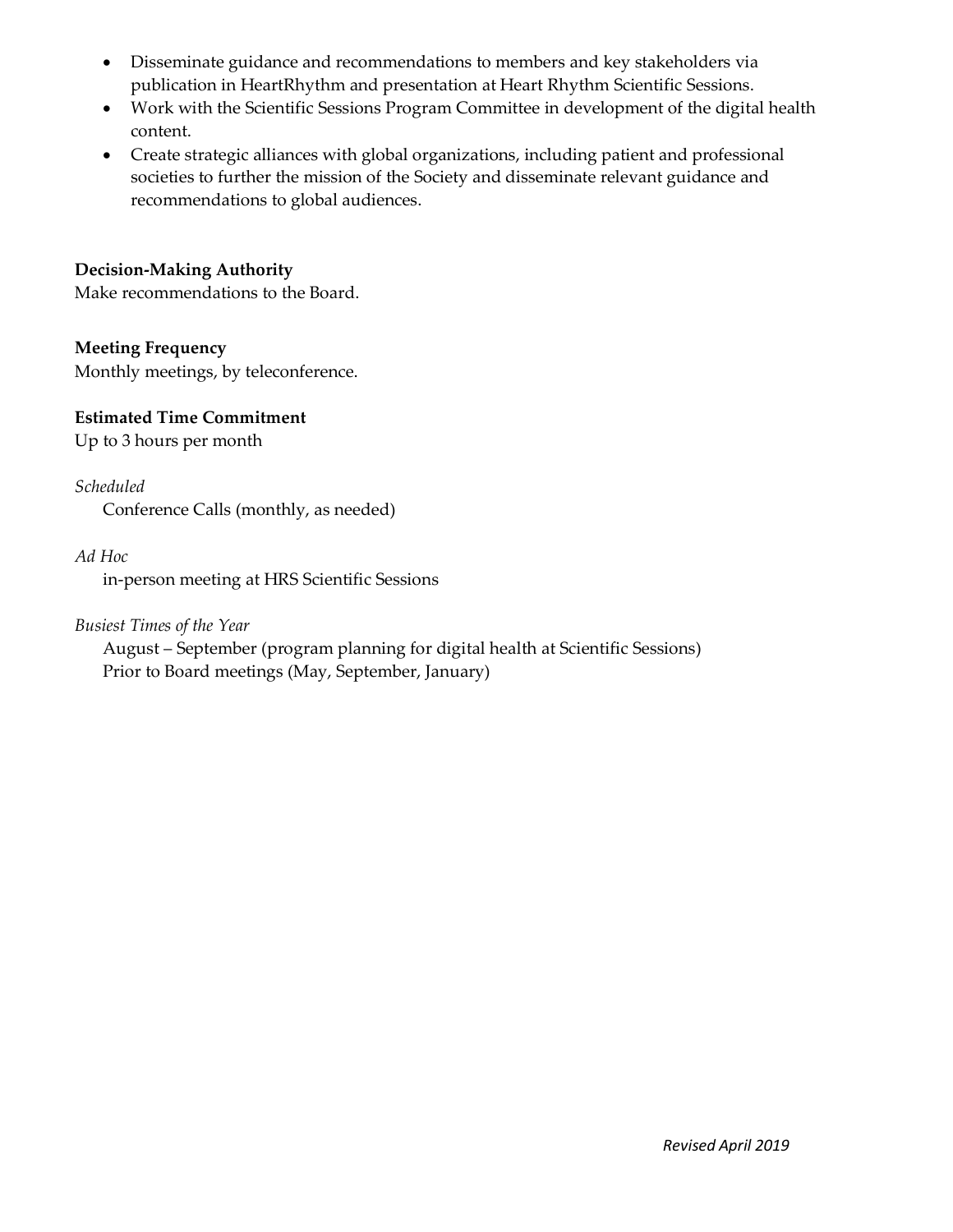

# **EDUCATION COMMITTEE CHARGE**

# <span id="page-15-0"></span>**Number of Members** 5

# **Composition**

Members shall include the Chair, Vice Chair, Chair of the CME Compliance Subcommittee, Chair of the Education Programs & Services Subcommittee, and Chair of the CCEP Program Directors Subcommittee. The Chair may invite guests as needed to expedite information sharing.

# **Method of Appointment**

The Committee Chair, Vice Chair and members shall be appointed by the President‐ Elect, in consultation with the President and the Chief Executive Officer.

# **Term of Office**

Ex officio members serve during their term in other positions. The term for all other members shall be one year. Reappointment for two additional consecutive one‐year terms is permissible.

# **Strategic Plan Alignment**

- Secure Financials
- Increase Reach
- Build Brand

# **Accountability**

Staff Liaison: Senior Vice‐President, Education (primary); Director, Education Programs and Services (secondary)

Key Relationships: Scientific Sessions Program Committee, Health Policy Committee, Scientific and Clinical Documents Committee, CCEP Program Directors Subcommittee, CME Compliance Subcommittee, Education Programs & Services Subcommittee, Patients & Caregivers Committee

### **Purpose**

To ensure that the Society's educational activities meet the current and future needs of its members and the field.

# **Responsibilities**

### *Related to Role as an Umbrella Committee*

• Set annual objectives and deliverables for subcommittees, in collaboration with the subcommittee chairs and committee staff liaisons.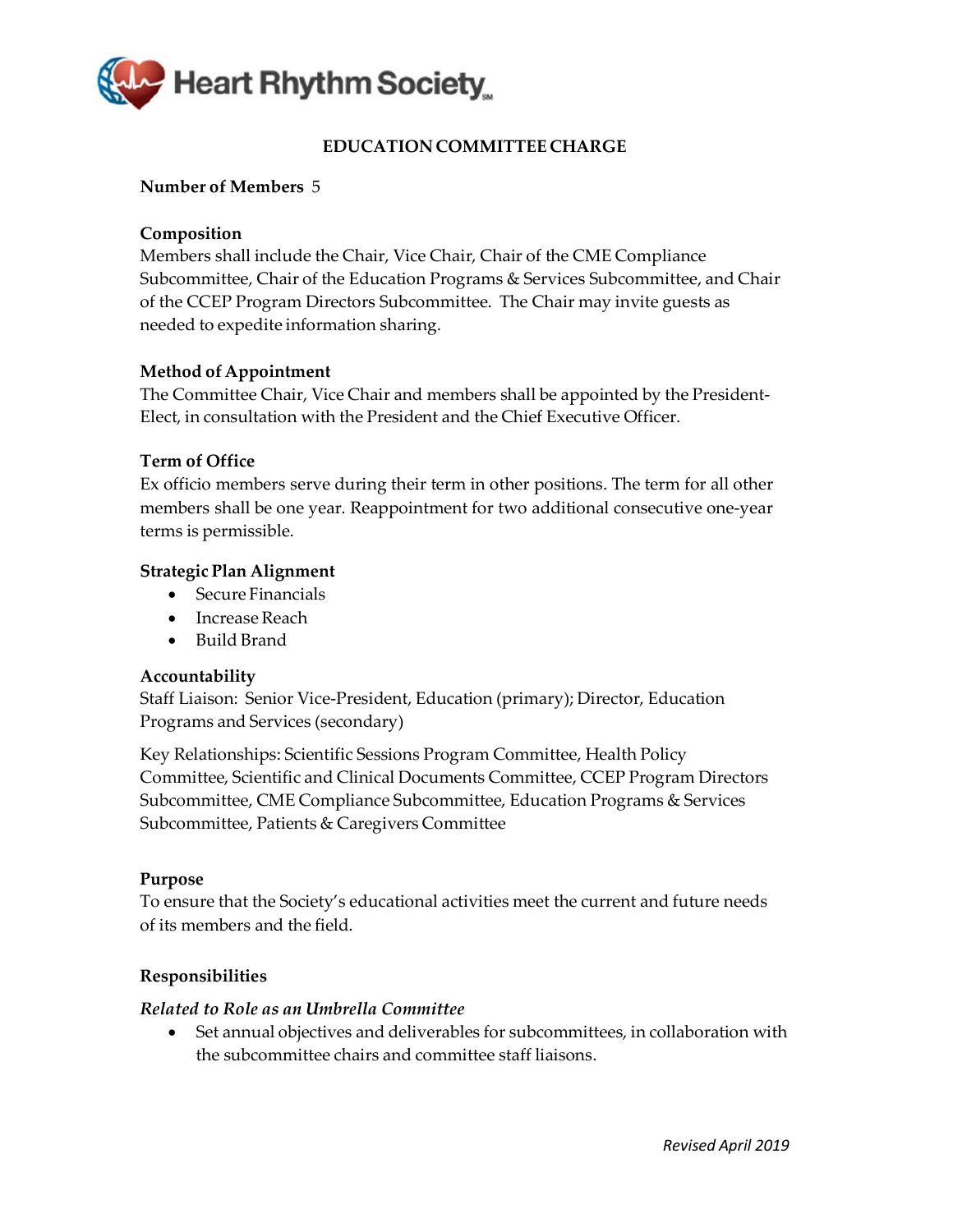- Direct, oversee and coordinate subcommittees' work to ensure accountability to the Board and the Committee's priorities and timelines.
- Maintain open communications with stakeholders, including keeping the Board and Executive Committee informed via regular reports, and maintaining twoway communications on issues of mutual interest.
- Refer matters to the Board or Executive Committee for approval when required by the Bylaws, Board policies or committee charter.
- Develop subcommittee members to ensure the committee has access to the expertise it needs, and identify emerging leaders to ensure a strong succession.

# *Related to Committee‐Specific Functions*

- Develop and oversee implementation of the Society's educational strategy.
- Provide direction for all Society CME and non-CME educational programs and services.
- Oversee education curriculum development, including developing overall learning objectives and outcome measurements for all of the Society's educational offerings.
- Regularly assess the state of knowledge in the field of electrophysiology, review gaps in knowledge and develop strategies to address unmet needs.
- Regularly evaluate the effectiveness of the Society's programs for physicians and allied professionals, to include market assessment and profitability of current and any newly proposed programs or services.
- Monitor and have oversight over profit and loss of current and new programs  $\&$ services and fiscal responsibility within approved budgets.
- Monitor trends in education delivery.

# **Decision-MakingAuthority**

- Set strategy for the Society's educational offerings, with a focus on awareness, diagnosis and treatment of AF and SCA.
- Establish the committee's procedures.
- Establish priorities and goals for subcommittees.
- Recommend new CME, non-CME, and maintenance of certification programs and services to the Board.
- Collaborate with CCEP Program Directors to recommend changes in training curricula to ABIM and promote Fellows' engagement in training programs.
- Establish the subcommittee structure in consultation with the Governance Committee and consistent with charges and guiding principles approved by the Board.
- Establish procedures for coordinating subcommittee work.
- Act on the recommendations of subcommittees.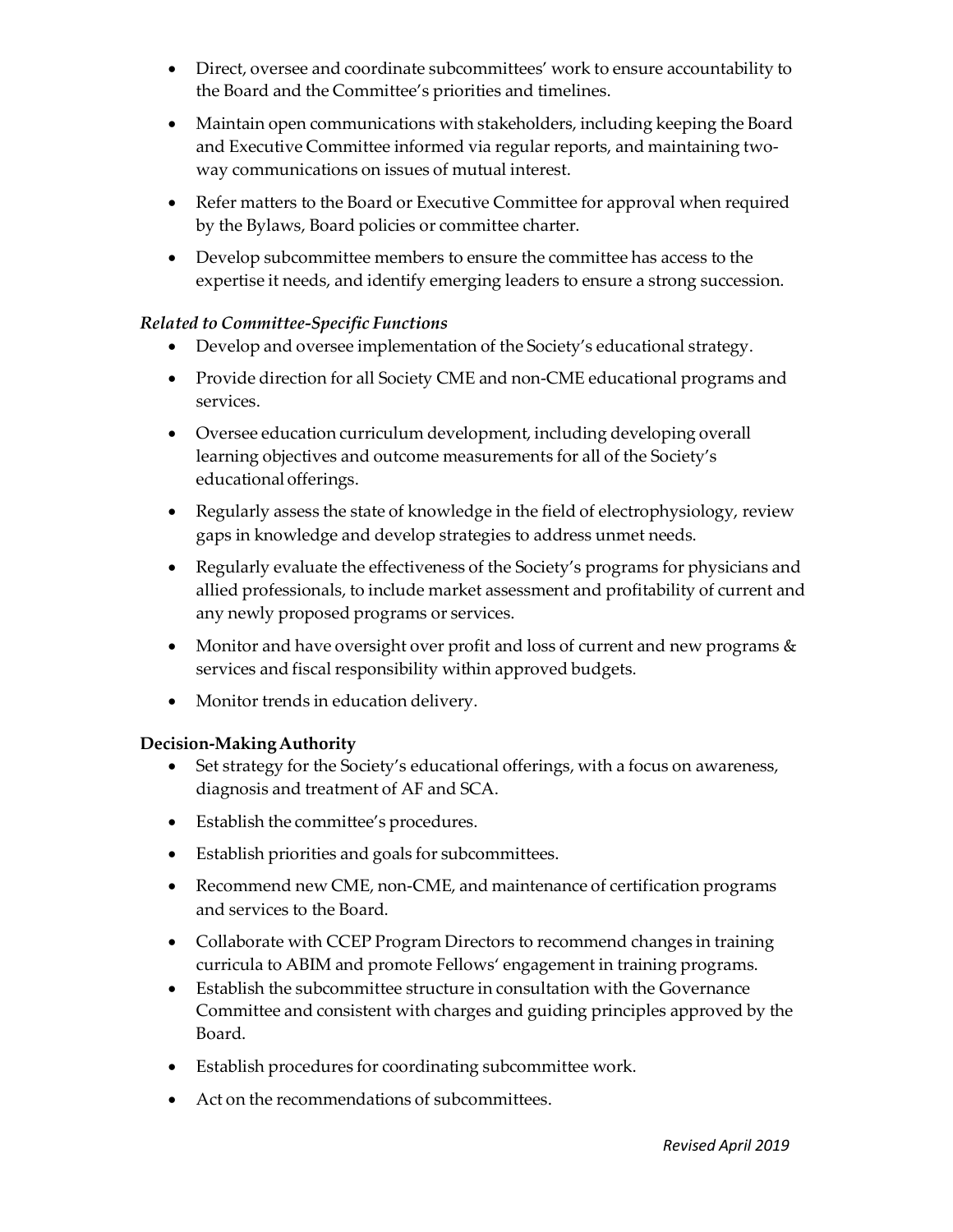# **Meeting Frequency**

At least three meetings annually, by teleconference or face-to-face. Additional meetings as needed.

# **Estimated Time Commitment**

*Scheduled*

Committee Conference Calls (3 ‐ 4 in a 12 month cycle) In‐Person Meetings (at ACC annual meeting and/or HRS annual meeting and summer meeting July/August)

*Ad Hoc*

Committee Conference Calls (3 ‐ 4 in a 12 month cycle)

*Busiest Times of the Year*

Prior to committee conference calls (3 ‐ 4 in a 12-month cycle) Annual Budget Planning Budget preparation cycle (June ‐ August)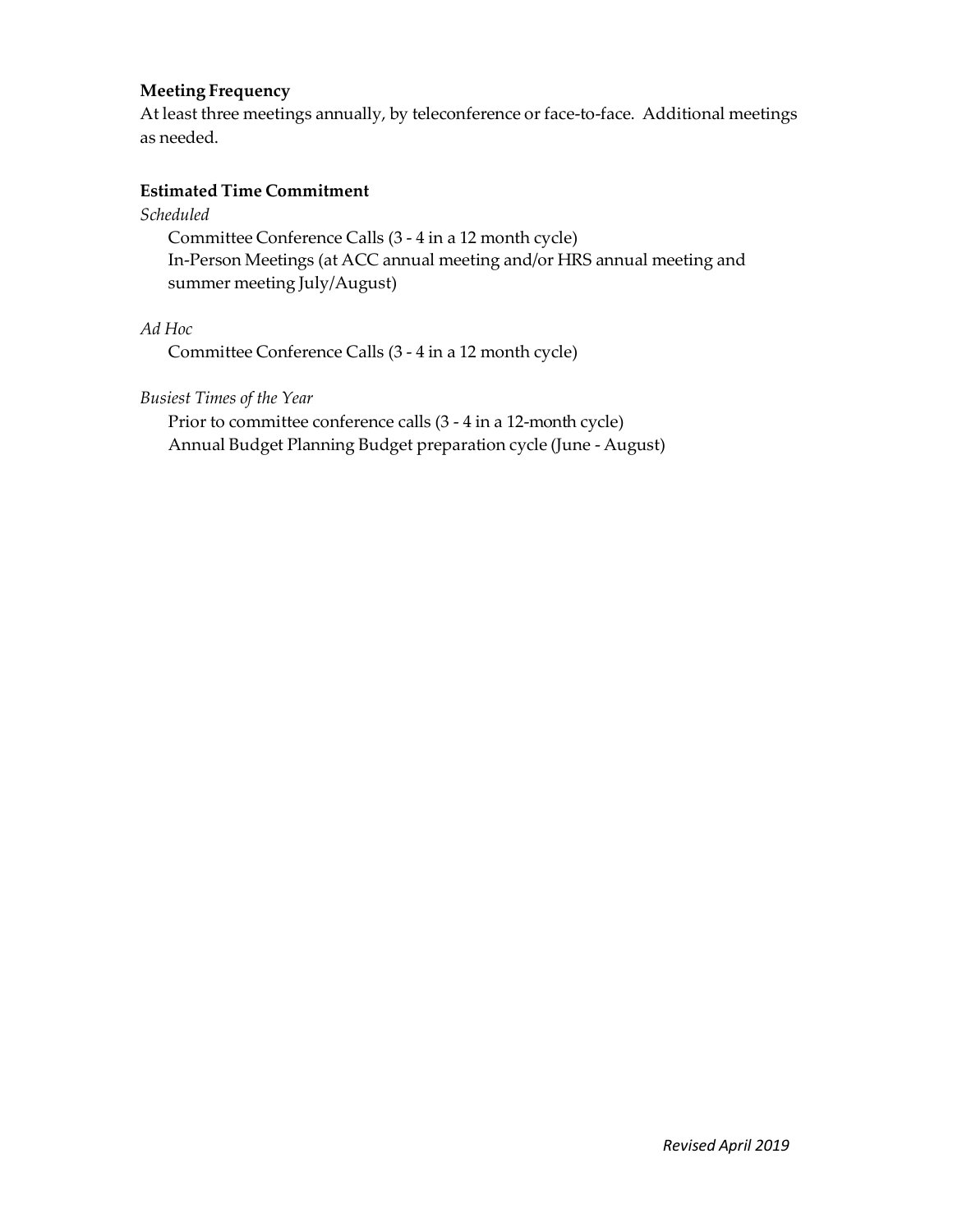<span id="page-18-0"></span>

# **CCEP PROGRAM DIRECTORS SUBCOMMITTEE CHARGE**

### **Number of Members** 12‐14

### **Composition**

Members shall include a Chair and a Vice Chair and between 10 and 12 at‐large members who serve as current or former Program Directors. The Chair may invite guests as needed to expedite information sharing.

### **Method of Appointment**

The Committee Chair and members shall be appointed by the President‐Elect, in consultation with the President and the Chief Executive Officer.

### **Term of Office**

One year. Reappointment for two additional consecutive one‐year terms is permissible.

### **Strategic Plan Alignment**

- Build Brand
- Increase Reach

### **Accountability**

Reports to: Education Committee

Staff Liaison: Senior Vice President, Education

Key Relationships: Scientific Sessions Program Committee, Education Committee, MembershipCommittee

### **Purpose**

To enhance the quality of training for heart rhythm specialists.

- Work collaboratively with the Education Committee Chair and the committee staff liaison to set the subcommittee's annual work plan, timeline, budget (if any) and meeting schedule consistent with the Committee's overall priorities and agenda.
- Maintain open communications with the Education Committee via regular reports and two‐way communications on issues of mutual interest.
- Refer matters to the Education Committee for approval when required by the Subcommittee's or the Committee's policies or charge.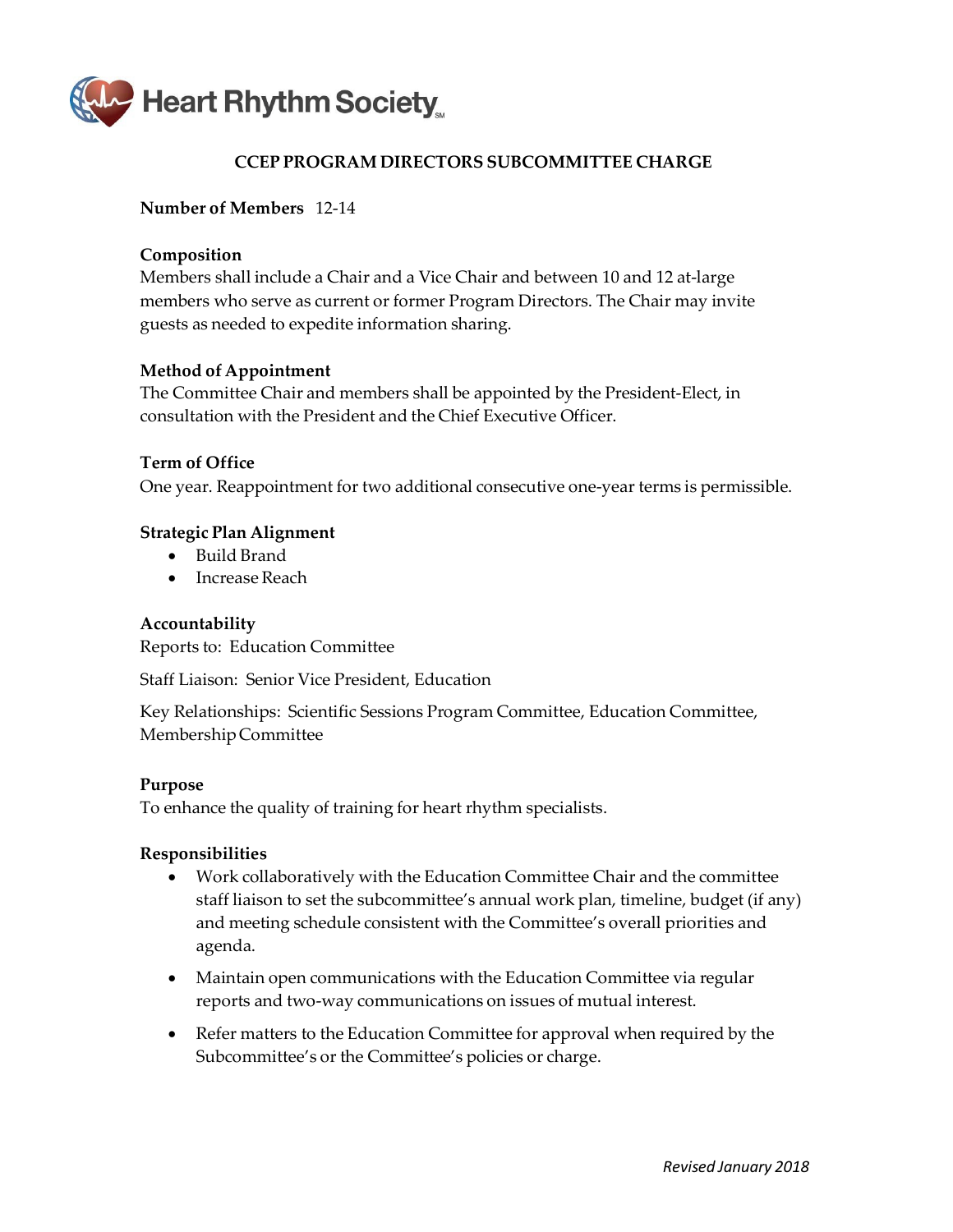- Set the agenda and identify speakers for the annual program directors luncheon at HRS Scientific Sessions.
- Monitor and track number of fellows trained annually and provide feedback and make recommendations on work force issues.
- Work with the Membership Committee to ensure that HRS has a current list and contact information for all EP fellows in clinical training programs.
- Work with the Education Committee and Scientific Sessions Program Committee to propose educational programs directed at fellowship training during the Annual Scientific Sessions and also on the HRS Online Learning Center.
- Encourage Affiliate membership in the Heart Rhythm Society.
- Promote use in training programs of the Society's guidelines and quality standards.
- Work to implement International Clinical Training Fellowships and other opportunities, if finding for these initiatives is received.

- Establish Subcommittee procedures.
- Make recommendations to the Education Committee.

# **Meeting Frequency**

At least three committee meetings annually by teleconference. Additional meetings as needed.

# **Estimated Time Commitment**

*Scheduled*

Committee Conference Calls (3‐4 times/year: August, November, March) In‐Person Meeting (May: CCEP Program Directors Luncheon at HRS Scientific Sessions) *Ad Hoc*

Committee Conference Calls (as needed)

# *Busiest Times of the Year*

Prior to Scientific Sessions (February ‐ May)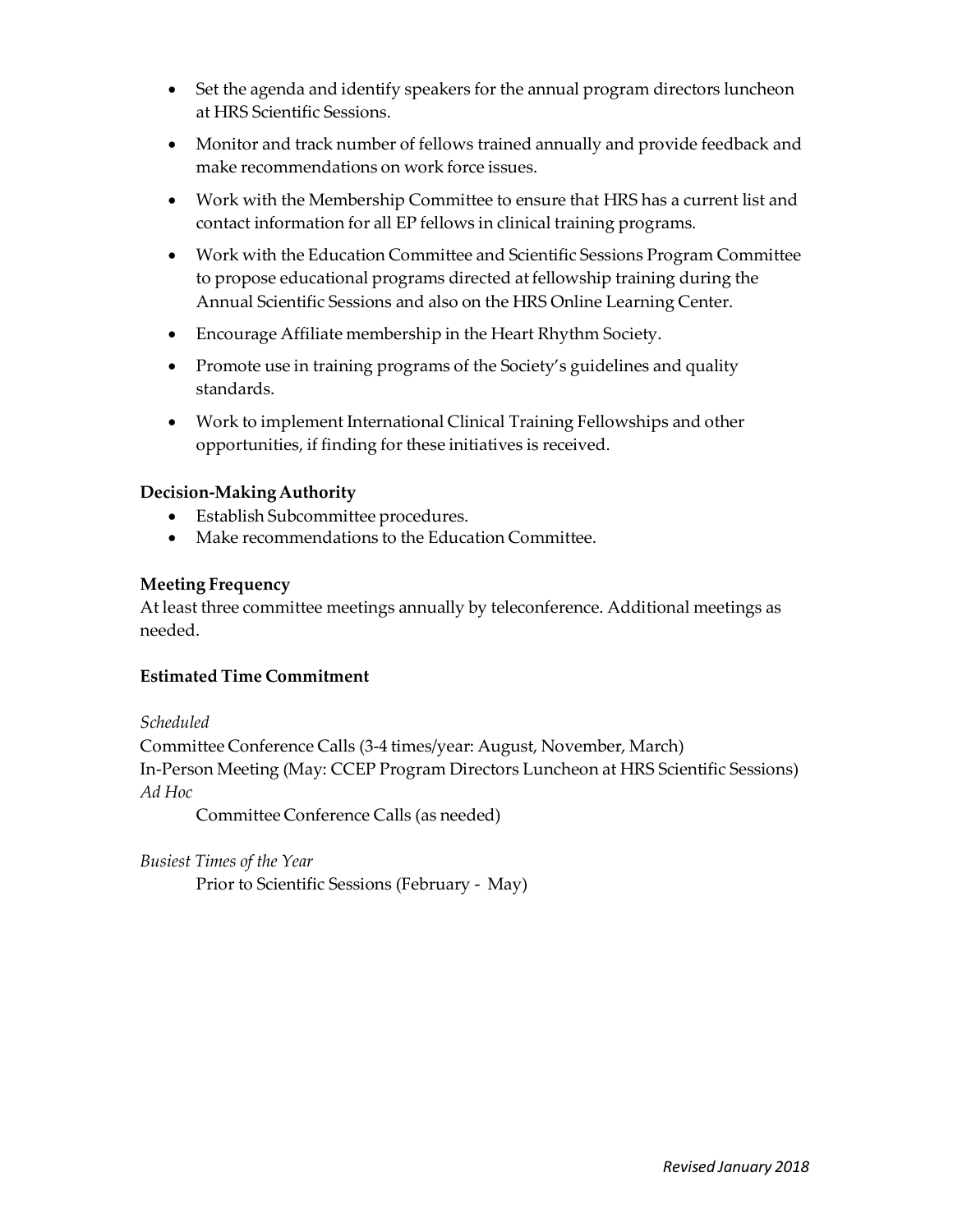<span id="page-20-0"></span>

# **CME COMPLIANCE SUBCOMMITTEE CHARGE**

### **Number of Members:** 6‐8

### **Composition**

Members shall consist of a Chair, Vice Chair and at large members, including one Allied and one Early Career Professional. The Chair may invite guests as needed to expedite informationsharing.

### **Method of Appointment**

The Subcommittee Chair, Vice Chair and members shall be appointed by the President‐ Elect, in consultation with the President and the Chief Executive Officer.

### **Term of Office**

One year. Reappointment for two additional consecutive one‐year terms is permissible.

### **Strategic Plan Alignment**

- Build Brand
- Increase Reach

### **Accountability**

Reports to: Education Committee

Staff Liaisons: Vice President, Quality Improvement Education (primary); Senior Vice President, Education (secondary)

Key Relationships: Education and Meetings Coordinating Committee, Education Programs and Services Subcommittee, and Scientific Sessions Program Committee

### **Purpose**

To safeguard the Society's exemplary accreditation status.

- Work collaboratively with the Education Committee Chair and the committee staff liaison to set the subcommittee's annual work plan, timeline, budget (if any) and meeting schedule consistent with the Committee's overall priorities and agenda.
- Maintain open communications with the Education Committee via regular reports and two‐way communications on issues of mutual interest.
- Refer matters to the Education Committee for approval when required by the subcommittee's or the Committee's policies or charge.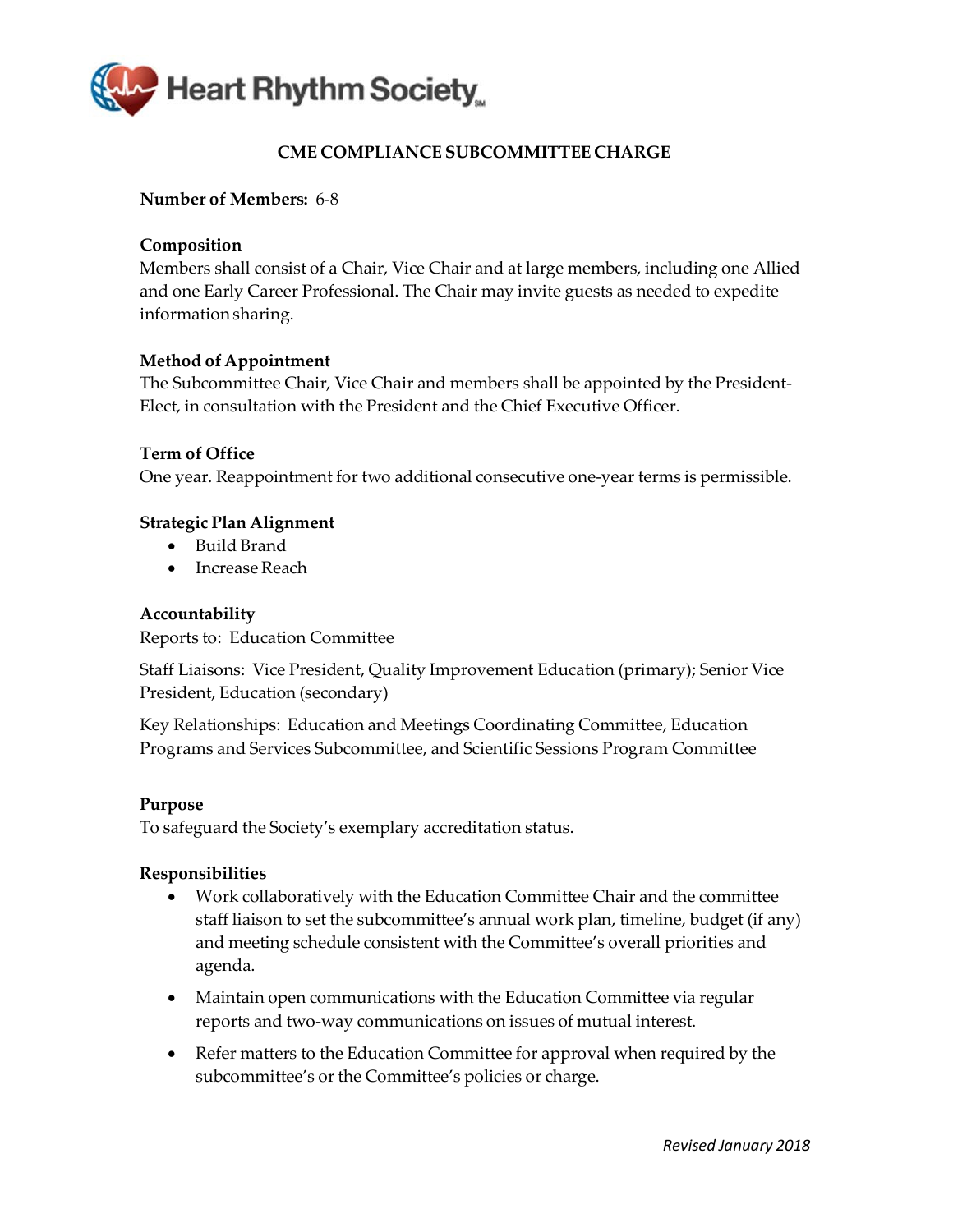- Ensure that all Society CME educational programs & services are managed appropriately and adhere to the Accreditation Council for Continuing Medical Education (ACCME) Essentials and Standards.
- Oversee the Society's accreditation process and maintain the Society's exemplary CME status.
- Develop the process and recommendations for CME accreditation with commendation.
- Conduct needs assessments and identify knowledge gaps for the Education Committee, related subcommittees and Scientific Sessions Program Committee.
- Analyze assessment data related to educational programs at large for the Education Committee, related subcommittees, and Scientific Sessions Program Committee.
- Validate content for enduring materials.
- Review and approve co-sponsored & endorsed programs.
- Ensure fiscal responsibility within approved Society budgets.

- Establish subcommittee procedures.
- Approve Society programs for CME status
- Approve co-sponsored and endorsed programs.
- Make recommendations to the Education Committee.

# **Meeting Frequency**

At least three meetings annually, by teleconference or face-to-face. Additional meetings as needed.

# **Estimated Time Commitment**

Varies depending on project/program assignments. Estimate 4 hours per month.

*Scheduled*

Committee Conference Calls (August, November, March) In‐ Person Meetings (May, at HRS Scientific Sessions; optional)

*Ad Hoc*

Committee Conference Calls (as needed)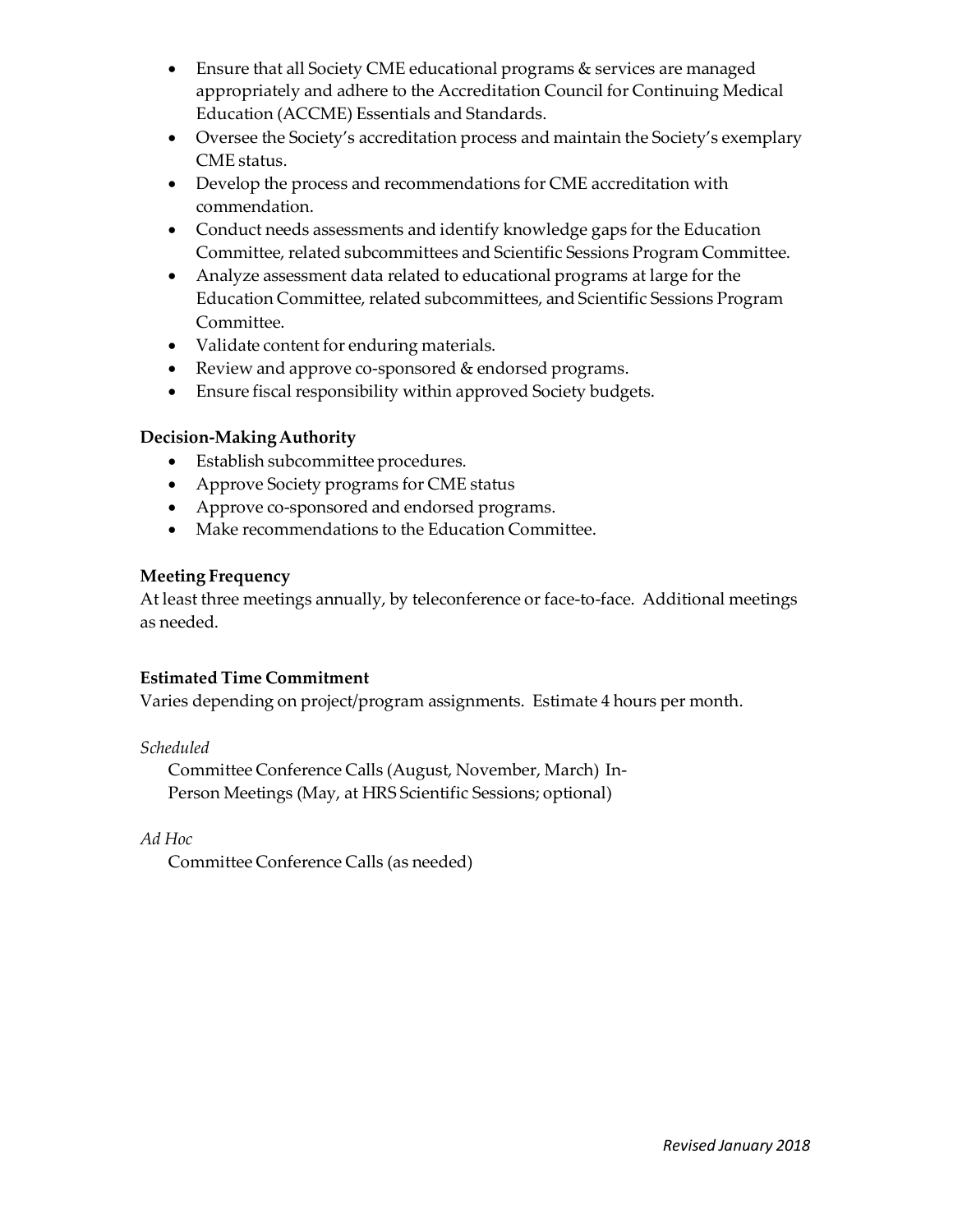<span id="page-22-0"></span>

# **EDUCATION PROGRAMS & SERVICES SUBCOMMITTEE CHARGE**

**Number of Members:** Up to 12

### **Composition**

Members shall consist of a Chair, Vice Chair and up to nine at large members, including up to three Allied and one Early Career Professionals. The Board Review Course Director shall serve as a non‐voting Guest. The Chair may invite guests as needed to expedite subcommittee activities.

### **Method of Appointment**

The Subcommittee Chair, Vice Chair and members shall be appointed by the President‐Elect, in consultation with the President and the Chief Executive Officer.

### **Term of Office**

One year. Reappointment for two additional consecutive one‐year terms is permissible.

### **Strategic Plan Alignment**

- Build Brand
- Engage Volunteers

### **Accountability**

Reports to: Education Committee

Staff Liaisons: Senior Director, Education Programs and Services (primary); Manager, Education Programs and Services (secondary)

Key Relationships: CME Compliance Subcommittee, Scientific Sessions Program Committee, Ethics Committee, Health Policy Committee, Communications Committee, Membership Committee, course directors, planning teams, HRS Communities, and Corporate Relations.

### **Purpose**

To meet the current and future education needs of Society members and the field, outside the annual Scientific Sessions, this will include CME and non‐CME activities.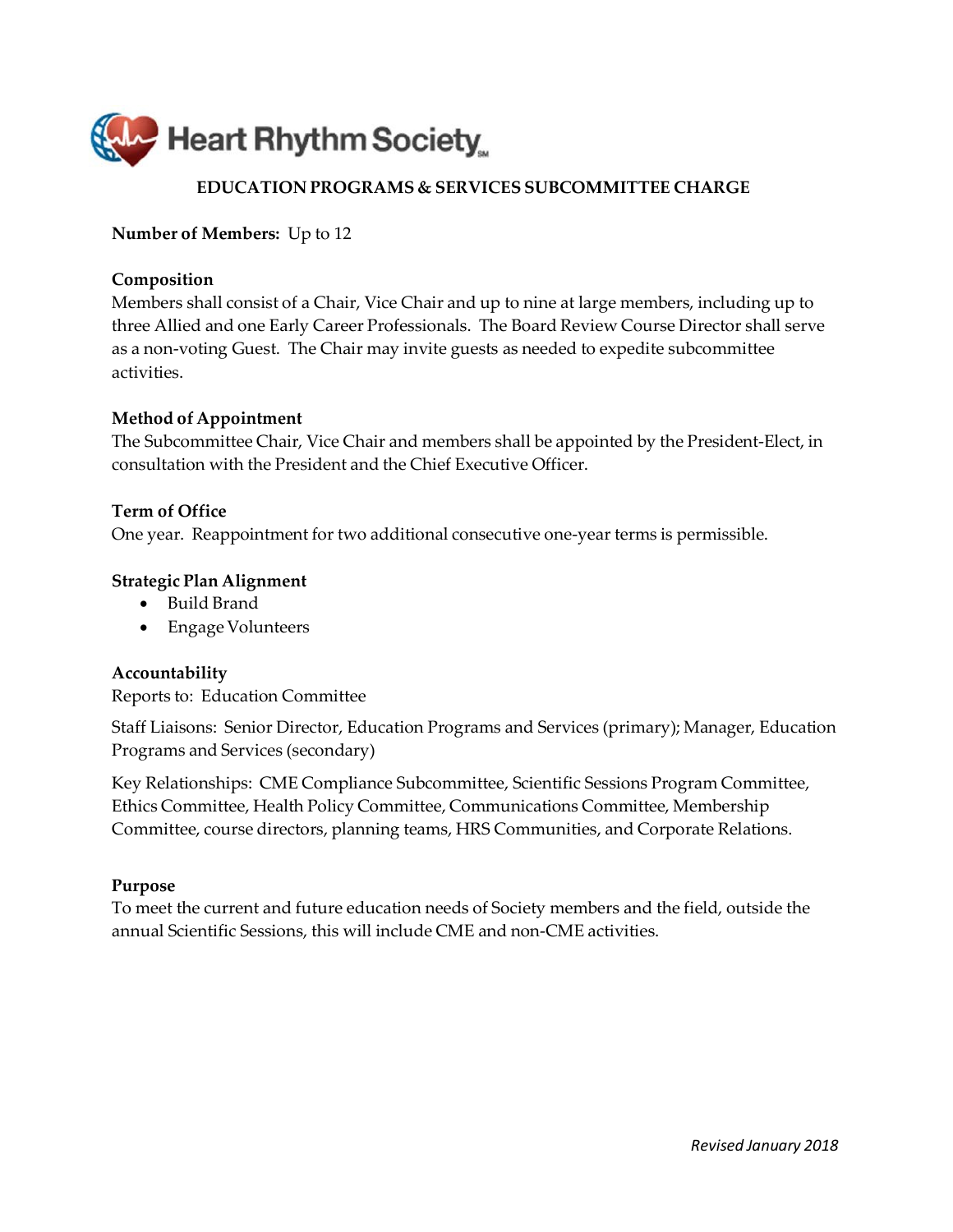# **Responsibilities**

- Work collaboratively with the Education Committee Chair and the committee staff liaison to set the subcommittee's annual work plan, timeline, budget (if any) and meeting schedule consistent with the Committee's overall priorities and agenda.
- Maintain open communications with the Education Committee via regular reports and two‐way communications on issues of mutual interest.
- Refer matters to the Education Committee for approval, including ethics issues for vetting and potential referral to the Ethics Oversight Committee, when required by the subcommittee's or the Committee's policies or charge.
- Regularly review program effectiveness evaluation data developed by the CME ComplianceSubcommittee.
- Plan, execute and oversee all Society courses, programs and products for physicians and allied professionals, excluding the annual Scientific Sessions. This includes enduring products and services
- Explore opportunities to collaborate with other organizations to design, develop and execute programs for the non EP community (primary care and general cardiologists), to help improve referral protocol, patient care and outcomes.
- Work collaboratively with the Education Committee and Corporate Relations staff to incubate ideas for potential funding, consistent with the Strategic Plan and annual Board priorities.
- Work proactively with the Scientific and Clinical Documents Committee to identify appropriate enduring products, consistent with the Education Committee's strategy and priorities.
- Review market assessments and financial analyses to identify new programs & services.
- Recommend course directors & planning teams to the Education Committee.
- Ensure fiscal responsibility within approved budgets and for new program and services development.
- Oversight of the Board Review Course and enduring product materials.

### **Decision-MakingAuthority**

- Establish subcommittee procedures.
- Make recommendations to the Education Committee.

### **Meeting Frequency**

At least three meetings annually, by teleconference or face-to-face. Additional meetings as needed.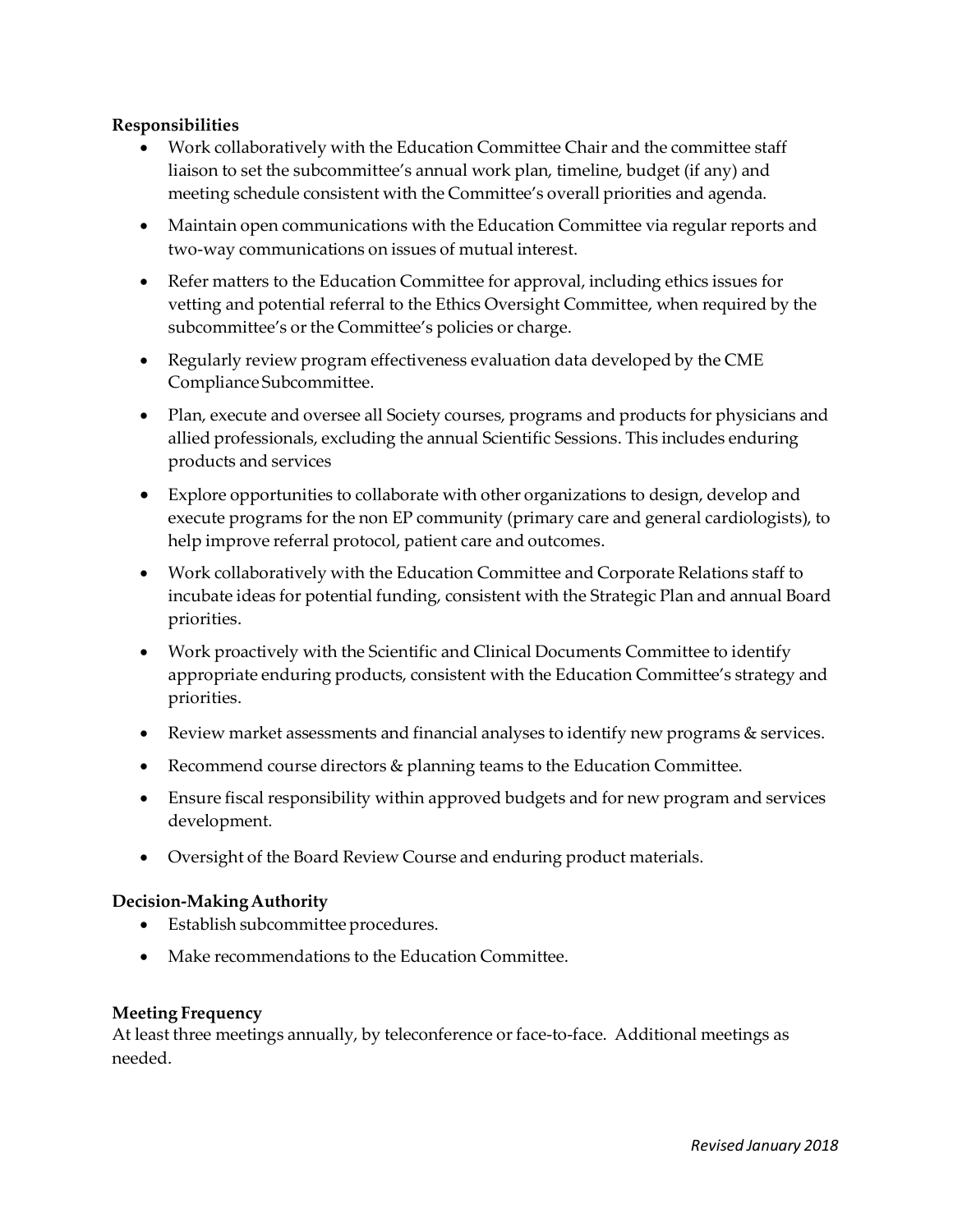# **Estimated Time Commitment**

Varies depending on project/program assignments. Estimate 4 hours per month.

### *Scheduled*

Committee Conference Calls (August, November, March) In‐Person Meetings (May, at HRS Scientific Sessions)

# *Ad Hoc*

Committee Conference Calls (as needed)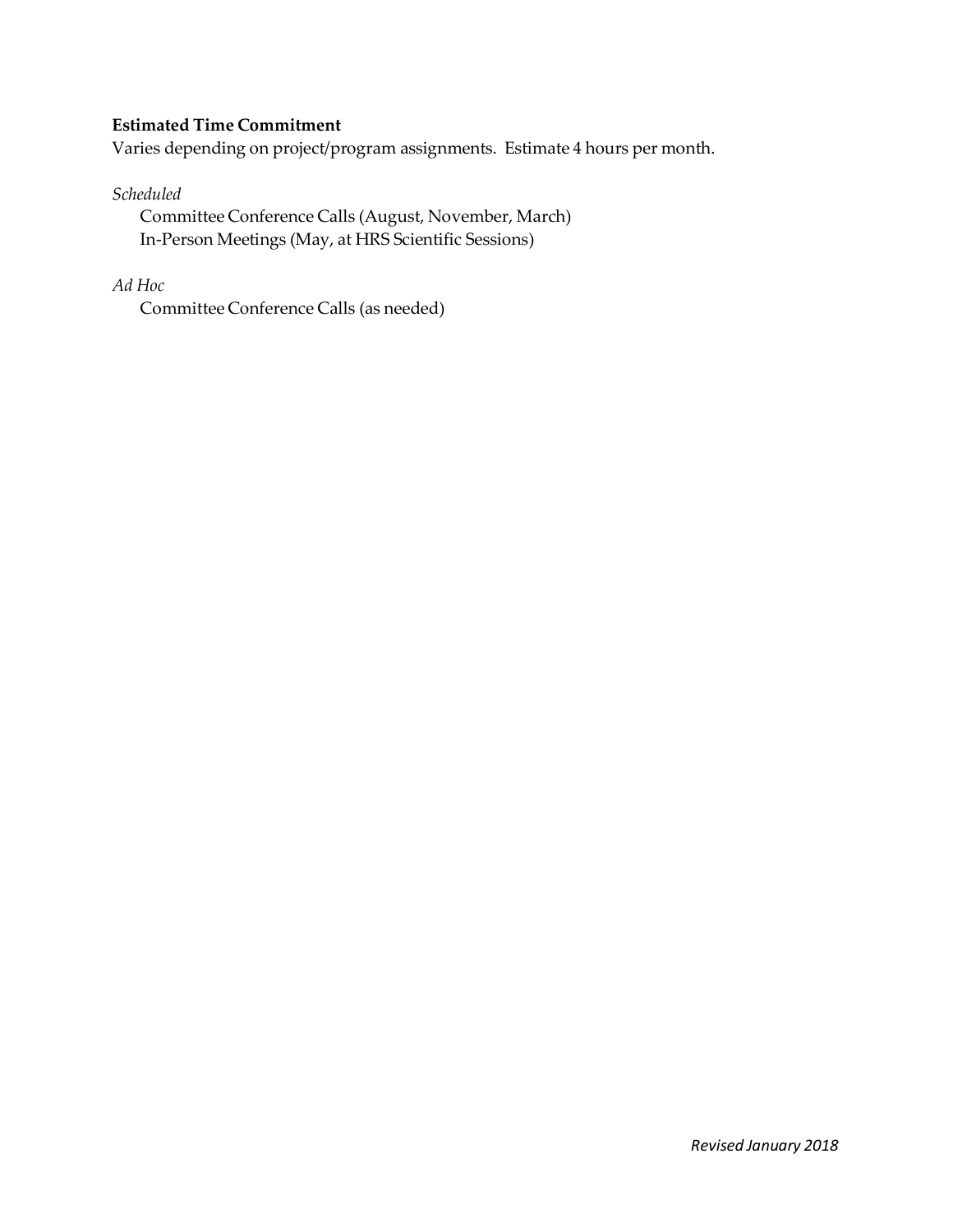<span id="page-25-0"></span>

# **ETHICS COMMITTEE CHARGE**

# **Number of Members** 9

Must be an odd number for purposes of voting

# **Composition**

Members shall include a Chair and a Vice Chair, two prior senior volunteerleaders (Past Presidents or former Trustees), a non‐EP who has served on an ethics committee for another organization and four to six at‐large members representing diverse constituencies, including a pediatric and basic science representative. The Society's legal counsel shall serve as a non‐voting expert resource. The Chair may invite guests as needed to expedite information sharing.

# **Method of Appointment**

The Committee Chair, Vice Chair and members shall be appointed by the President‐ Elect, in consultation with the President and the Chief Executive Officer.

# **Term of Office**

One year. Reappointment for two additional, consecutive one‐year terms is permissible.

# **Strategic Plan Alignment**

N/A

# **Accountability** Reports to: Board of Trustees

Staff Liaisons: Vice President, Health Policy (primary); Chief Executive Officer (secondary)

Key Relationships: Executive Committee, Education Committee, Education Programs and Services Subcommittee, Health Policy Committee; Scientific and Clinical Documents Committee; others as warranted

### **Purpose**

To safeguard the Society's reputation as an ethical organization.

- Ensure compliance with the Society's *Code of Ethics and Professional Standards*.
- Ensure that the Society's policies, procedures and sanctions are fully communicated to Members and participants in educational activities, products and services, and publications.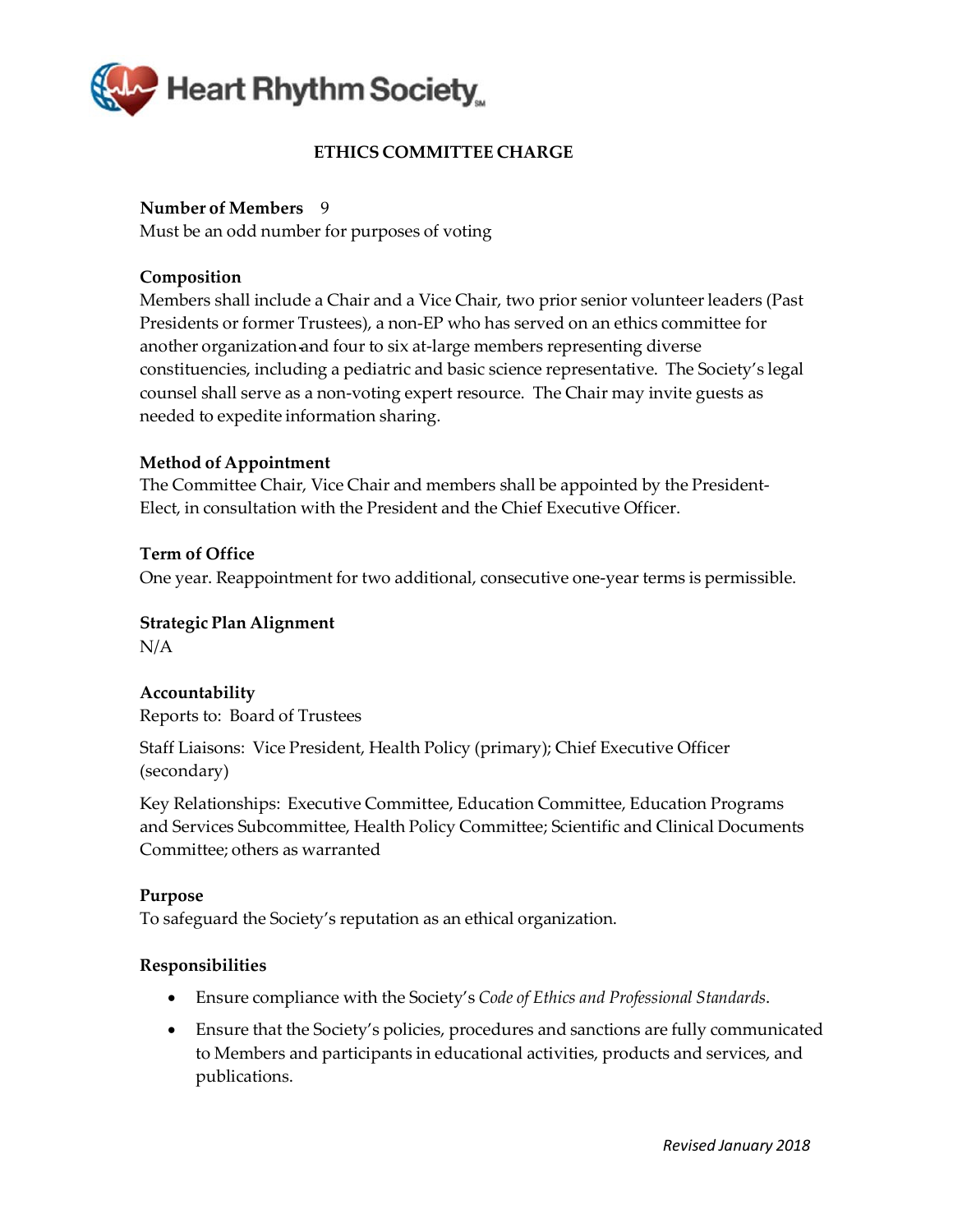- Orient officers, trustees and committee chairs to their obligations and responsibilities underthe *Code of Ethics and Professional Standards*.
- Oversee regular submission and random auditing of disclosure statements provided by volunteers, staff and educational participants.
- Oversee a mechanism for the reporting of potential violations at educational activities by Members, staff and attendees.
- Investigate reports of potential violations.
- Impose and enforce sanctions or other judgments that are consistent, impartial and fair.
- Oversee a mechanism for an independent appeals process.
- Review proposals for new initiatives referred by the Non‐CME Programs and Services Subcommittee, other committees, or Management for potential conflict of interest.
- Act upon hardship waiver requests from officers and the journal editor.
- Coordinate with the CME Compliance Subcommittee to ensure that the Society's disclosure and conflict of interest procedures align with the Accreditation Council for Continuing Medical Education's accreditation standards.
- Periodically evaluate the effectiveness of the Society's *Code of Ethics and Professional Standards*, *Guidance for the Heart Rhythm Society Pertaining to Interactions with Industry,* and whistleblower policies, and recommend revisions to the Board.
- Biennially review, assess and update committee policies and procedures.

- Establish committee procedures, including auditing, reporting and appeals.
- Conductinvestigations.
- Levy and enforce sanctions.
- Authorize waivers.

# **Meeting Frequency**

At least two meetings annually, by teleconference or face-to-face. Additional meetings as needed.

# **Estimated Time Commitment**

Up to 1 hour per month

*Scheduled*

Committee Conference Calls (monthly, as needed)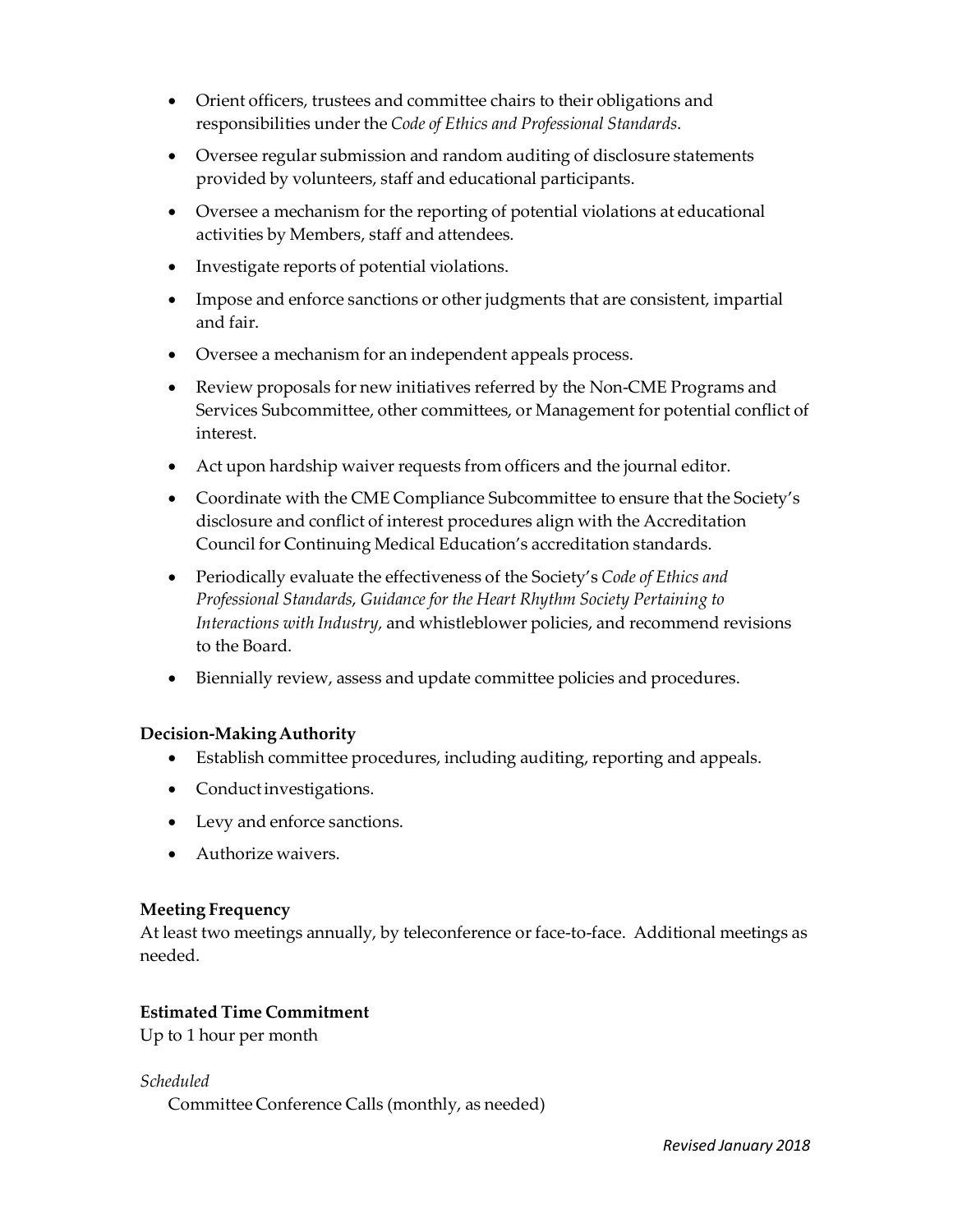# *Ad Hoc*

Possible in‐person meetings at ACC annual or HRS Scientific Sessions

# *Busiest Times of the Year*

Prior to Board meetings (September, January, May)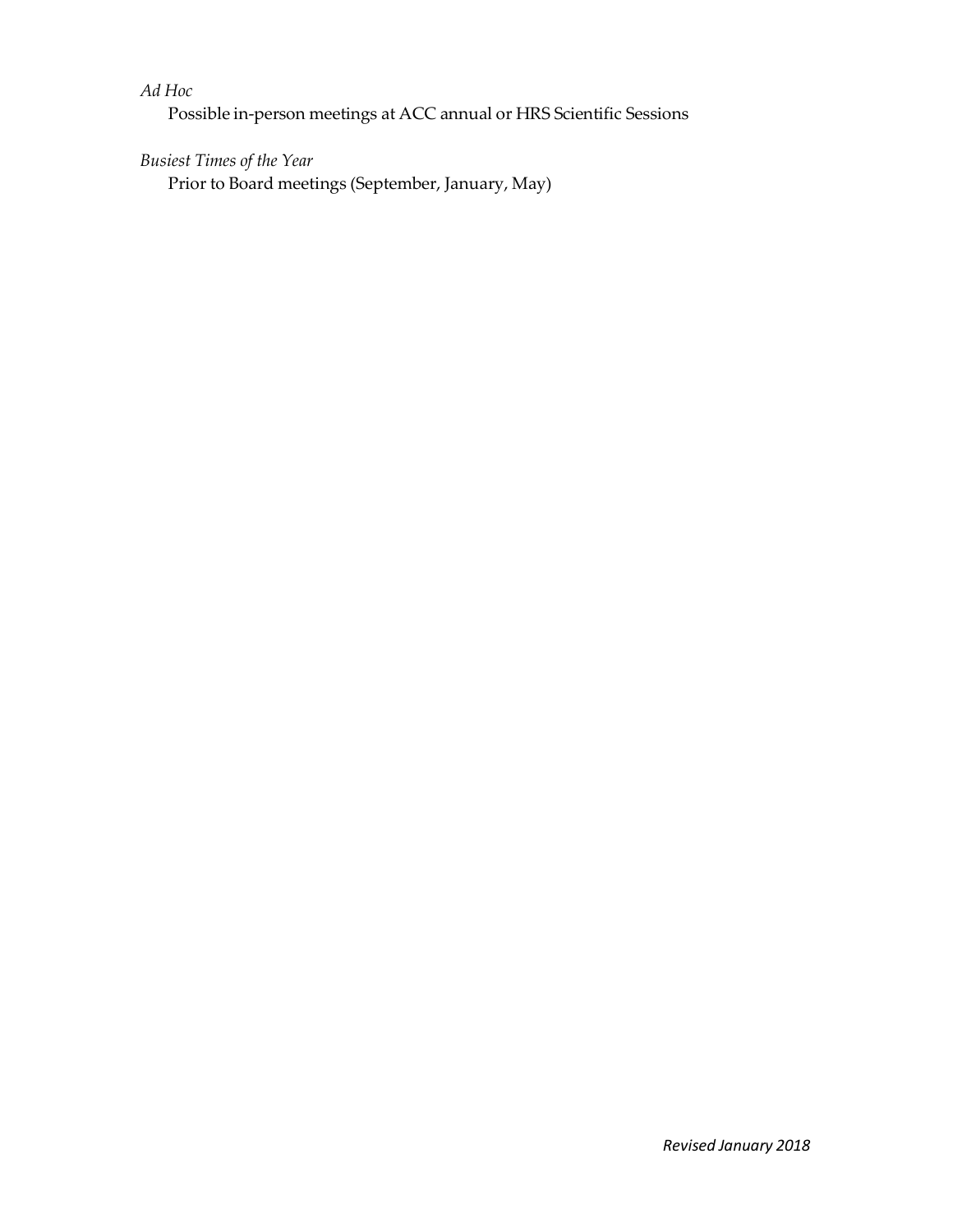<span id="page-28-0"></span>

# **EXECUTIVE COMMITTEE CHARGE**

### **Number of Members** 6

### **Composition**

Members shall include the President, President-Elect, 1<sup>st</sup> Vice President, 2<sup>nd</sup> Vice President, Secretary and Treasurer, and the Immediate Past President. The CEO shall attend meetings of the Executive Committee without voting rights. The President shall serve as Chair.

### **Method of Appointment**

Members of the Executive Committee are elected officers of the Society and shall serve in conjunction with holding their respective elective offices.

### **Term of Office**

*Ex officio* members shall serve in conjunction with holding their respective elective offices.

### **Strategic Plan Alignment**

N/A

# **Accountability**

Reports to: Board of Trustees

Staff Liaisons: Director, Governance and Board Relations (primary); Chief Executive Officer(secondary)

Key Relationships: Ethics Oversight Committee, Finance Committee, Governance Committee

### **Purpose**

To help the Board be an effective steward of the Society's mission, brand and resources.

- Coordinate the work of the Board, including engaging the Board on strategic issues, monitoring progress against the Strategic Plan and annual Board priorities, and tracking goal achievement on the Board's behalf.
- Act as the Board's authorized agent in emergencies and to address matters requiring prompt action by the Trustees between meetings of the full Board.
- Communicate to the Board about actions taken on its behalf at each Board meeting and at regular intervals between Board meetings.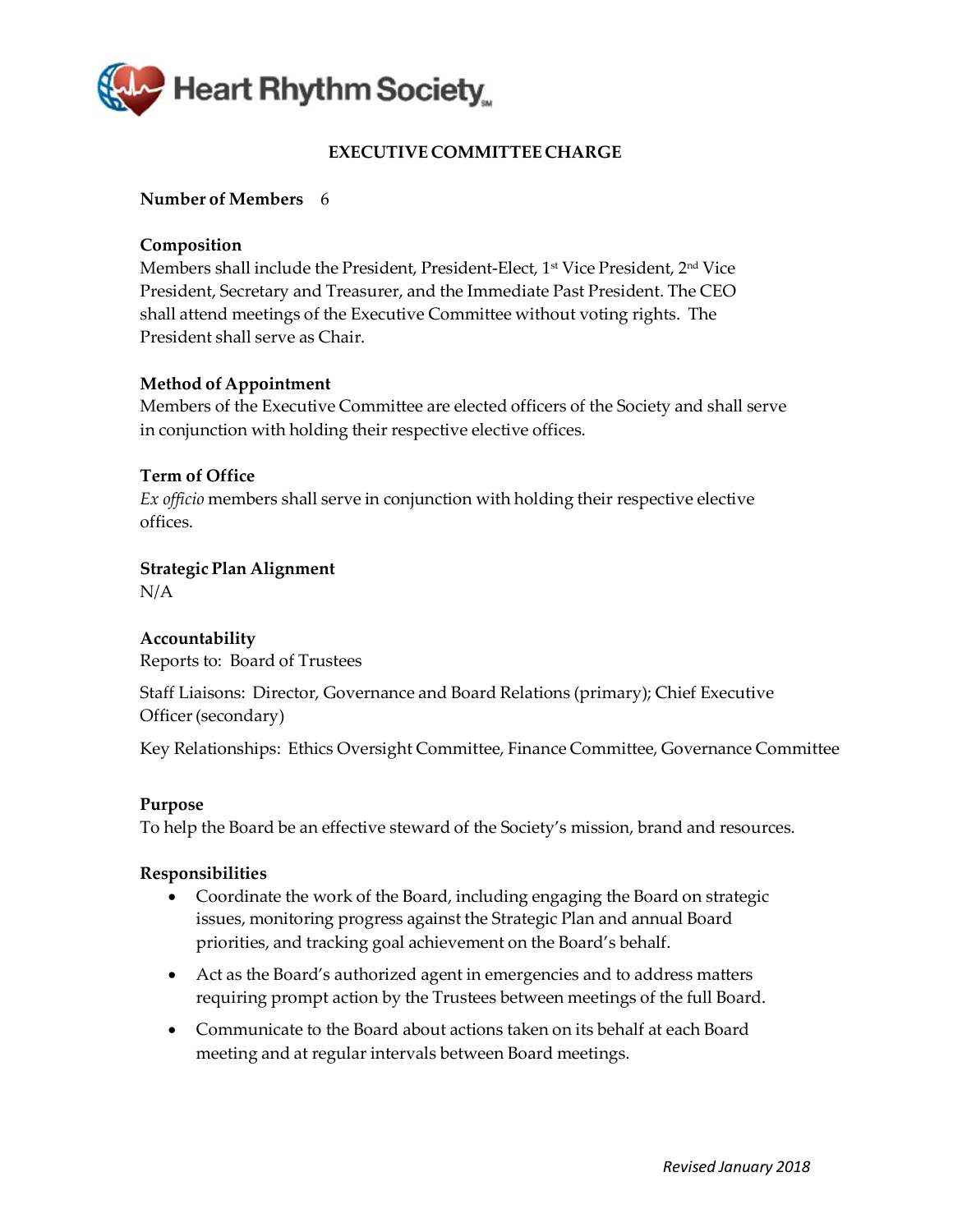- Act as the Board's liaison to the Chief Executive Officer to coordinate the CEO's implementation of the Strategic Plan, and provide guidance and feedback on strategic issues and organizational performance.
- Drive an organizational culture that encourages innovative thinking at the Board, committee and executive level, and promotes business practices that support strategic innovation.
- Champion the development of alternative revenue generation models and strategies, and engage the Board in fostering culture of active philanthropy and effective fundraising.
- Identify the need for task forces to address issues that fall outside the scope of the governance structure, test innovative or controversial ideas, facilitate the Board's development of a Strategic Plan, and guide other Board initiatives at the Board's request.
- Work with the Board to set direction for strategic alliances and external relationships and oversee implementation.
- When needed, initiate the Board's search for a new Chief Executive Officer by recommending the appointment of a search committee to screen candidates, select finalists, and make a recommendation to the Board concerning hiring and compensation.
- Oversee and coordinate the activities of HRS Ambassadors, including providing guidance to Ambassadors on the Society's positions and interests.
- In collaboration with the CEO, identify potential HRS officers.
- Other duties and activities as assigned by the Board.

- Establish the committee's procedures.
- Exercise powers explicitly delegated by the Board.
- Consult with the President on the creation of task forces.
- Make recommendations to the Board.

# **Limitations**

It is outside the scope of the Executive Committee to amend the Bylaws or Articles of Incorporation, elect or remove Trustees, approve or change the budget, hire or terminate the Chief Executive Officer, or make major structural decisions affecting the Society, such as adding or eliminating programs or approving mergers.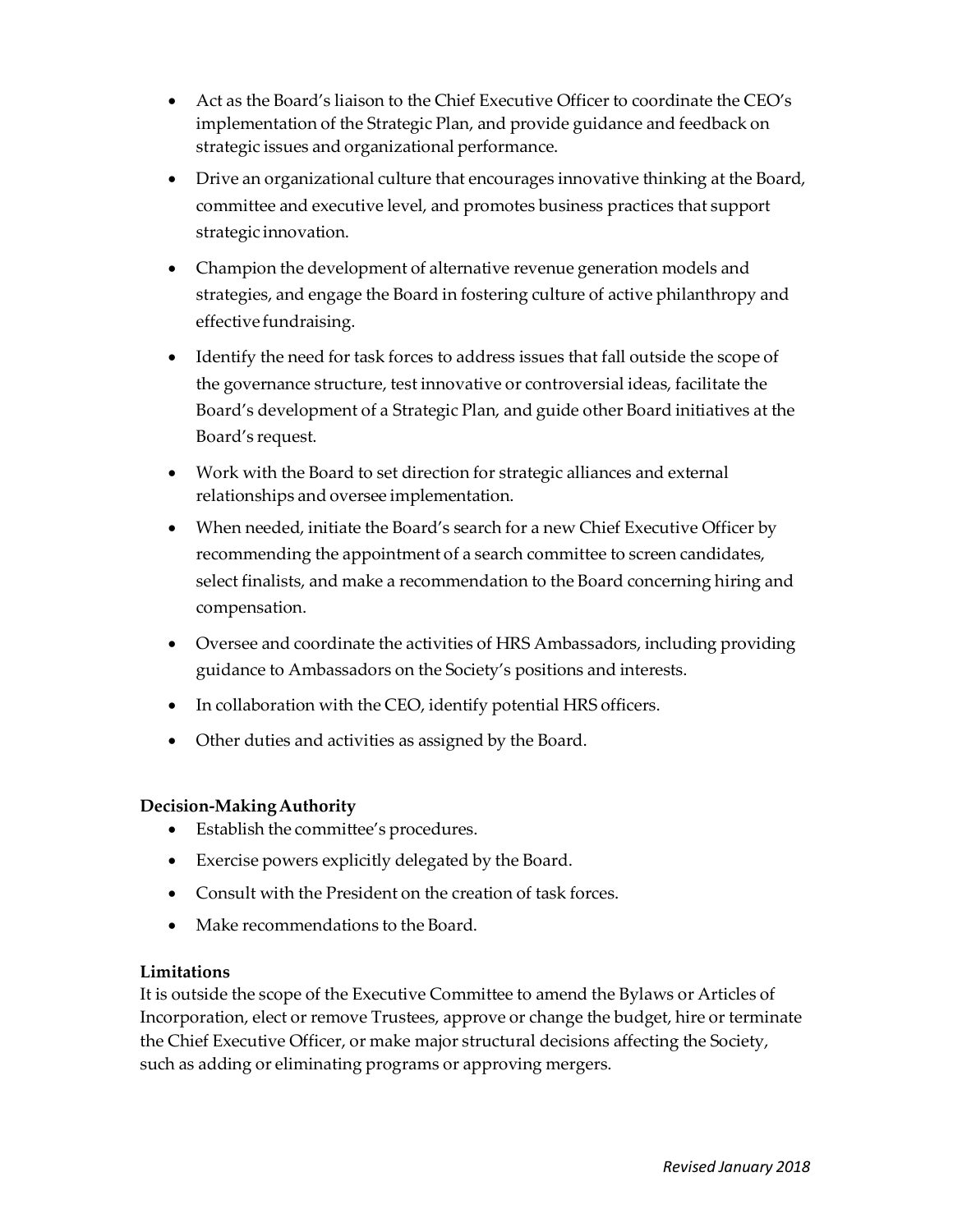# **Meeting Frequency**

Bi-monthly. Other meetings may be called as needed to respond to emergencies or manage urgent issues.

# **Estimated Time Commitment**

3 hours per month

*Scheduled* Committee Conference Calls (bi‐monthly)

*Ad Hoc* Committee Conference Calls (as needed)

*Busiest Times of the Year* Prior to bi-monthly meetings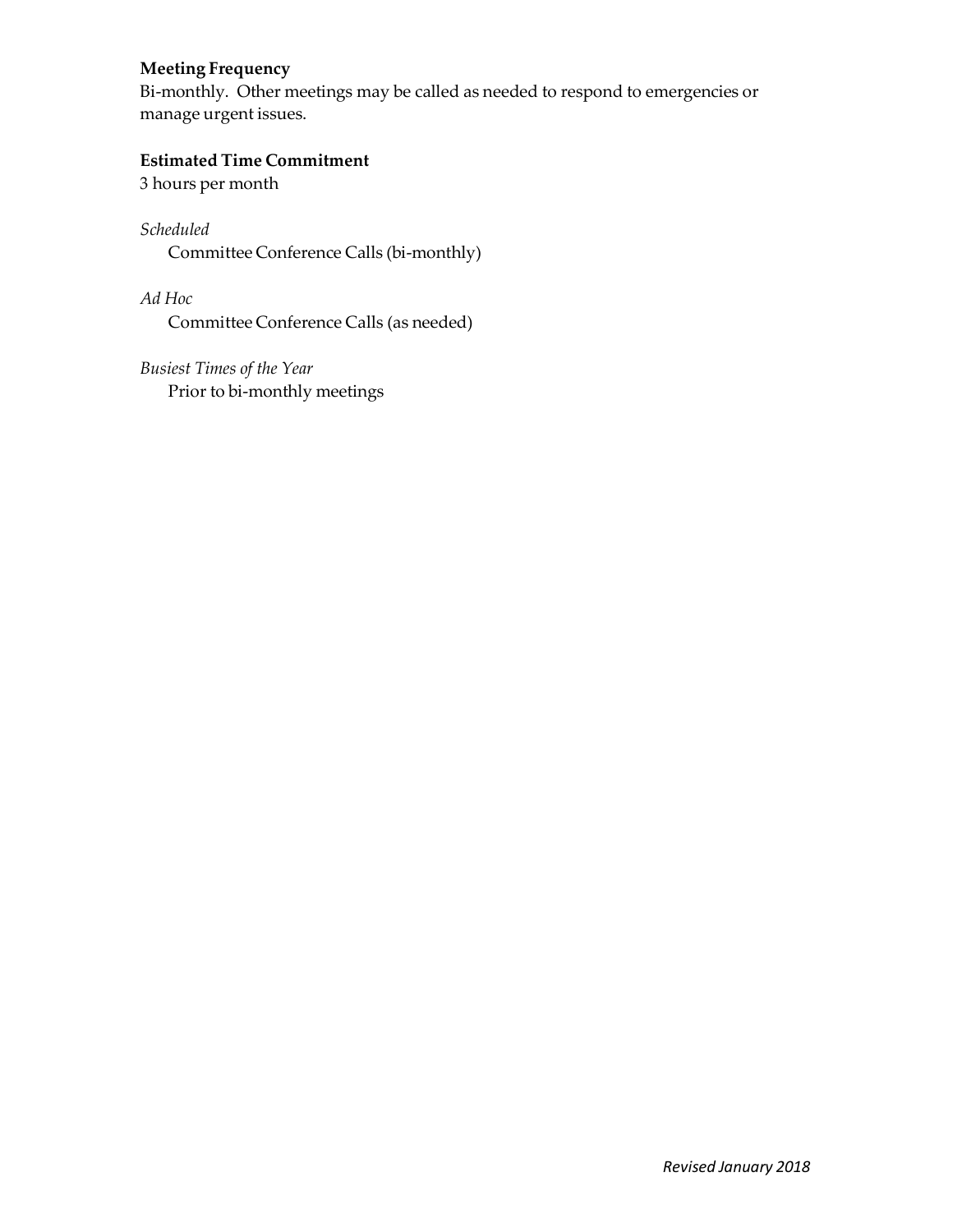

# **COMPENSATION SUBCOMMITTEECHARGE**

# <span id="page-31-0"></span>**Number of Members** 4

### **Composition**

Members shall include the President, Immediate Past President, President‐Elect and the Secretary and Treasurer. The President shall serve as Chair.

### **Method of Appointment**

Members of the Compensation Subcommittee are elected officers of the Society and shall serve in conjunction with holding their respective elective offices.

### **Terms of Office**

One year, following the annual meeting in May.

**Strategic Plan Alignment** N/A

**Accountability** Reports to: Executive Committee

### **Purpose**

To manage, on behalf of the Board, the performance of the Society's chief staff officer.

- Annually review the performance of the CEO, based on performance goals set the previous year, including:
	- o Receive a presentation by the CEO on achievements for the prior year relative to performance measures established at the beginning of the year, and any other significant achievements of either the Society or the CEO.
	- o Report the results of the performance evaluation to the Board.
- Annually establish the overall organization performance measures and cash performance award criteria, weighting, and levels for the coming year, based on market information.
- Annually review the compensation and benefits plan of the CEO and recommend adjustments to the Executive Committee, based on market data and results of the performance review, including:
	- o Review competitive marketplace information to establish compensation for the coming year, including industry compensation standards and projected merit pay ranges.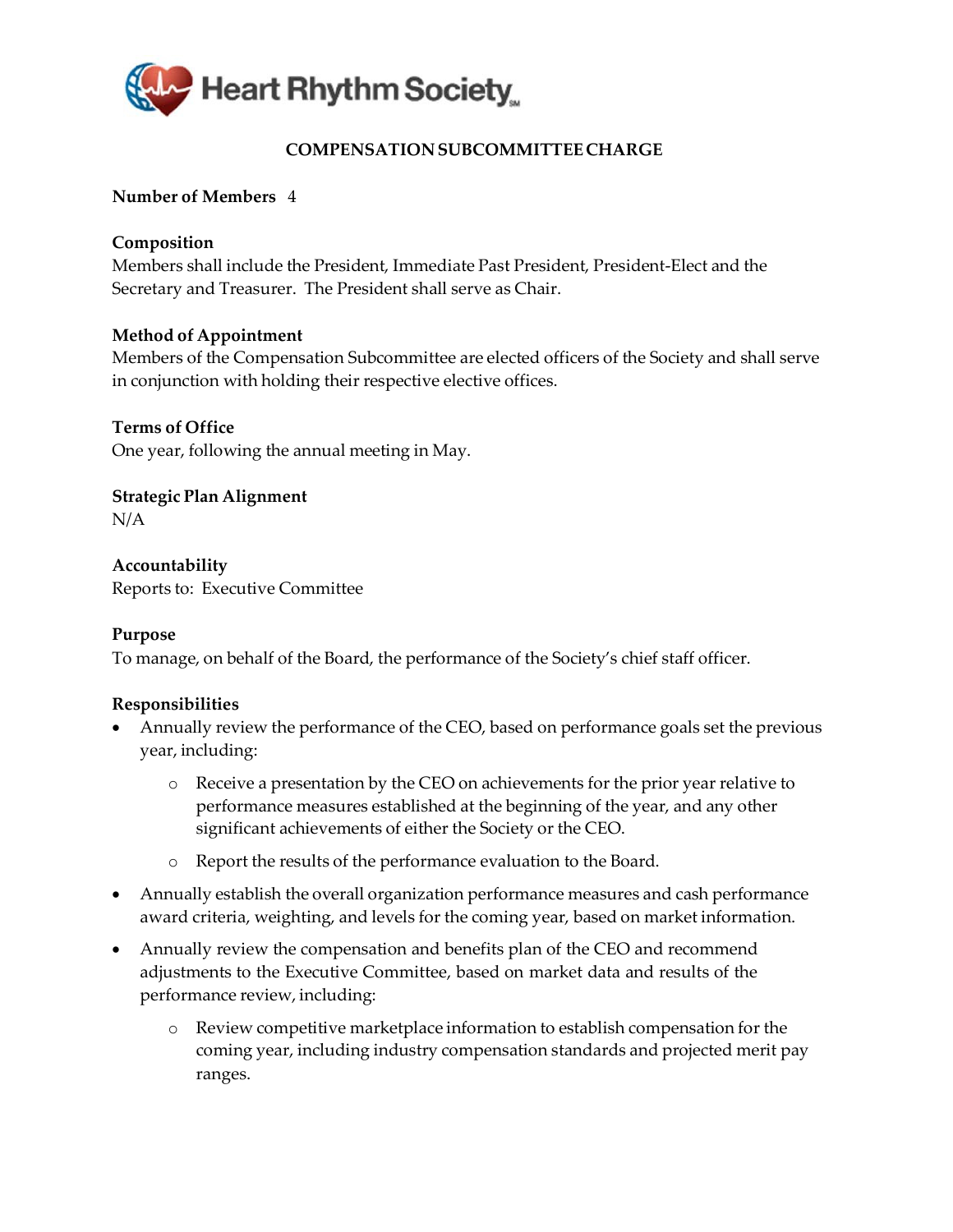

- o Determine salary and performance‐based merit adjustments, using marketplace data.
- Receive an assessment from the CEO on the performance of key executive staff and about succession planning for the senior team.
- Periodically review and revise CEO's employment contract

Make recommendations to the Executive Committee (which reports on its actions to the Board).

### **Limitations**

The HRS President is authorized to sign contracts related to the CEO only after the Executive Committee has formally acted on the recommendation of the Compensation Subcommittee.

### **Meeting Frequency**

Two‐three teleconferences annually.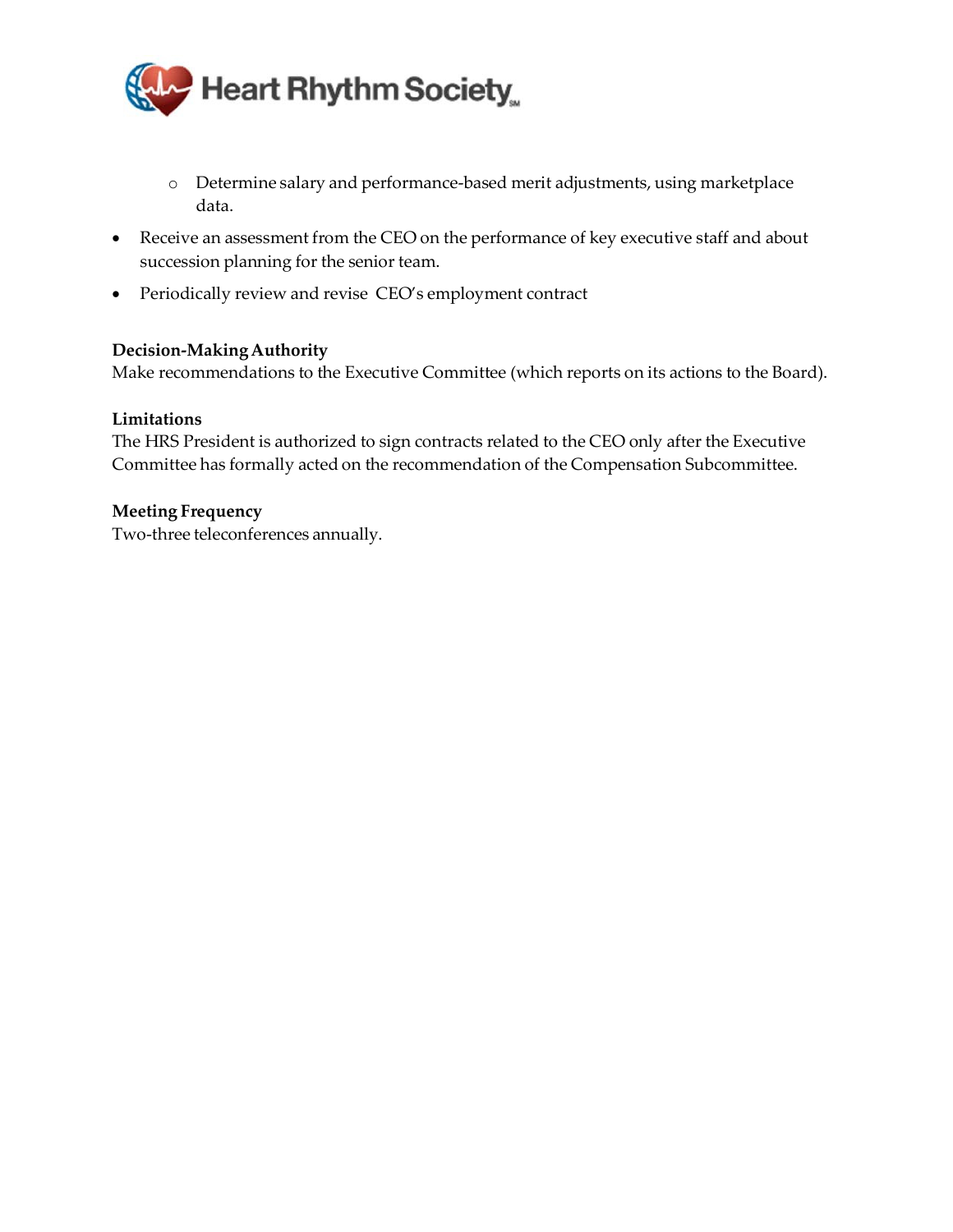<span id="page-33-0"></span>

# **FINANCE COMMITTEE CHARGE**

### **Number of Members** 10‐12

### **Composition**

Members shall include the President, President‐Elect, 1st Vice President, Secretary and Treasurer, Immediate Past President, Chief Executive Officer, one Trustee, a senior member of the "EP" community who is either a former Society president or a previous member of the HRS Executive Committee, and two to four at-large members, that can include Allied and Early Career Professionals, who have extensive managerial experience that includes either managing a practice, managing a department or hospital division. The Secretary and Treasurer shall serve as Chair. The Chair may invite guests as needed to expedite information sharing. See also Limitations below.

### **Method of Appointment**

Ex officio members take office automatically. Other members shall be appointed by the President‐Elect, in consultation with the President and Chief Executive Officer.

### **Term of Office**

Ex officio members serve during their term in office. One year for appointed members. Reappointment for three additional, consecutive one‐year terms is permissible.

### **Strategic Plan Alignment**

• Secure Financials

### **Accountability**

Reports to: Board of Trustees

Staff Liaisons: Chief Operating Officer (primary); Vice-President, Business Operations (secondary)

Key Relationships: Executive Committee, Audit Committee

### **Purpose**

To help the Board discharge its fiduciary obligations.

- Ensure maintenance of accurate and complete financial records, including monitoring income and expenditures against projections.
- Ensure preparation of accurate, timely and meaningful financial statements for the Board.
- Oversee preparation of annual operating and capital budgets that reflect the strategic plan and Board policies.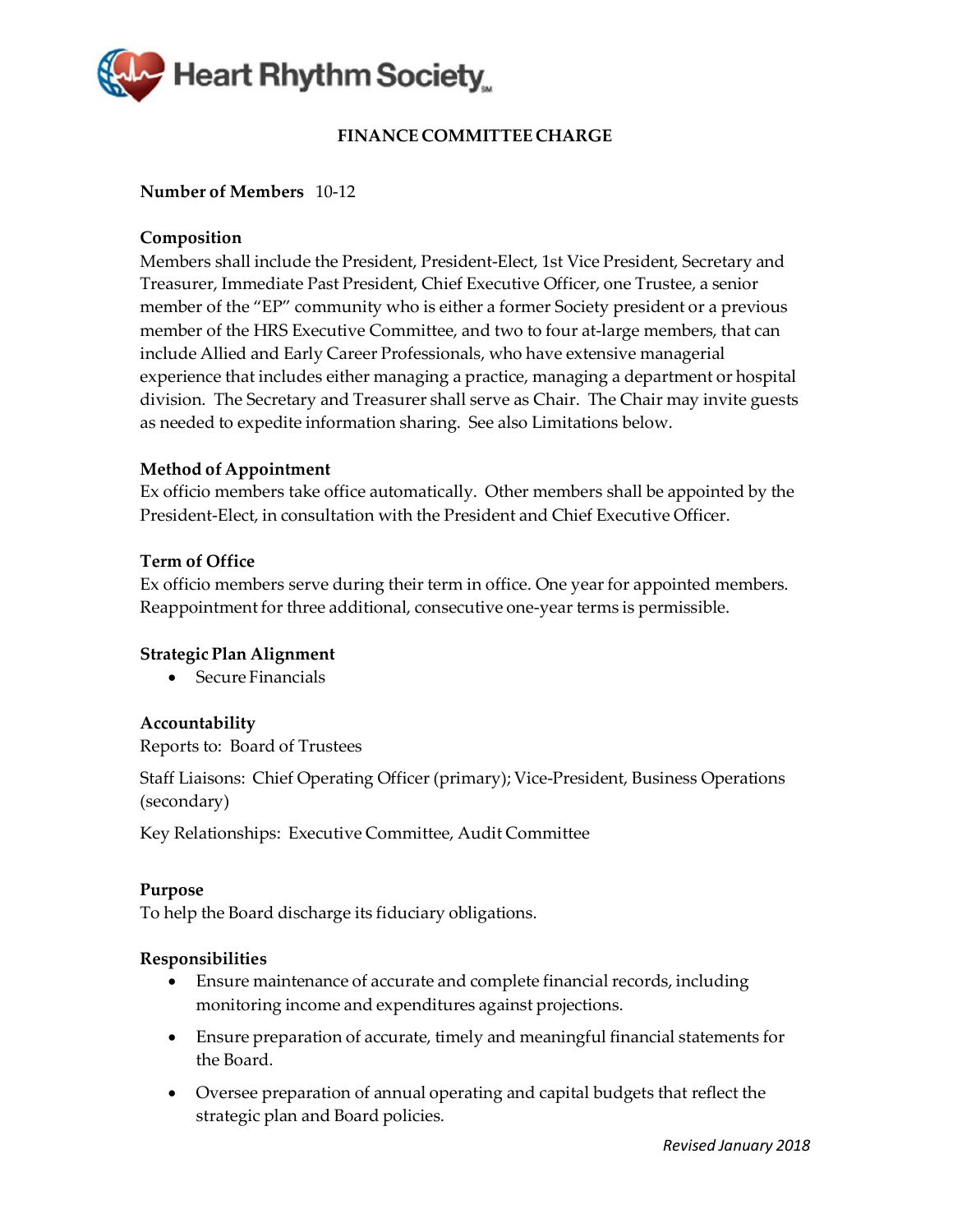- Safeguard the Society's assets, including assessing the implications of proposed funding and ensuring proper risk‐management provisions are in place.
- Recommend to the Board investment policies and guidelines for reserve funds and endowments, oversee investment performance and recommend changes to the investment strategy as appropriate.
- Help the Board understand the Society's financial affairs.
- Ensure compliance with federal, state and other requirements related to finances.
- Review and recommend financial policies, including ensuring adequate internal controls and use of standard accounting practices.
- Review and approve all business proposals for expenditures from New Opportunities Fund. Monitor projects once approved.

- Establish the committee's procedures.
- Make recommendations to the Board.

# **Limitations**

With the exception of the Secretary and Treasurer, members of the Finance Committee are prohibited from serving simultaneously on the Audit Committee.

# **Meeting Frequency**

At least three meetings annually, by teleconference or face-to-face. Additional meetings as needed.

# **Estimated Time Commitment**

10‐15 hours per year

*Scheduled* Committee Conference Calls Possible In‐Person Meetings

*Ad Hoc* Committee Conference Calls (as needed)

*Busiest Times of the Year* Budget Cycle (July ‐ September)

*Other*

The Finance Committee often requires quick turnaround times to respond to changes in financial projections.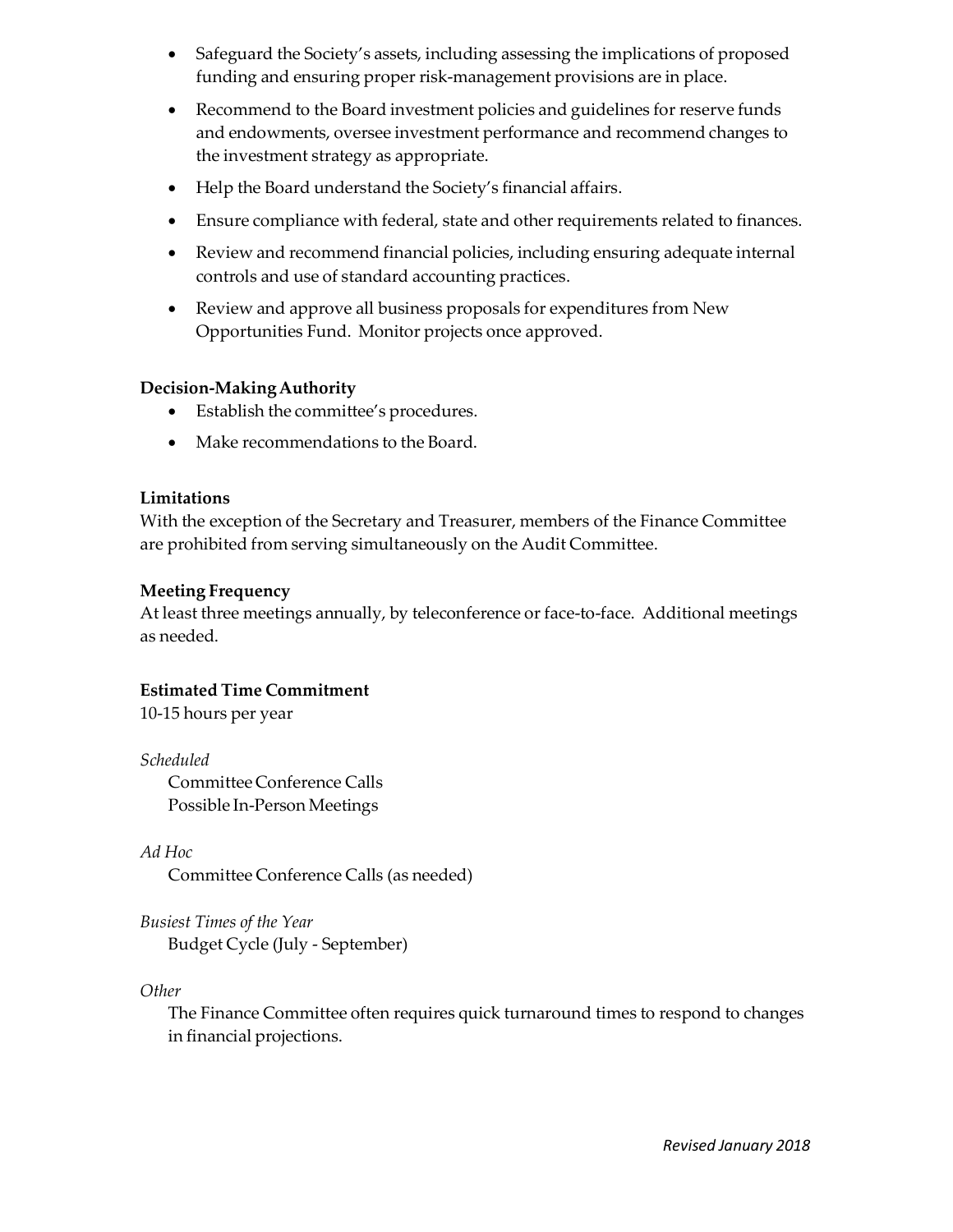<span id="page-35-0"></span>

# **GOVERNANCE COMMITTEE CHARGE**

### **Number of Members** 9

### **Composition**

Members shall include the President, President-Elect, Immediate Past President, and six atlarge members. The Immediate Past President shall serve as Chair. The Chair may invite guests as needed to expedite information sharing. See also **Limitations** below.

### **Method of Appointment**

Ex officio members take office automatically. Other members shall be appointed by the President‐Elect, in consultation with the President and the Chief Executive Officer.

### **Term of Office**

One year. At‐large members may be reappointed for two additional, consecutive one‐year terms.

# **Strategic Plan Alignment**

N/A

# **Accountability**

Reports to: Board of Trustees

Staff Liaisons: Director, Governance and Board Relations (primary); Chief Executive Officer (secondary)

Key Relationships: Executive Committee, Ethics Committee

### **Purpose**

To ensure the quality and effectiveness of the Society's governance, including its current and future volunteerleadership.

- Design and implement the Society's leadership development strategy, including:
	- o Recruiting and orienting new trustees, officers and committee chairs
	- o Conducting an ongoing program of senior volunteer education and team building
	- o Overseeing a succession planning strategy that identifies emerging leaders, monitors performance and identifies next‐step assignments.
- Oversee a broad-based nominations process and recommend a slate of nominees, developed by the Nominations Subcommittee, to the Board for approval.
- Communicate the slate to the nominated individuals and the Executive Committee.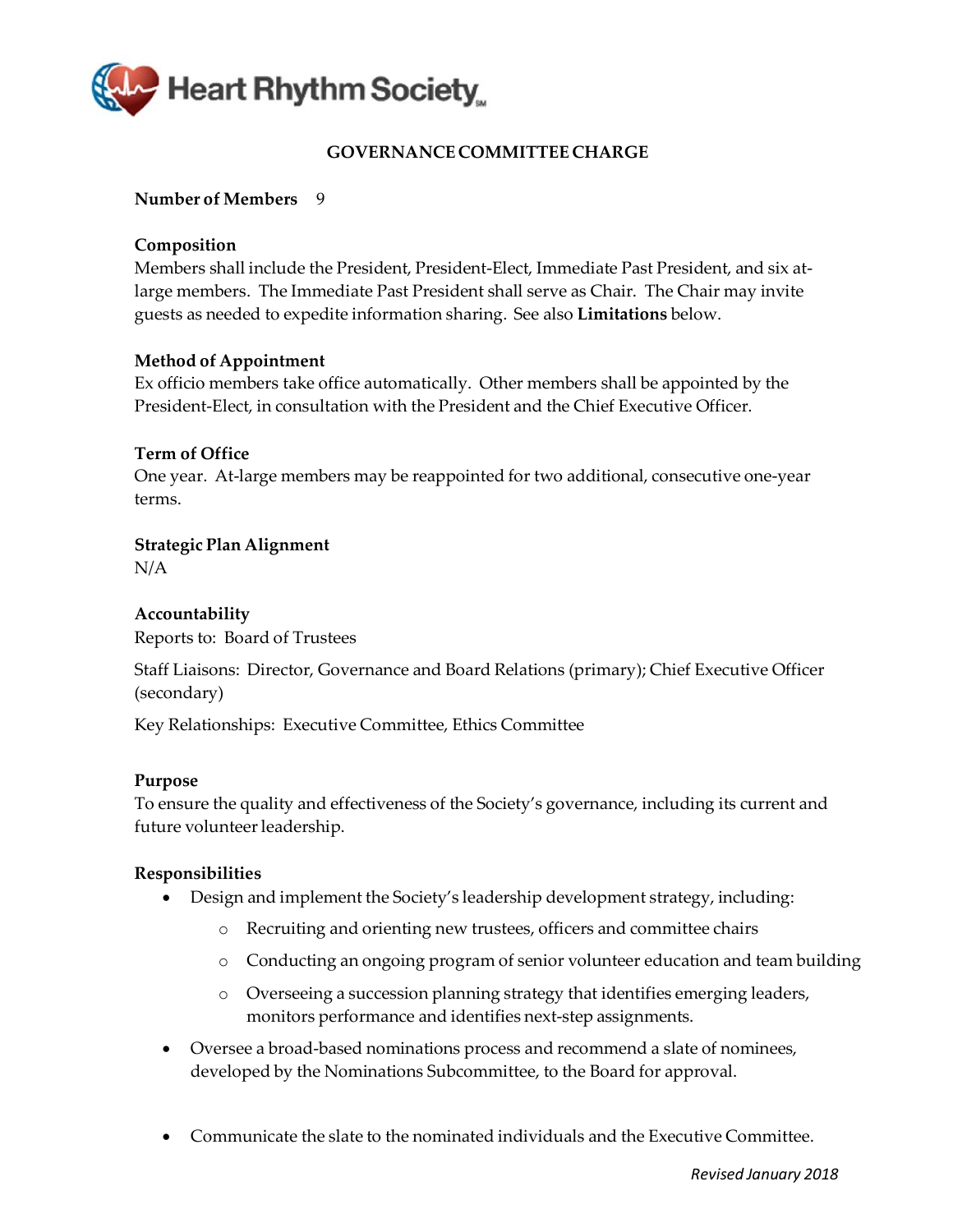- Establish criteria for the Society's recognition awards, oversee a broad-based nominations process and recommend award recipients, chosen by the Awards Subcommittee, to the Board for approval. Communicate the recipients to the ExecutiveCommittee.
- Regularly evaluate the effectiveness of the Board and committees, including the alignment of the governance structure to the Strategic Plan and priorities established by the Board, and recommend enhancements or corrective measures to the Board. The frequency of governance reviews includes an annual progress assessment and a full-scale review following the adoption of a new Strategic Plan.
- Periodically review, assess and recommend revisions to Board policies and practices.
- Periodically review and recommend revisions to the Bylaws.

- Make recommendations to the Board.
- Establish the committee's procedures.
- Establish procedures for coordinating subcommittee work.
- Act on the recommendations of subcommittees.

### **Limitations**

At-large members of the Governance Committee are ineligible to be nominated for elected office while serving on the Governance Committee.

All members of the Governance Committee are ineligible to receive awards given by the Society while serving on the Governance Committee, with the exception of the President's Award which is given at the President's discretion.

### **Meeting Frequency**

At least two meetings annually, by teleconference or face-to-face. Additional meetings as needed.

### **Estimated Time Commitment**

Up to1 hour per month

### *Scheduled*

Committee Conference Calls (bimonthly or as needed)

*Ad Hoc*

Possible in‐person meetings at ACC annual or HRS Scientific Sessions

### *Busiest Times of the Year*

Prior to Board meetings (September, January, May)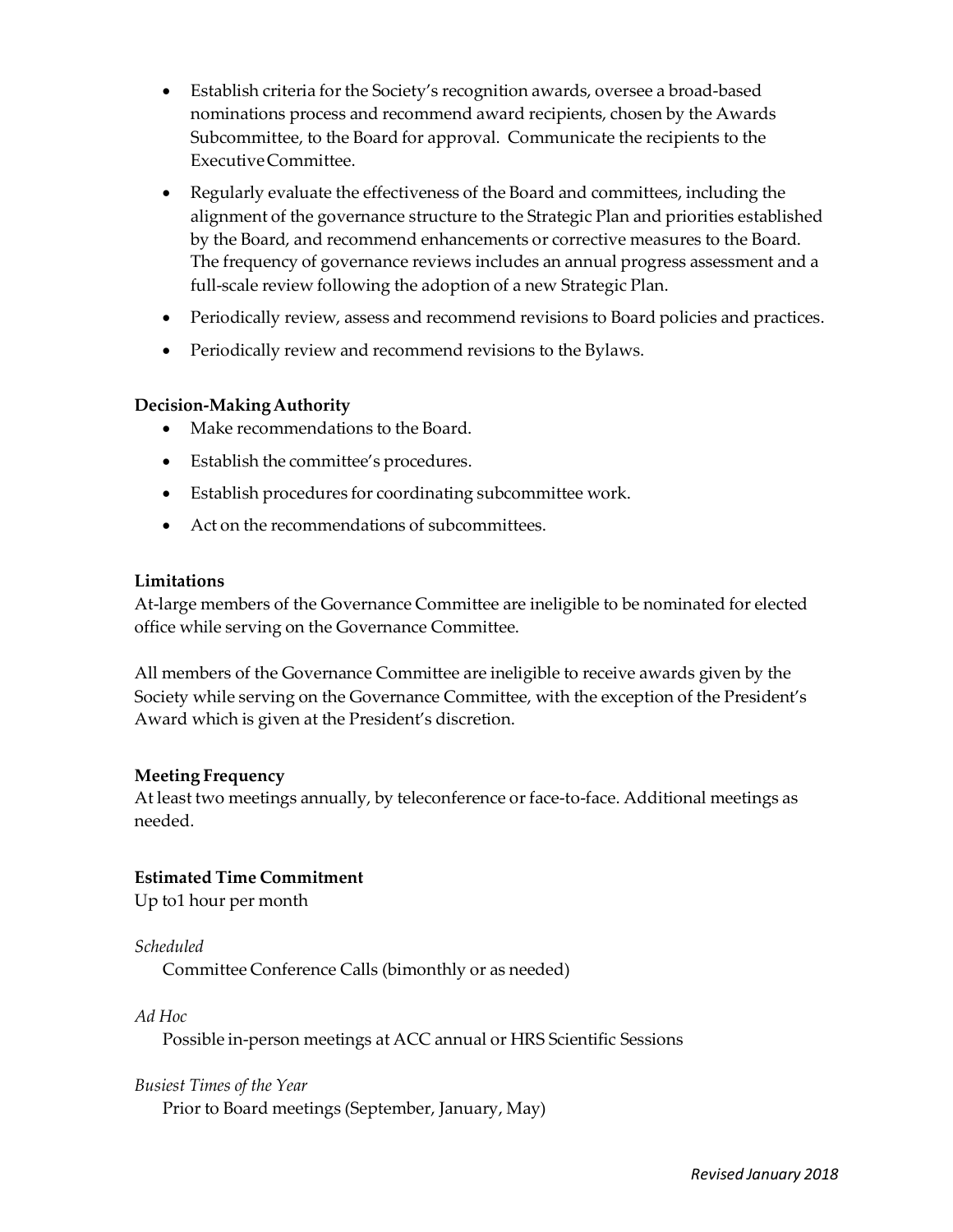<span id="page-37-0"></span>

# **AWARDS SUBCOMMITTEE CHARGE**

# **Number of Members** 7

Must be an odd number for the purpose of voting

# **Composition**

Members of the Awards Subcommittee shall include the Second Past President and six at-large regular members of the Society who represent diverse fields (e.g. Allied Professionals, basic scientists or previous award recipients). A Past President shall serve as Chair. The Chair may invite guests as needed to expedite information sharing.

### **Method of Appointment**

The ex officio member takes office automatically. Other members shall be appointed by the President-Elect, in consultation with the President and the Chief Executive Officer.

# **Term of Office**

One year. At-large members may be reappointed for two additional, consecutive oneyear terms.

**Strategic Plan Alignment** N/A

# **Accountability**

Reports to: Governance Committee

Staff Liaison: Director, Governance and Board Relations (primary); Chief Executive Officer (secondary)

Key Relationships: Board of Trustees

### **Purpose**

To reinforce the Society's strategic image and positioning through its recognition awards.

- Oversee a nominations and selection process for awards that is broad-based and equitable, and perceived as such by the Society's stakeholders.
- Identify and recruit potential recipients, and stimulate qualified nominations from the Society's leadership and membership.
- Recommend award recipients to the Governance Committee for approval.
- Review requests and oversee the process for new awards.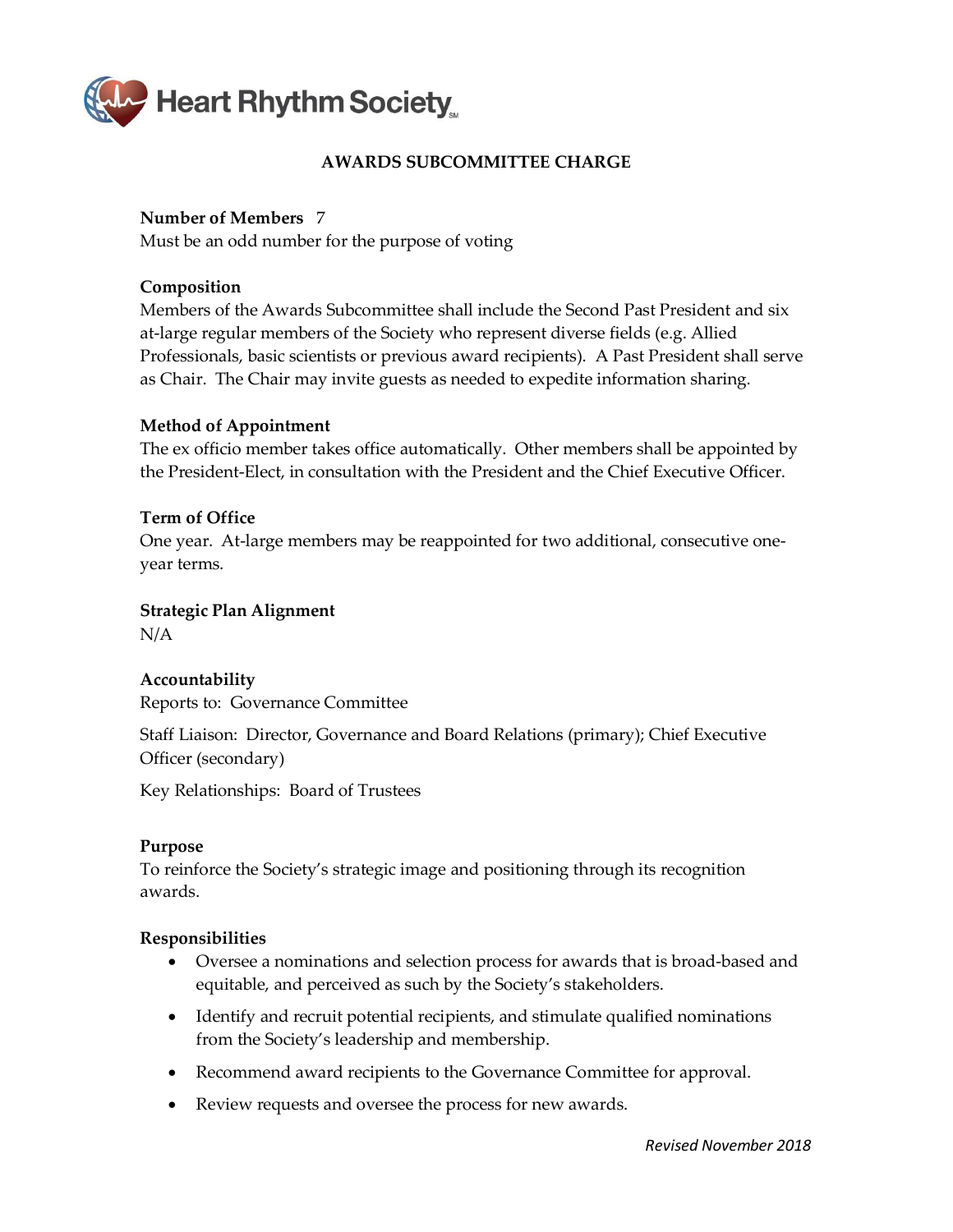• Periodically review and assess award categories, criteria and eligibility, and recommend changes to the full Governance Committee.

# **Decision-Making Authority**

- Establish the subcommittee's procedures.
- Make recommendations to the Governance Committee.

# **Limitations**

At-large members of the Awards Subcommittee are ineligible to receive awards given by the Society while serving on the Awards Subcommittee, with the exception of the President's Award which is given at the President's discretion. Members of the Awards Subcommittee cannot nominate awardees while serving on the Awards Subcommittee.

# **Meeting Frequency**

One meeting annually. Additional meetings as needed.

# **Estimated Time Commitment**

5 hours, prior to and during the Awards Subcommittee meeting

# *Scheduled*

Committee Conference Call (November or December)

# *Ad Hoc*

Committee Conference Calls (as needed)

### *Busiest Times of the Year*

Prior to in-person (or teleconference) meeting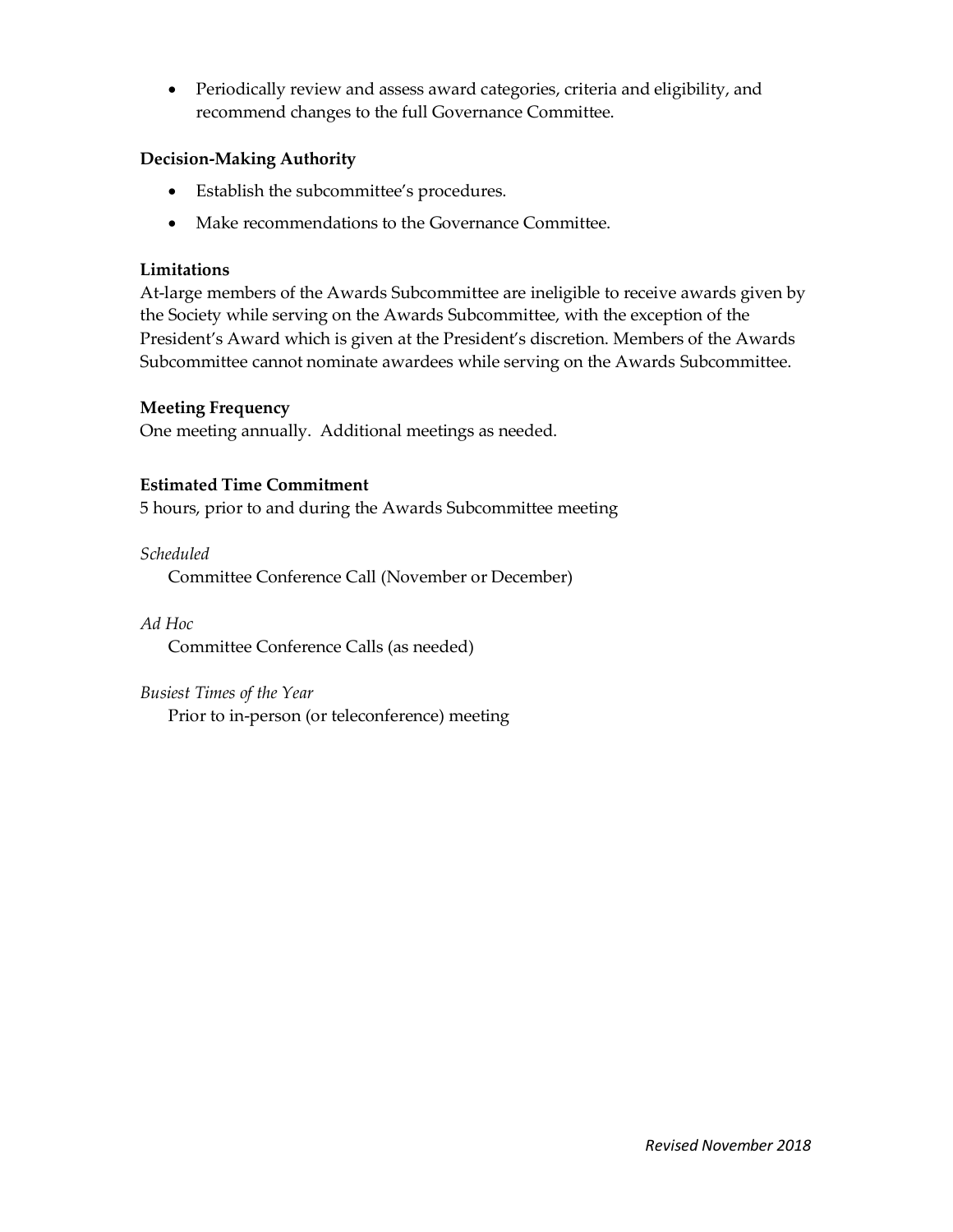<span id="page-39-0"></span>

# **NOMINATIONSSUBCOMMITTEE CHARGE**

### **Number of Members** 9‐11

Must be an odd number for purposes of voting.

### **Composition**

Members of the Nominations Subcommittee shall include the Immediate Past President, Second Past President, seven to nine at-large members. The makeup of the subcommittee should reflect diverse constituencies, including Allied Professionals, basic scientists, and those in private practice. The Second Past President shall serve as Chair. The Chair may invite guests as needed to expedite information sharing.

### **Method of Appointment**

Ex officio members take office automatically. Other members shall be appointed by the President‐Elect, in consultation with the President and the Chief Executive Officer.

### **Term of Office**

One year. At-large members may be reappointed for two additional, consecutive oneyear terms.

### **Strategic Plan Alignment**

N/A

### **Accountability**

Reports to: Governance Committee

Staff Liaisons: Director, Governance and Board Relations (primary); Chief Executive Officer(secondary)

Key Relationships: Board of Trustees

### **Purpose**

To recommend a slate of officers and trustees that supports the strategic goals of the Society and builds the leadership capacity of the Board.

- Oversee a nominations process for officers and trustees that is broad-based and equitable, and perceived as such by the Society's stakeholders.
- Annually assess the Board's strengths and weaknesses and identify capacitybuilding priorities to be addressed during the nominations process.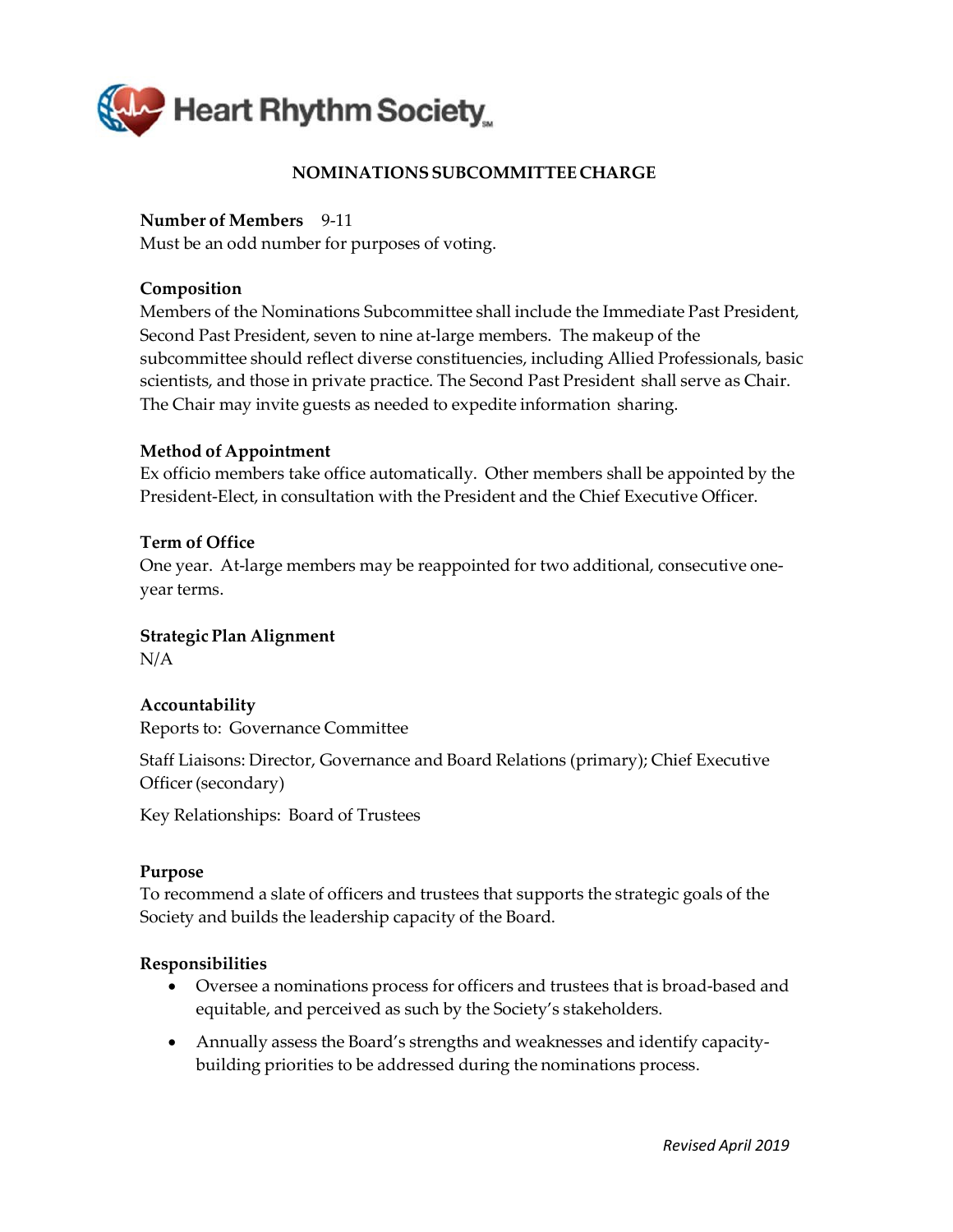- Identify and recruit potential candidates and solicit qualified nominations from the Society's leadership and membership.
- Perform a thorough vetting of candidates for the Board and leadership track, with each candidate being interviewed by a minimum of two Subcommittee members.
- Review Board members who are eligible for reappointment based on guidance from the HRS CEO and President.
- Closely scrutinize nominees' disclosure forms and resolve any existing or potential conflicts, particularly for the nominee for 2nd Vice President (the starting point of the presidential track).
- Recommend a slate of nominees to the Governance Committee for approval.
- Periodically review and assess nominating procedures and practices, and recommend changes to the full Governance Committee.

- Establish the subcommittee's procedures.
- Make recommendations to the Governance Committee.

# **Limitations**

At-large members of the Nominations Subcommittee are ineligible to be nominated for elected office while serving on the Nominations Subcommittee.

Members of the Nominations Subcommittee cannot nominate officers and trustees while serving on the Nominations Subcommittee.

# **Meeting Frequency**

One face-to-face meeting annually. Additional meetings as needed.

# **Estimated Time Commitment**

6 hours, prior to and during the Nominations Subcommittee meeting

*Scheduled* Interviews with potential candidates Teleconference to slate candidates (Fall)

*Ad Hoc* Committee Conference Calls (as needed)

*Busiest Times of the Year* Prior to slating of candidates (Fall)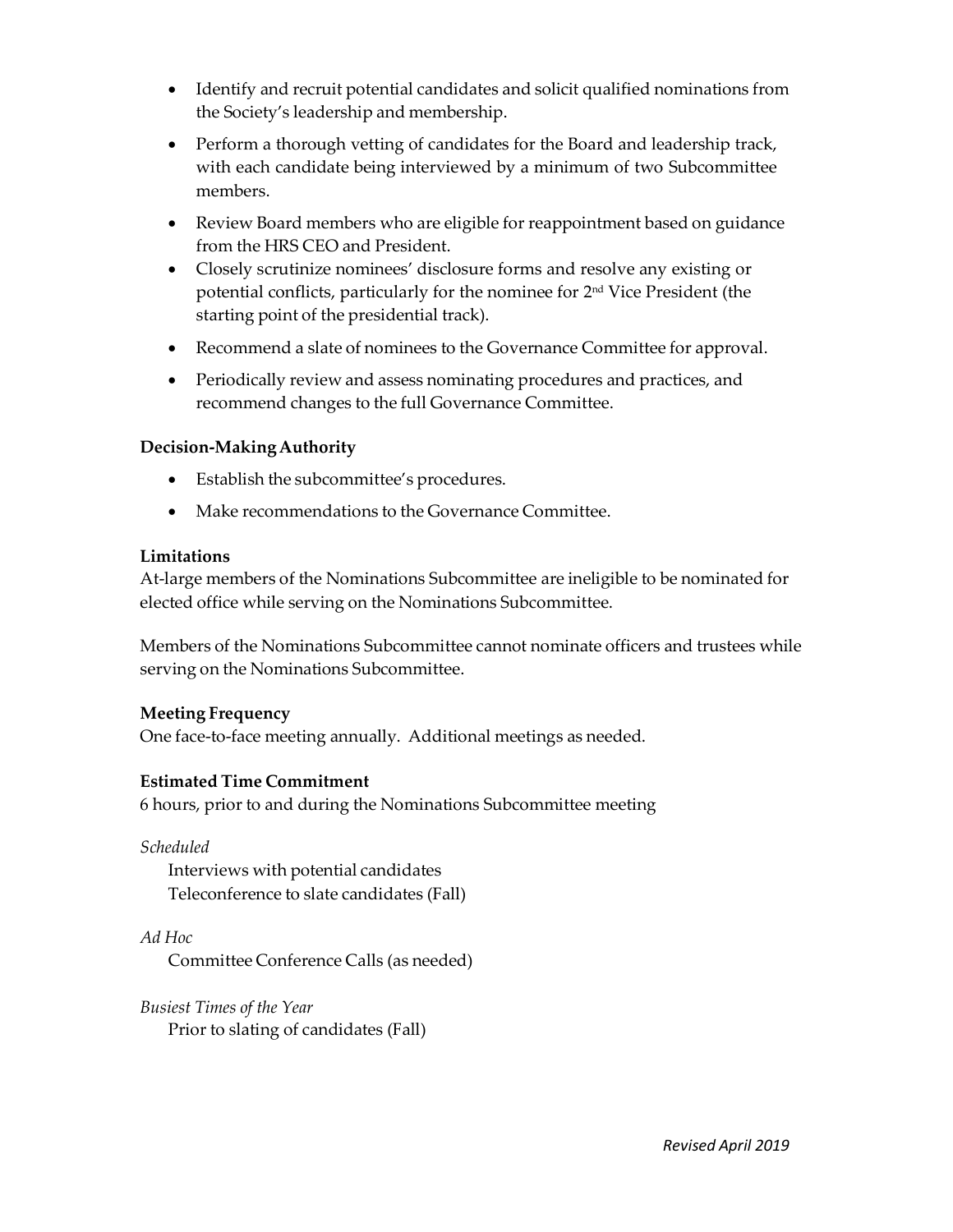<span id="page-41-0"></span>

# **HEALTH POLICY COMMITTEE CHARGE**

### **Number of Members** 8

### **Composition**

Members shall include a Chair and a Vice Chair, President, President‐Elect, Chair of the Reimbursement and Regulatory Affairs Subcommittee, and three individuals who have served on a health policy subcommittee or in a similar capacity. The Chair may invite guests as needed to expedite information sharing.

### **Method of Appointment**

The Committee Chair and members shall be appointed by the President‐Elect, in consultation with the President and the Chief Executive Officer.

### **Term of Office**

Ex officio members serve automatically. At-large members shall serve a term of one year, with reappointment possible of two additional, consecutive one‐year terms.

### **Strategic Plan Alignment**

- Increase Reach
- Build Brand

# **Accountability**

Reports to: Board of Trustees

Staff Liaison: Vice‐President, Health Policy

Key Relationships: Executive Committee, Scientific and Clinical Documents Committee, Health Policy Committee Subcommittees.

### **Purpose**

To promote high quality patient care and represent the legal, advocacy, regulatory, clinical and basic research interests, and educational goals of heart rhythm specialists.

### **Responsibilities**

### *Related to Role as an Umbrella Committee*

- Set annual objectives and deliverables for subcommittees, in collaboration with the subcommittee chairs and committee staff liaisons.
- Direct, oversee and coordinate subcommittees' work to ensure accountability to the Board and the Committee's priorities and timelines.
- Maintain open communications with stakeholders, including providing regular reports to the Board and Executive Committee, and maintain two‐way communications.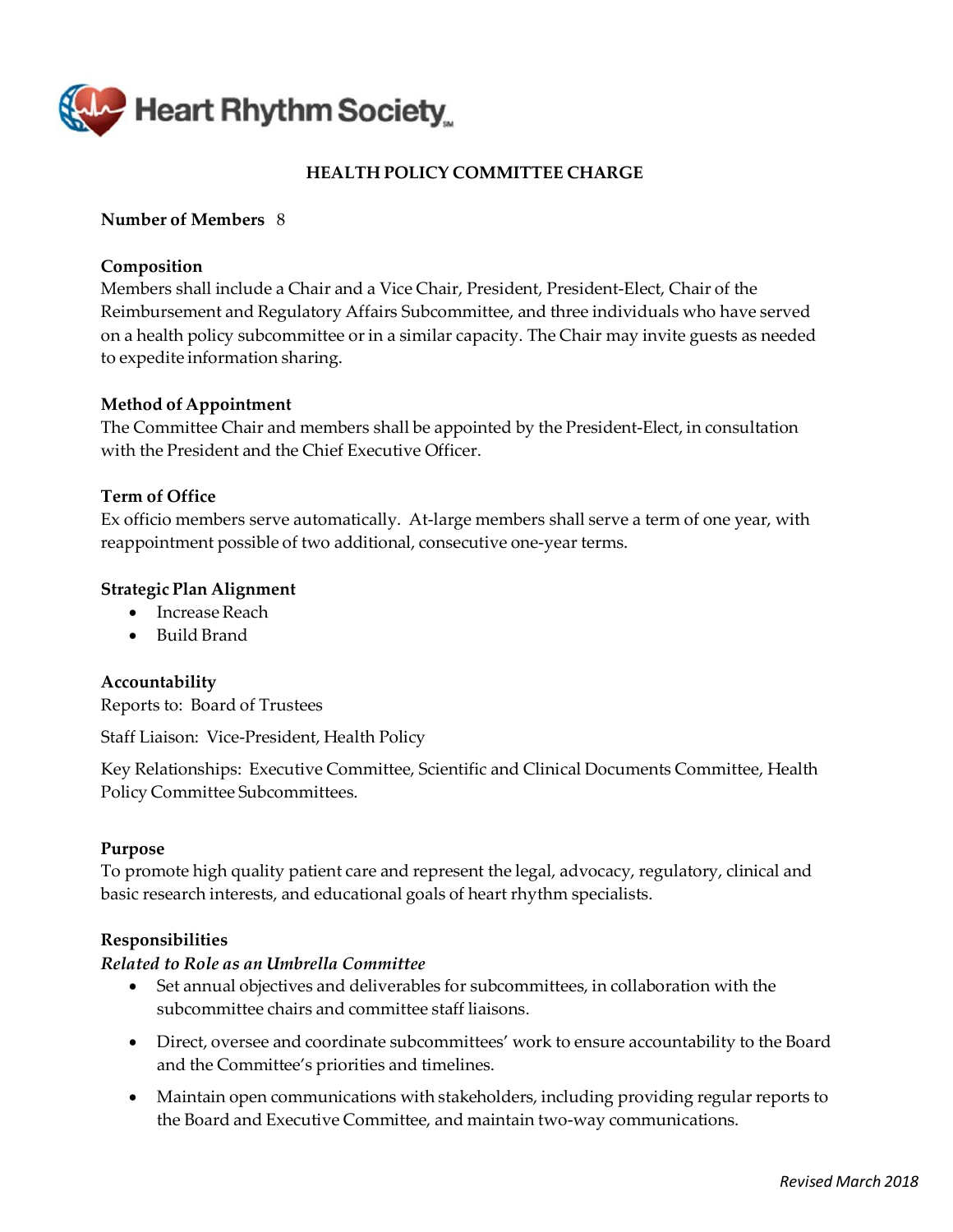- Refer matters to the Board or Executive Committee for approval when required by the Bylaws, Board policies and committee charter, or in instances when the Health Policy Committee is unable to reach consensus on an issue.
- Develop subcommittee members to ensure the committee has access to the expertise it needs, and identify emerging leaders to ensure a strong succession.

# *Related to Committee‐Specific Functions*

- Develop and implement an advocacy strategy to promote optimal policies and standards for the study, treatment, management and appropriate physician reimbursement of cardiac rhythm disorders.
- Collaborate with subcommittees to communicate the Society's positions to the relevant federal agencies including the Centers for Medicare and Medicaid Services (CMS), The Food and Drug Administration (FDA), the National Institutes of Health (NIH), the U.S Congress, private research organizations, and other interested parties with guidance on important questions in clinical, basic research, reimbursement and advocacy issues.
- Represent membership interests with industry, third-party payers and others entities with whom the membership has critical relationships.
- Communicate with public and government entities to improve their understanding of issues related to heart rhythm disorders.
- Collaborate with relevant stakeholder organizations, professional societies and federal agencies to promote optimal patient care through research, training and professional, patient and public education.
- Ensure subcommittees monitor government actions and manage issues proactively, including communicating regularly to members.
- Represent the Society's views on optimal training requirements to the government and otherorganizations.
- Assume other duties at the direction of the Board

### **Decision-MakingAuthority**

- Set the Society's health policy and advocacy strategy.
- Establish the committee's procedures.
- Refer unresolved issues to the Board or Executive Committee for decision.
- Establish priorities and goals for subcommittees.
- Establish the subcommittee structure in consultation with the Governance Committee and consistent with charges and guiding principles approved by the Board of Trustees.
- Establish procedures for coordinating subcommittee work.
- Act on the recommendations of its subcommittees.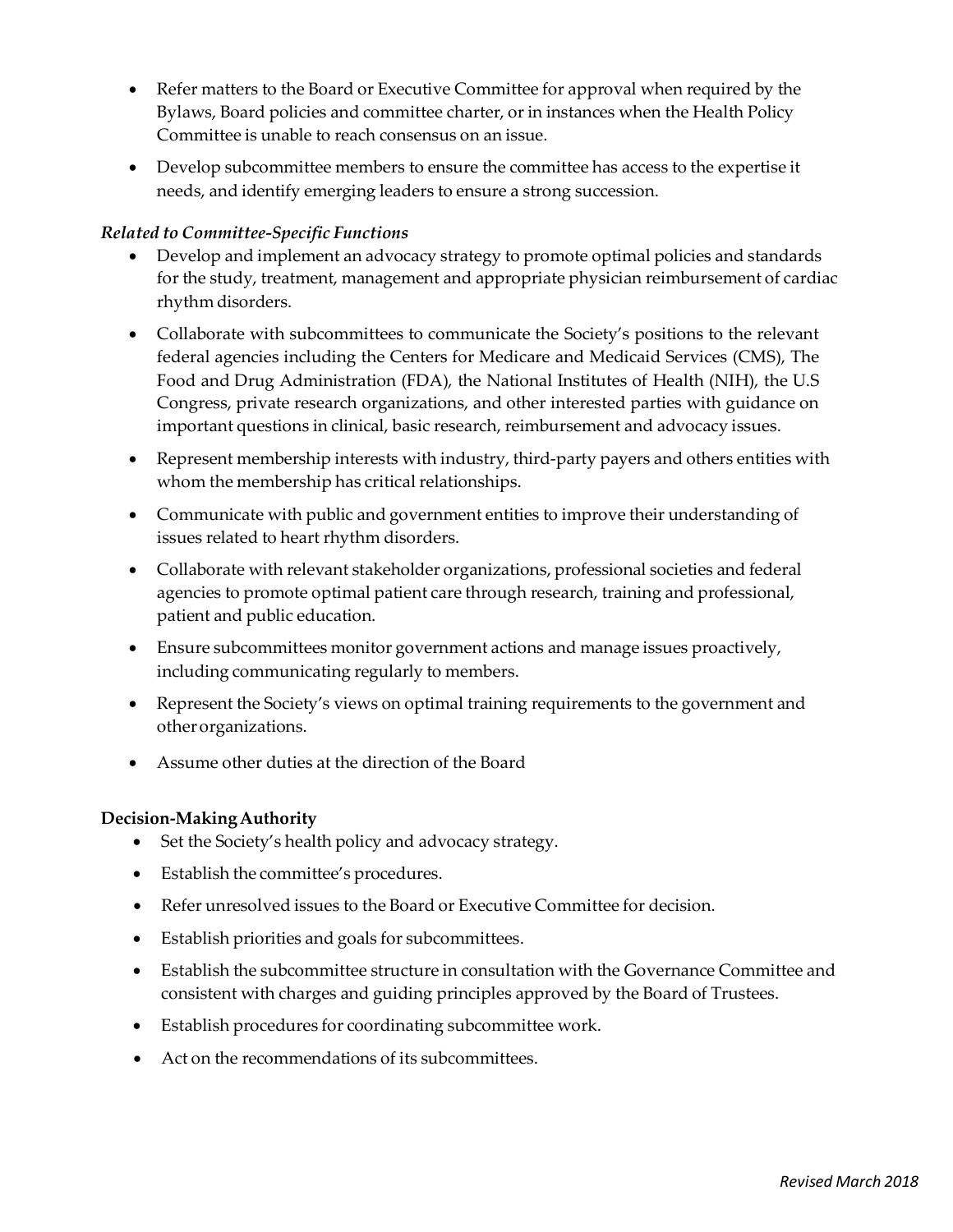# **Meeting Frequency**

Monthly conference calls. Additional meetings as needed.

### **Estimated Time Commitment**

2 hours per month

*Scheduled*

Committee Conference Calls (the second Tuesday of every month at 8pm ET, unless otherwise indicated)

### *Busiest Times of the Year*

The Health Policy Committee discusses and votes on decisions made at the subcommittee level. The Health Policy Committee's activities level is dependent on the subcommittees' work.

*Other*

The Health Policy Committee requires rapid response to provide the Society's position of health policy and advocacy issues.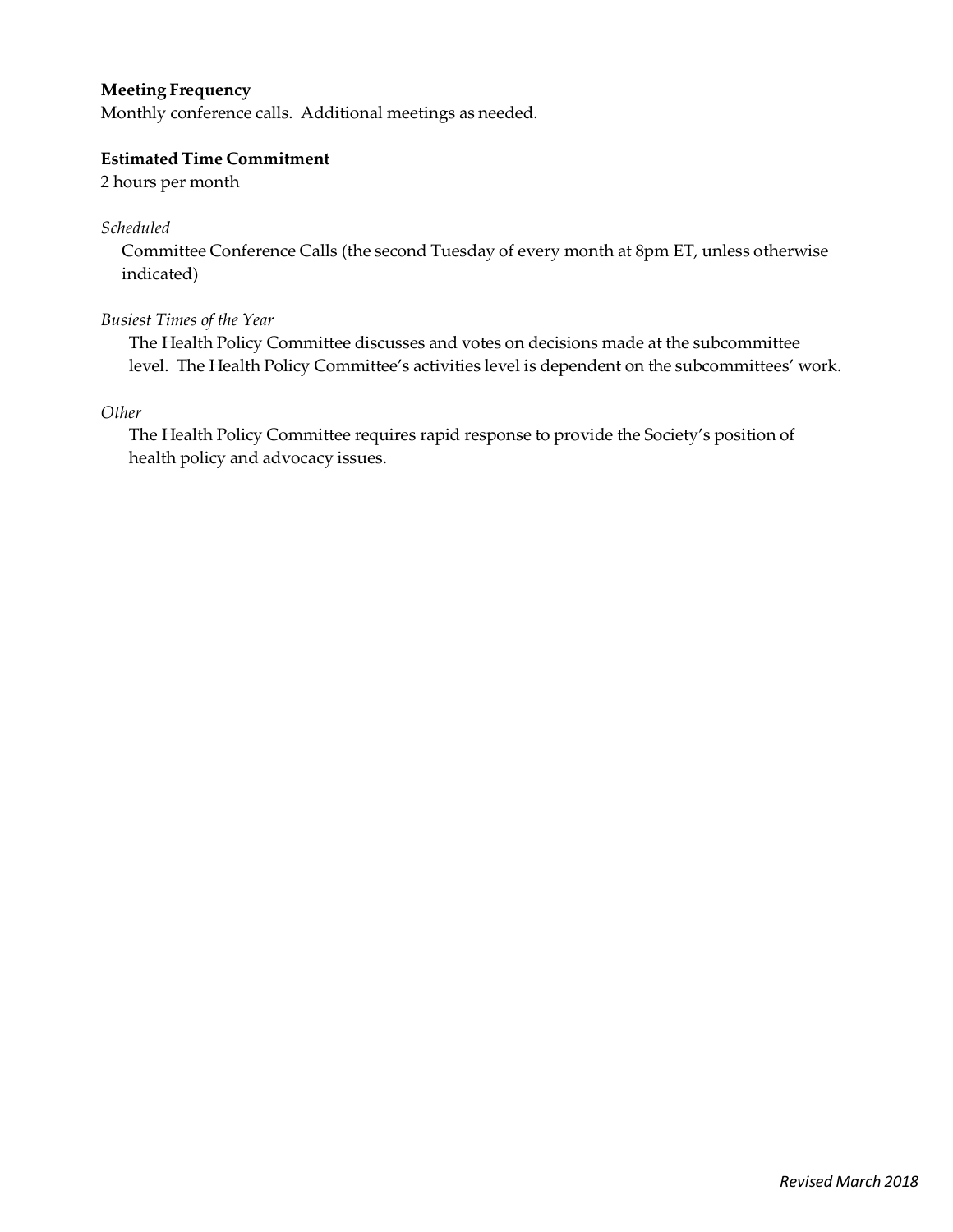<span id="page-44-0"></span>

# **REIMBURSEMENT AND REGULATORY AFFAIRS SUBCOMMITTEE CHARGE**

### **Number of Members** 7 ‐ 10

### **Composition**

The HRS Advisor and Alternate Advisor to the Relative Value Scale Update Committee (RUC), and the HRS Advisor and Alternate Advisor to the Current Procedural Terminology (CPT) Editorial Panel shall serve as ex officio members. Other members shall include between one to four at‐large members, and a Chair and a Vice Chair, with appropriate backgrounds. The Chair may invite guests as needed to expedite information sharing.

### **Method of Appointment**

Ex officio members serve automatically. The Subcommittee Chair, Vice Chair and other members shall be appointed by the President‐Elect, in consultation with the President and the Chief Executive Officer.

### **Term of Office**

Ex officio members shall serve during their term of office. All other members shall serve one year. Reappointment for two additional consecutive terms of one year is permissible.

### **Strategic Plan Alignment**

- Increase Reach
- Build Brand

### **Accountability**

Reports to: Health Policy Committee

Staff Liaison: Director, Reimbursement and Regulatory Affairs

Key Relationships: Executive Committee, Quality Improvement Subcommittee, Health Information Technology Subcommittee, AMA CPT Editorial Panel, AMA/Specialty Society RUC, AMA House of Delegates, Centers for Medicare and Medicaid Services, private insurers, industry

### **Purpose**

To serve as an authoritative resource on reimbursement and regulatory requirements on the prevention, diagnosis, treatment and management of heart rhythm disorders.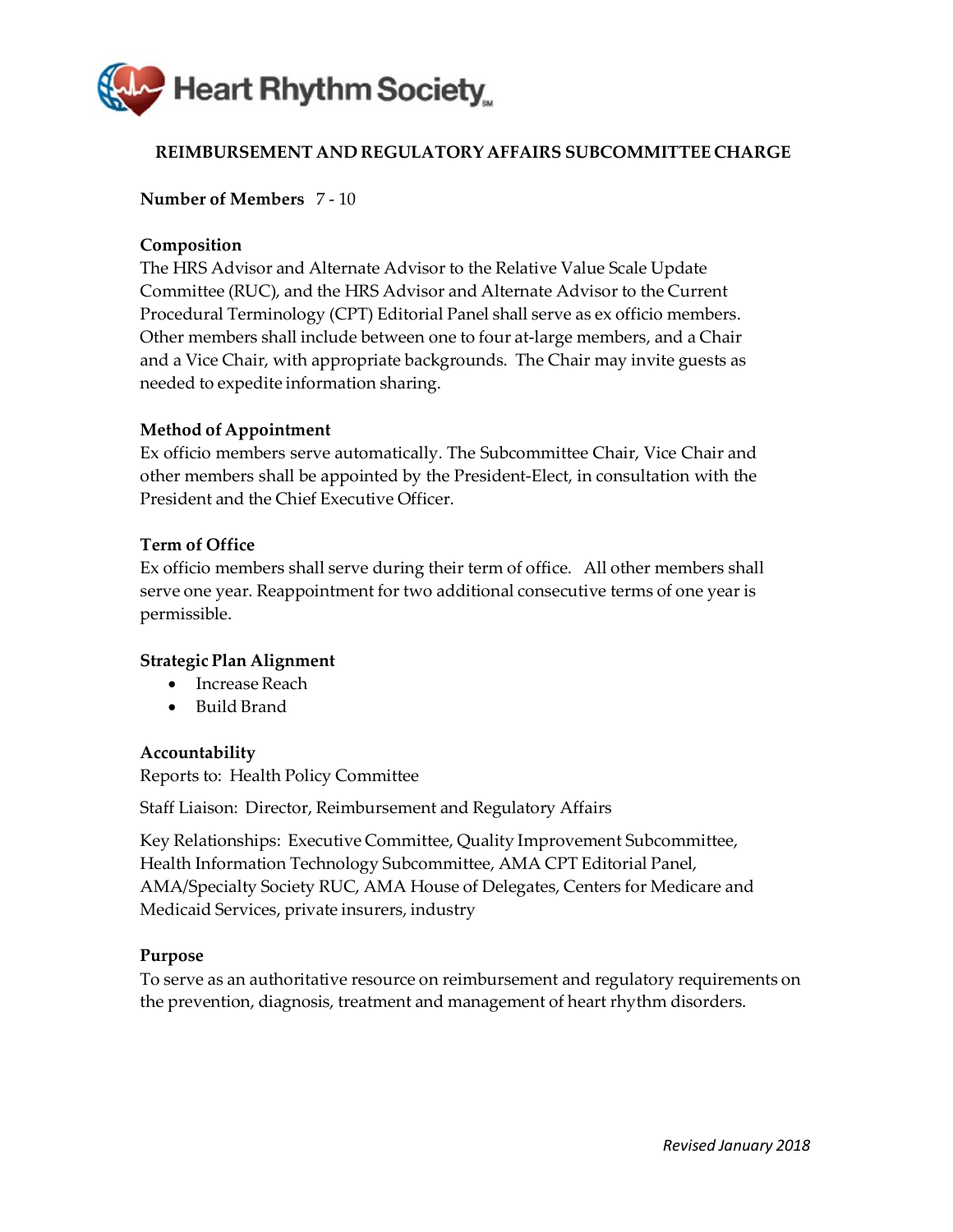# **Responsibilities**

- Work collaboratively with the Health Policy Committee Chair and the committee staff liaison to set the subcommittee's annual work plan, timeline, budget (if any) and meeting schedule consistent with the Committee's overall priorities and agenda.
- Maintain open communications with the Health Policy Committee via regular reports and two‐way communications on issues of mutual interest.
- Refer matters to the Health Policy Committee for review or approval when required by the subcommittee's or the Committee's policies or charge.
- Identify, monitor and respond to coding and reimbursement policies affecting heart rhythm disorders to ensure adequate reimbursement for electrophysiologists and a reasonable regulatory environment
- Provide input on the need for new or revised coding, reimbursement and coverage policies, and develop strategies to effect changes.
- Annually review and update the *HRS Coding Guide for Heart Rhythm Care Procedures and Services*, including clinical data, reimbursement and coding information.
- Develop comment letters in response to proposed and final rulemaking by the Centers for Medicare and Medicaid Services on issues relevant to the Society, including the Medicare Part B Physician Fee Schedule, Outpatient Prospective Payment System, Inpatient Prospective Payment System.
- Work collaboratively to communicate information on reimbursement and regulatory issues to HRS members.
- Provide support to the Health Policy Committee on relevant reimbursement and related policy issues in Congress, federal agencies and private payers.

### **Decision-MakingAuthority**

- Establish subcommittee procedures.
- Make recommendations to the Health Policy Committee for further action, including authorizing the preparation of, or approving comment letters and position statements.

### **Meeting Frequency**

Ten to twelve conference calls annually, and at least one face to face meeting. Additional meetings as needed.

### **Estimated Time Commitment**

2‐3 hours per month

*Scheduled* Committee Conference Calls (9 one‐hour calls per year)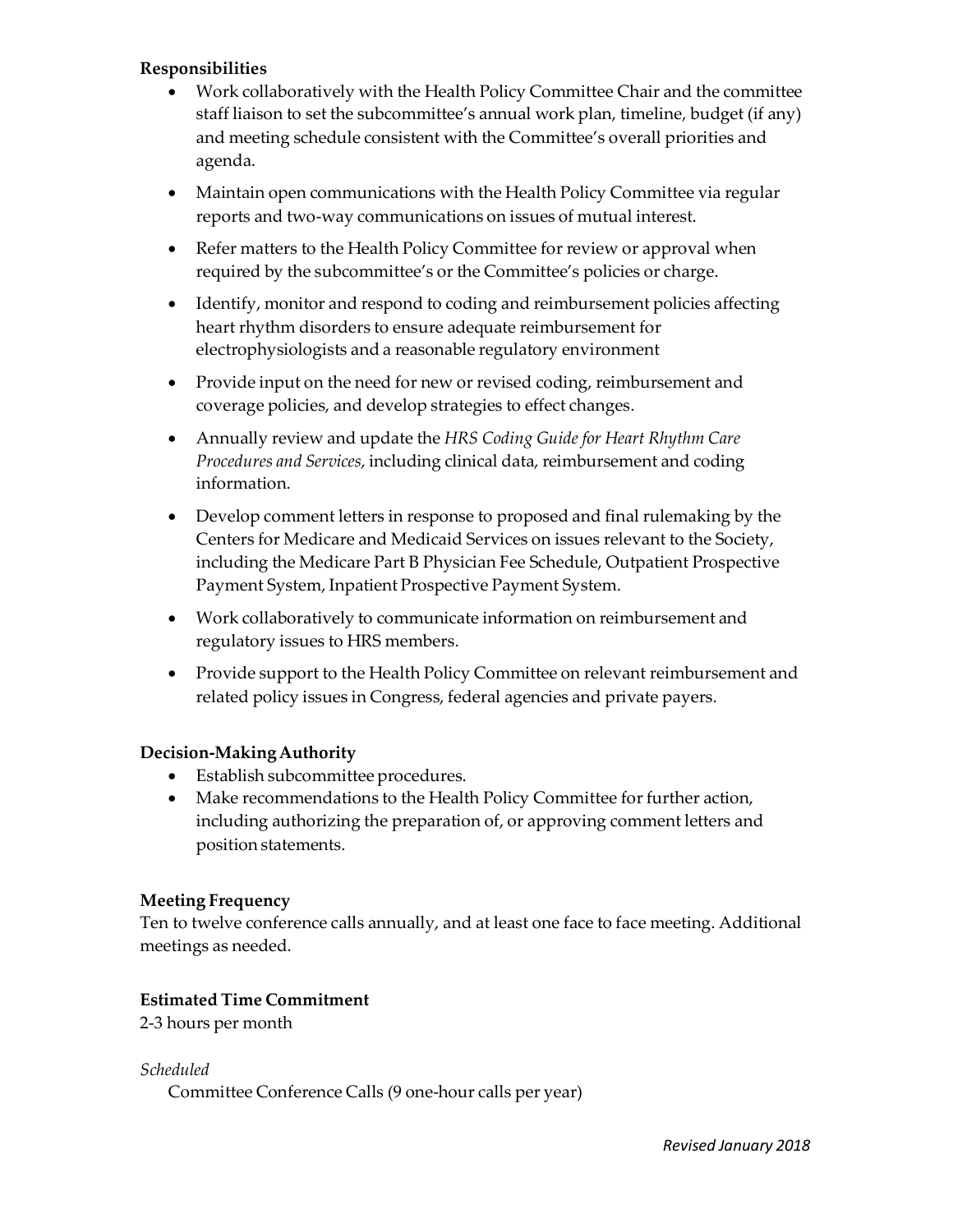In‐Person Meeting (May, at Scientific Sessions)

# *Ad Hoc*

Committee Conference Calls (as needed) Email discussions (as needed)

*Busiest Times of the Year* Not predictable

# *Other*

Subcommittee members are asked to review coverage policies that are proposed by private insurance carriers or Medicare. The turn‐around time can be quick, depending on when an insurance carrier contacts HRS.

# **Limitations**

The Chair of the Reimbursement and Regulatory Affairs Subcommittee must have no financial relationships with industry, excluding research and fellowship support, and the Subcommittee members' relationships must total less than \$100,000, excluding research and fellowship support.

The Reimbursement and Regulatory Affairs Subcommittee receives confidential information about emerging technologies, and frequently advocates for coding and coverage policies that impact new or emerging EP services. This information has the potential to move markets. In the interest of transparency and to main required confidentiality among professional and governmental bodies, subcommittee members must have RWI that are less than required for other HRS committees.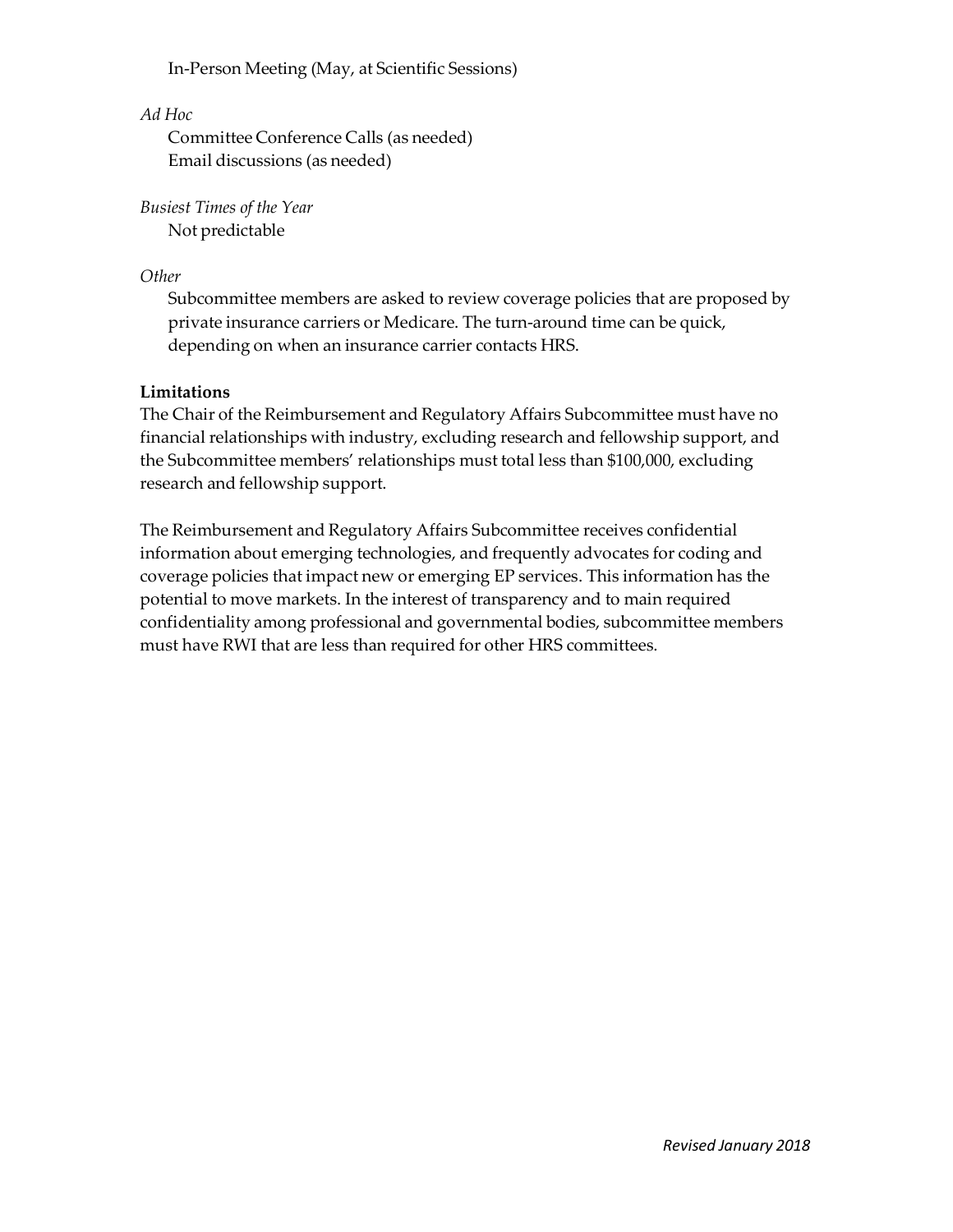<span id="page-47-0"></span>

# **MEMBERSHIP COMMITTEE CHARGE**

### **Number of Members:** 10-13

### **Composition**

Members shall include a Chair, Vice Chair, Member Engagement Subcommittee Chair, and a diverse mix of members reflecting the Society's membership, including Allieds and an Early Career Professional. The Chair may invite guests as needed to expedite information sharing.

### **Method of Appointment**

The Chair, Vice Chair and members shall be appointed by the President-Elect, in consultation with the President and the Chief Executive Officer.

### **Term of Office**

One year. Reappointment for two additional consecutive terms of one year is permissible.

### **Strategic Plan Alignment**

- Secure Financials
- Increase Reach
- Build Brand

### **Accountability**

Reports to: Board of Trustees

Staff Liaison: Director, Membership

Key relationships: HRS Communities, Education Committee, Scientific Sessions Program Committee, Health Policy Committee, Governance Committee, Finance Committee

### **Purpose**

To ensure that the Society creates and sustains member value, and to recruit, engage and retain members.

- Oversee development and implementation of an effective membership marketing strategy.
- Recommend policies regarding membership categories, dues and benefits that support strategic plan objectives.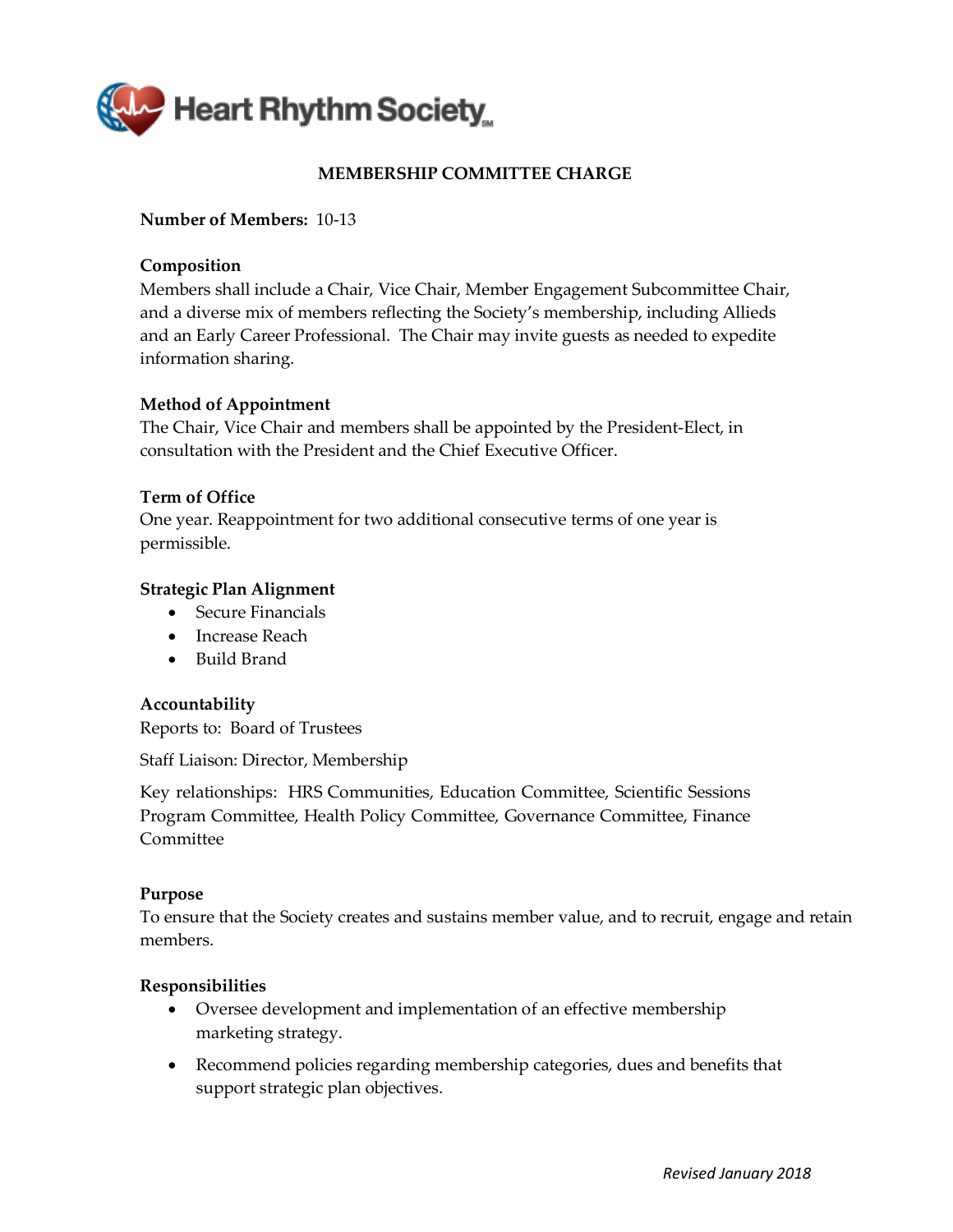- Monitor members' professional needs and satisfaction, and recommend enhancements or corrective actions.
- Monitor member benefits and services, and make recommendations for new or modified benefits and services to the Board, or the relevant operating committees.
- Monitor membership retention levels and recommend corrective actions as needed.
- Oversee recruitment of Society members, including early-career and international members.
- Oversee and coordinate support for eCommunities and act as a conduit of information to committees, subcommittees, task forces and staff liaisons about eCommunity needs and suggestions.
- Monitor the effectiveness of eCommunities and recommend enhancements or corrective actions.
- Review and approve applications for membership, including for Fellow of the Heart Rhythm Society (FHRS).

• Make recommendations to the Board.

# **Meeting Frequency**

Quarterly meetings, by teleconference or face-to-face. Additional meetings, as necessary.

### **Estimated Time Commitment**

3 hours per month

### *Scheduled*

Committee Conference Calls (quarterly) In-Person Meeting (May, at HRS Scientific Sessions)

# *Other*

Review of FHRS applications

o FHRS applications require review and vote by each committee member. Turnaround times are one to two weeks for each batch of applications that is sent for review.

### *Busiest Times of the Year*

January-end of March, to review FHRS applications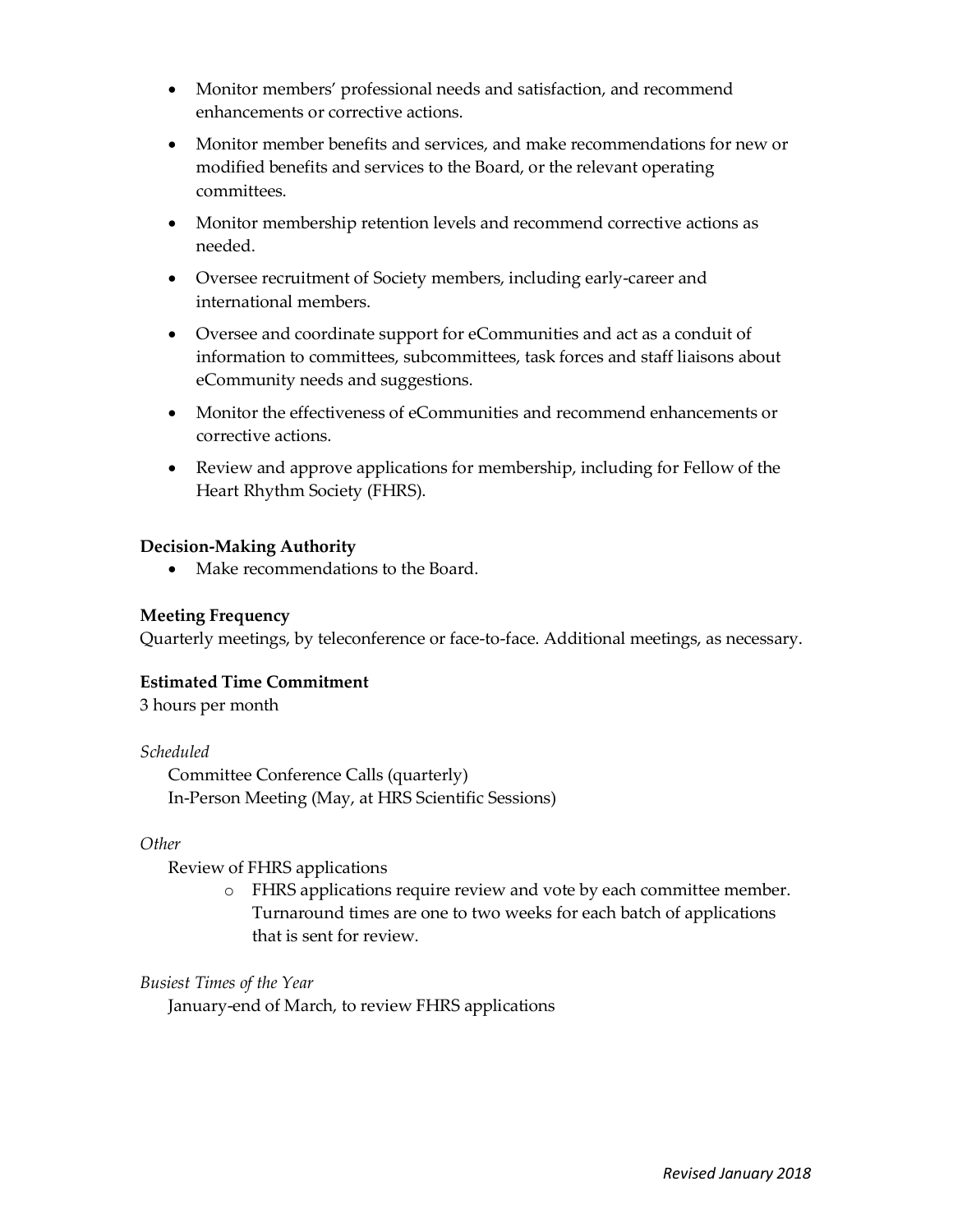<span id="page-49-0"></span>

# **MEMBER ENGAGEMENTSUBCOMMITTEE CHARGE**

### **Number of Members:** 10‐12

### **Composition**

Members shall include a Chair, Vice Chair, and a diverse mix of members reflecting the Society's membership.

### **Method of Appointment**

The Subcommittee Chair and members shall be appointed by the President‐Elect, in consultation with the President and the Chief Executive Officer.

### **Term of Office**

One year. Reappointment for two additional consecutive one‐year terms is permissible.

### **Strategic Plan Alignment**

• Engage Volunteers

### **Accountability**

Reports to: Membership Committee

Staff Liaisons: Vice‐President, Organizational Development; and Director, Governance and Board Relations.

### **Purpose**

- To involve members in high impact opportunities that enrich their experience and deepen their commitment, while increasing the Society's reach and advancing its mission.
- To develop a short and long-term plan that provides opportunities for every member of the Heart Rhythm Society who desires to be engaged with the Society the opportunity to do so.

- Ensure optimal member engagement.
- Provide member engagement strategic oversight for member satisfaction, value and loyalty as well as recruiting and identifying potential candidates for leadership and other key roles for the Society.
- Monitor and report engagement trends, performance and opportunities.
- Provide oversight and strategic direction for Communities of Practice, identify and recommend key communities for the Society to prioritize and sponsor.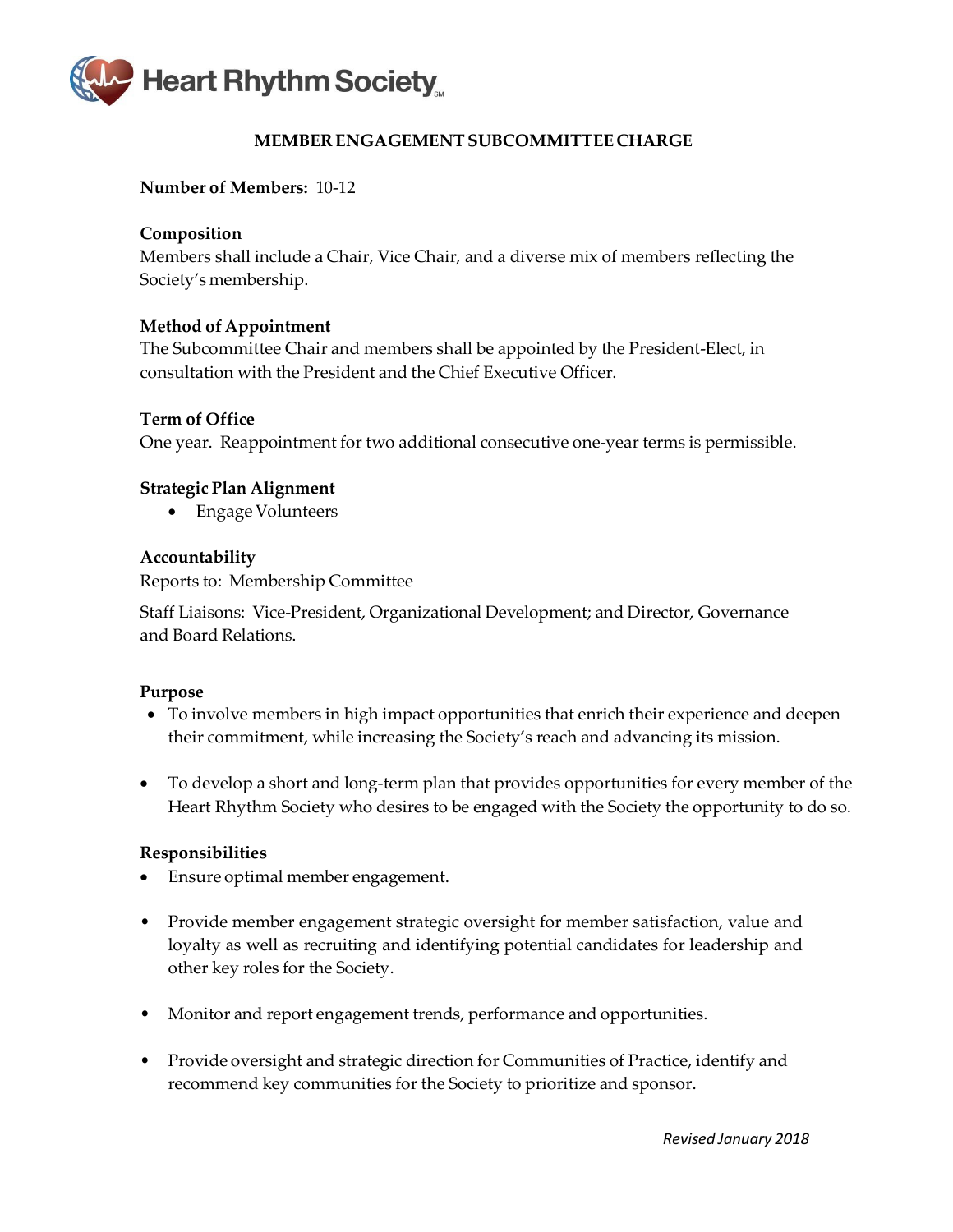• Maintain a program that acknowledges and recognizes volunteer service.

# **Decision-MakingAuthority**

• Make recommendations to the Membership Committee

# **Meeting Frequency**

• Bi-monthly, or monthly as needed.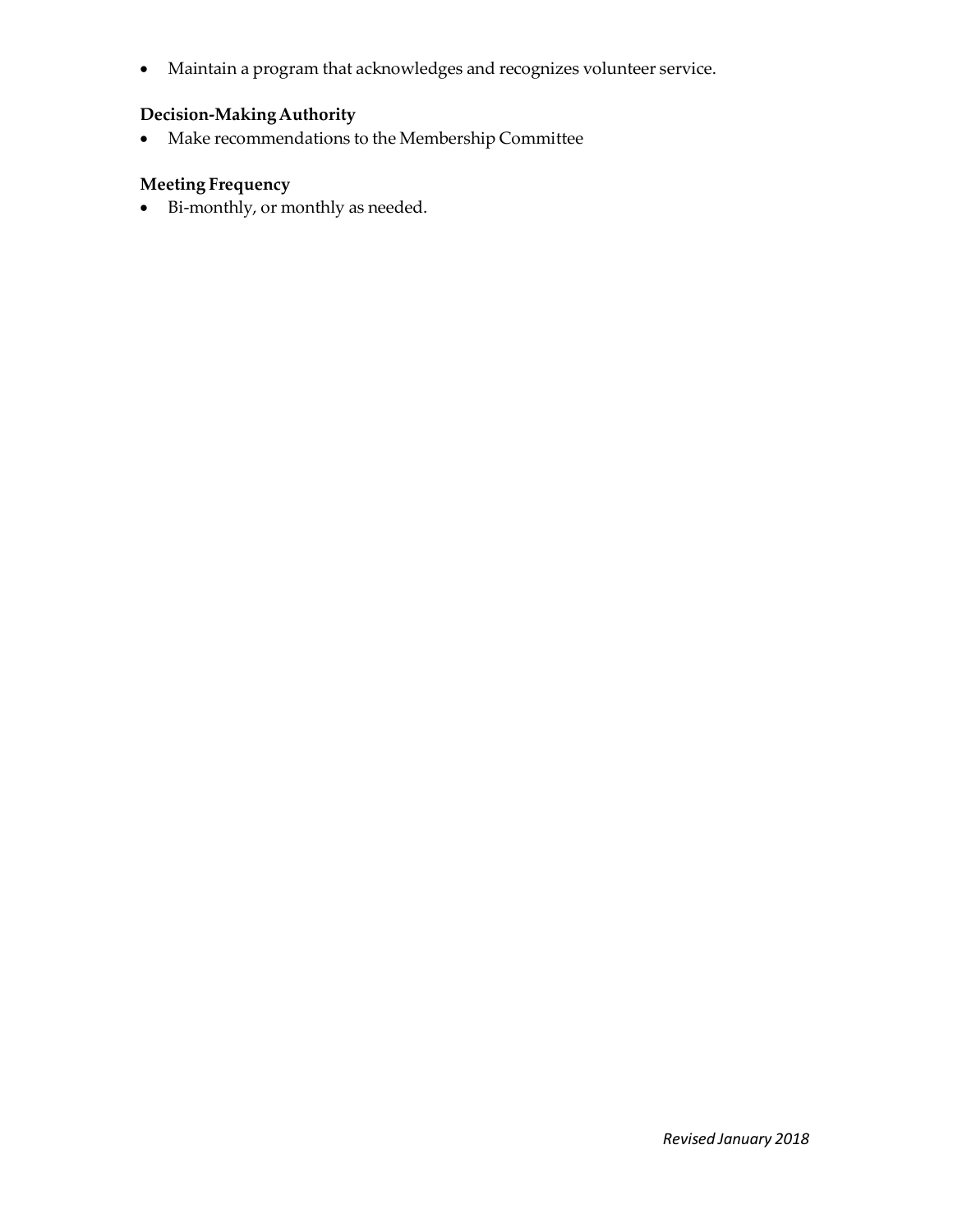<span id="page-51-0"></span>

# **PATIENT AND CAREGIVERS COMMITTEE CHARGE**

### **Number of Members** 6 ‐ 8

### **Composition**

Members shall consist of a Chair and a Vice Chair, one of whom shall be an electrophysiologist and one will be an Allied Professional, and between 4‐6 at‐large members, including at least one Allied Professional, one pediatric member, one patient and one patient‐caregiver. For specific meetings or projects, the Chair may invite volunteer HRS members (both physicians and allied professionals), international HRS members, members of appropriate patient advocacy groups, and additional patients or patient caregivers. Working groups will be assembled as needed to engage in specific projects.

### **Method of Appointment**

The Committee Chair, Vice Chair and members shall be appointed by the President‐ Elect in consultation with the President and Chief Executive Officer.

### **Term of Office**

One year. Reappointment for two additional consecutive one‐year terms is permissible.

### **Strategic Plan Alignment**

- Increase Reach
- Build Brand
- Engage Volunteers

### **Accountability**

Reports to: Board of Trustees

Staff Liaisons: Manager, Education Programs and Services Manager (primary); Senior Director, Education Programs and Services (secondary)

Key Relationships: Education Committee and Subcommittees, Allied Professional Council, Health Policy Committee, Communications Committee,, Scientific Sessions Program Committee, Membership Committee, and HRS Communities.

### **Purpose**

To drive the Society's patient‐centered initiatives as the leading source of information on heart rhythm disorders for patients and their lay caregivers, including parents and other family members or nonprofessional caregivers.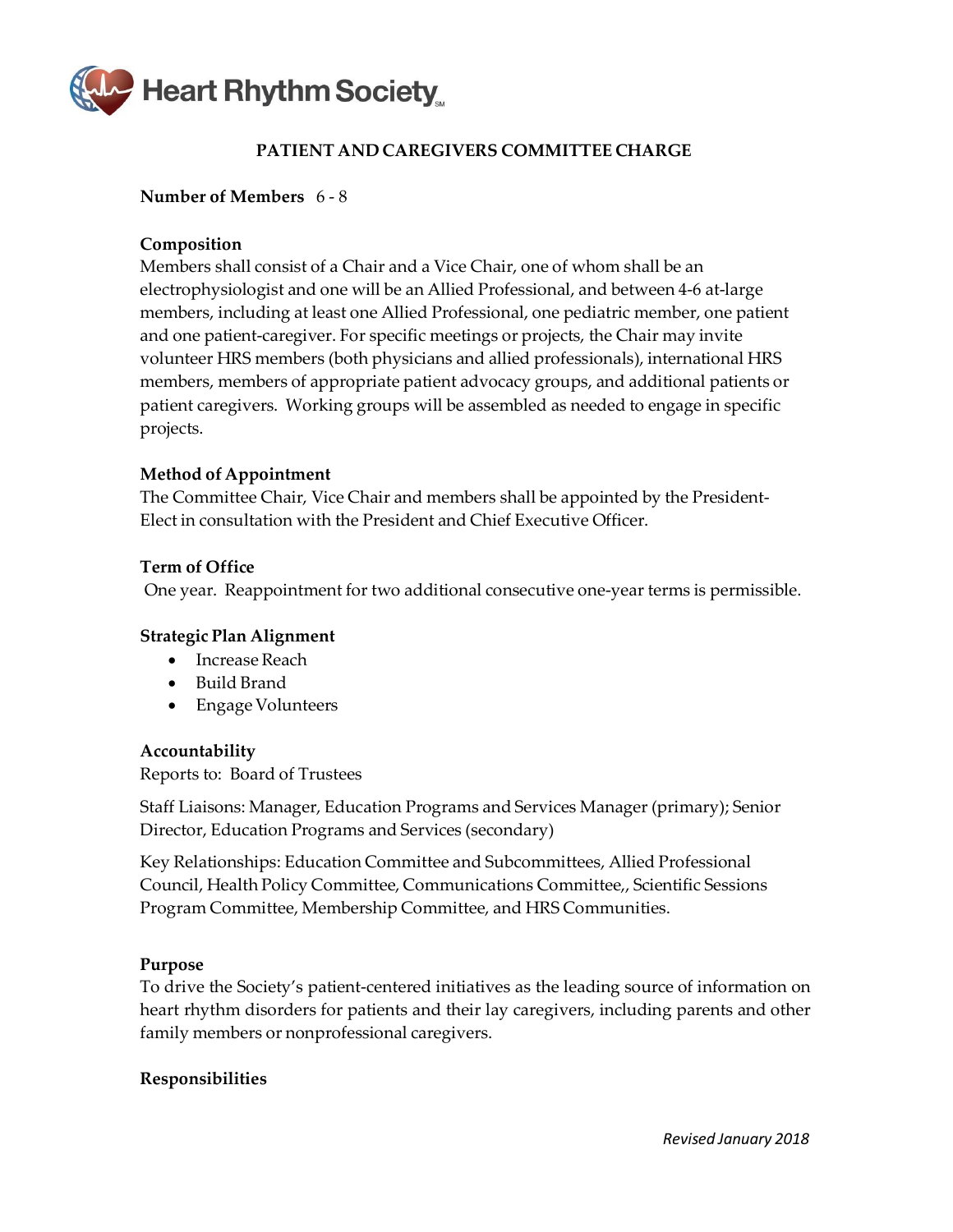- Work collaboratively with the Patient and Caregivers Committee staff liaison to set the Committee's annual work plan, timeline, budget (if any) and meeting schedule consistent with the Committee's overall priorities and agenda.
- Work closely with key Board Liaisons (Patient and Caregivers, Education and Allied Professional Council) to ensure alignment of proposed projects with the Strategic Plan.
- Maintain open communications with Key Relationship committees on projects/issues of mutual interest via regular reports and two‐way communications.
- Plan, execute and oversee the development and implementation of the Society's patient‐centered programs and activities, including culturally sensitive patient education materials and programs, with a focus on awareness, diagnosis and treatment of AF and SCA.
- Seek patient and caregiver input to develop patient-centered programs and activities, including projects/activities addressing patient health‐care advocacy.
- Explore opportunities to collaborate with other professional health care organizations, to design, develop and execute programs for the non‐EP community (primary care and general cardiologists), to help improve referral protocols, patient care and outcomes.
- Explore opportunities to collaborate with patient heath care advocacy organizations, to design, develop and execute programs for patients and their caregivers, to improve patient awareness, and health outcomes.
- Oversee the relationship between the Society and external patient groups.
- Periodically assess members' needs for patient and caregiver information, and evaluate their satisfaction with the Society's patient‐centered content and activities.
- Work collaboratively with the Education Committee and Business Development staff to incubate ideas for potential funding, in alignment with the Strategic Plan and annual Board priorities.
- Act as a resource to the Communications Committee for educating media professionals about heart rhythm disorders and care.
- Review external sponsor proposals involving patient and patient caregiver education and offer recommendations to the Education Committee.
- Explore opportunities to partner with international members/non-members to identify educational and/or advocacy needs for patients with heart rhythm disorders that cross national, racial, social, and economic borders.
- Seek specific opportunities to develop publications, media-products for patients and patient care givers.
- Ensure fiscal responsibility within approved budgets and for new program and services development.

- Establish Committee procedures.
- Develop strategy and decision criteria for internal patient initiatives, in alignment with the Strategic Plan and the Board's priorities.
- Make recommendations to the Board of Trustees.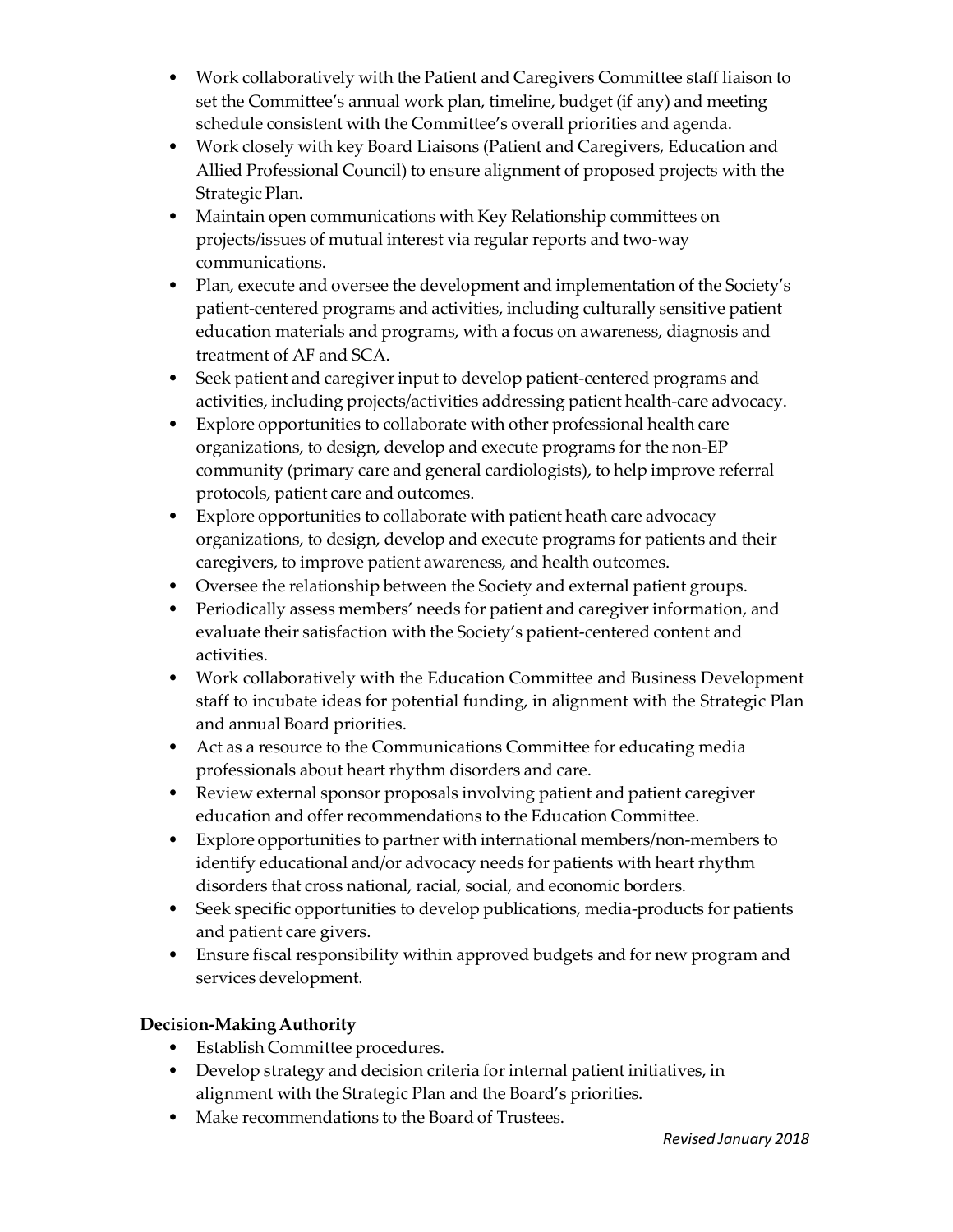• Build collaborative relationships with possible partner organizations and sponsors.

Work with key Board of Trustees Liaisons.

# **Meeting Frequency**

Quarterly meetings by teleconference or face-to-face. Additional proposed meetings include:

- Annual patient advocacy group. In addition to the members of the Patient and Caregivers Committee, an additional 5‐7 invited patient and caregiver participants and/or members of appropriate patient advocacy groups and key HRS staff will be invited.
	- o The focus of this group will be to gain insight into patient, caregiver and health care provider concerns regarding education in order to develop meaningful products and initiatives. Appropriateness of pursuing donor and sponsor funding will be considered following these meetings.
- A Generative Idea meeting to be held at the annual HRS Scientific Sessions. This group would be formed of 8‐10 additional ad hoc HRS member volunteers, in addition to the members of the Patient and Caregivers Committee.
	- o The purpose of this group is to identify potential ideas that could be pursued over the following year using working groups. Projects of minimal financial commitment would be identified and opportunities to pursue potential grant funding.

# **Estimated Time Commitment**

Varies depending on project/program assignments. Estimate 4 hours per month.

# *Scheduled*

Chair and Vice Chair Conference Calls (every 4‐6 weeks) In‐ Person Meetings annually at HRS Scientific Sessions Full Patient and Caregivers Committee Quarterly meetings via Conference Calls or in‐person Patient Advocacy meeting annually Generative Idea meeting annually

# *Ad Hoc*

Committee Conference Calls and meetings (as needed)

### *Busiest Times of the Year*

Budget preparation cycle (July ‐ August)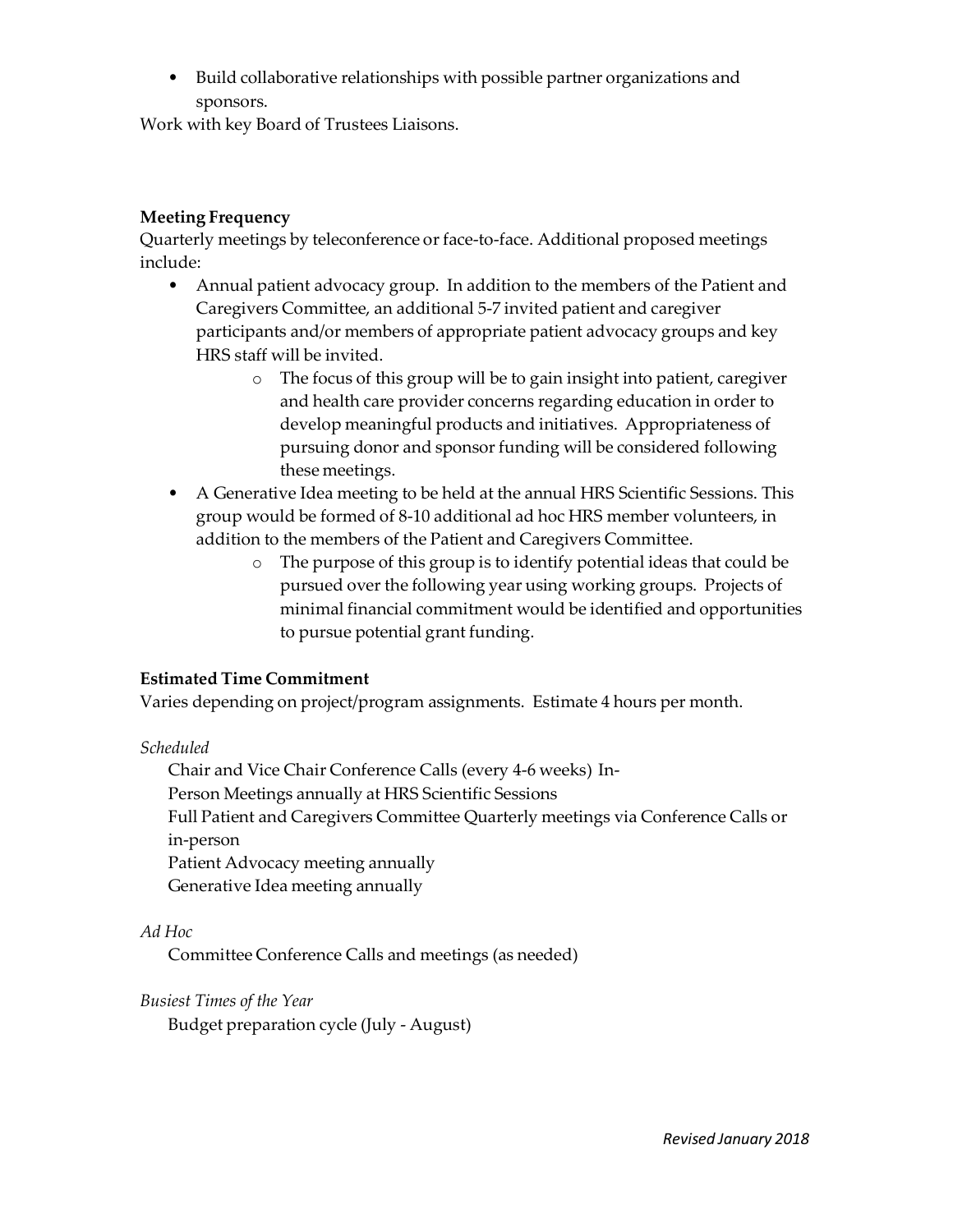

# **QUALITY IMPROVEMENT (QI) COMMITTEE**

### **Number of Members:** 7 – 13

### **Composition**

Members shall have knowledge and interest in healthcare QI and include a physician Chair and Vice Chair, other physicians from diverse healthcare environments, QI experts/administrators from hospitals or health systems, a payer representative, an Allied professional, a Fellow-in-training or emerging leader, and a patient representative. The Chair may invite guests as needed to expedite information sharing.

### **Method of Appointment**

The Committee Chair, Vice Chair and members shall be appointed by the President-Elect, in consultation with the President and the Chief Executive Officer.

### **Term of Office**

One year. Reappointment for two additional consecutive one-year terms is permissible.

### **Strategic Plan Alignment**

- Increase Reach
- Build Brand
- Engage Volunteers

### **Accountability**

Reports to: Board of Trustees

Staff Liaison: Vice President, Quality Improvement Education

Key Relationships: Education Committee; Scientific Sessions Committee; Health Policy Committee and Regulatory Affairs Subcommittee; Scientific and Clinical Documents Committee

### **Purpose**

To shape the Society's quality improvement activities in order to accomplish the following goals:

- Foster a culture of quality improvement with a global network of heart rhythm *quality champions* and the delivery of QI education and training opportunities related to heart rhythm disorders;
- Identify and evaluate systems-based methods to improve experience and outcomes for patients with heart rhythm disorders;
- Increase the awareness, acceptance, adoption and adherence to clinical guidelines and best practices by healthcare professionals who treat patients with heart rhythm disorders;

*Revised January 2018*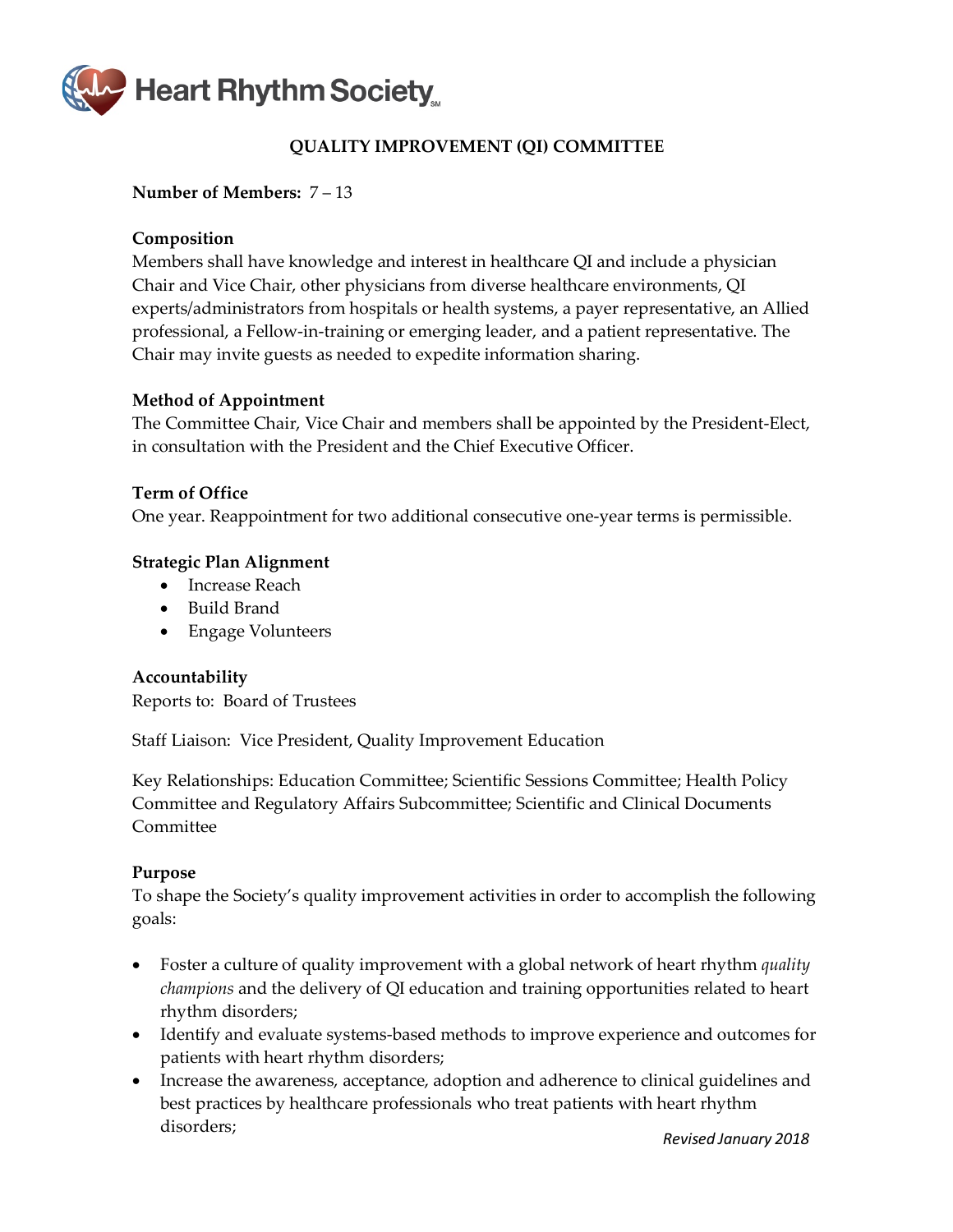- Address gaps that result in population disparities in care and outcomes for those with heart rhythm disorders;
- Expand the availability and use of tools to measure performance and outcomes, control variability, reduce cost and improve efficiency in the care of patients with heart rhythm disorders;
- Ease the burden for heart rhythm professionals in meeting regulatory and credentialing requirements and transitioning to the constantly evolving environment of healthcare payment reform;
- Identify sustainable business models for continued HRS QI education.

# **Responsibilities**

- Strategize and design a plan, timeline, and budget to meet the goals listed above;
- Share expertise and guidance in regular communications, primarily via email, phone and online meetings with occasional in-person meetings held in conjunction with HRS events;
- Review plans, proposals, meeting summaries and reports and offer feedback as requested;

# **Decision-Making Authority**

- Establish QI education plans
- Recommend QI champions
- Recommend education, training and tools to appropriate HRS committees

# **Meeting Frequency**

- Quarterly conference calls
- Annual in-person meeting held in May during HRS Scientific Sessions

# **Estimated Time Commitment**

2 hours per month

# *Scheduled*

Committee Conference Calls (once per quarter) In-Person Meeting (May, during Scientific Sessions)

# *Ad Hoc*

Committee Conference Calls (as needed)

*Busiest Times of the Year* Prior to conference calls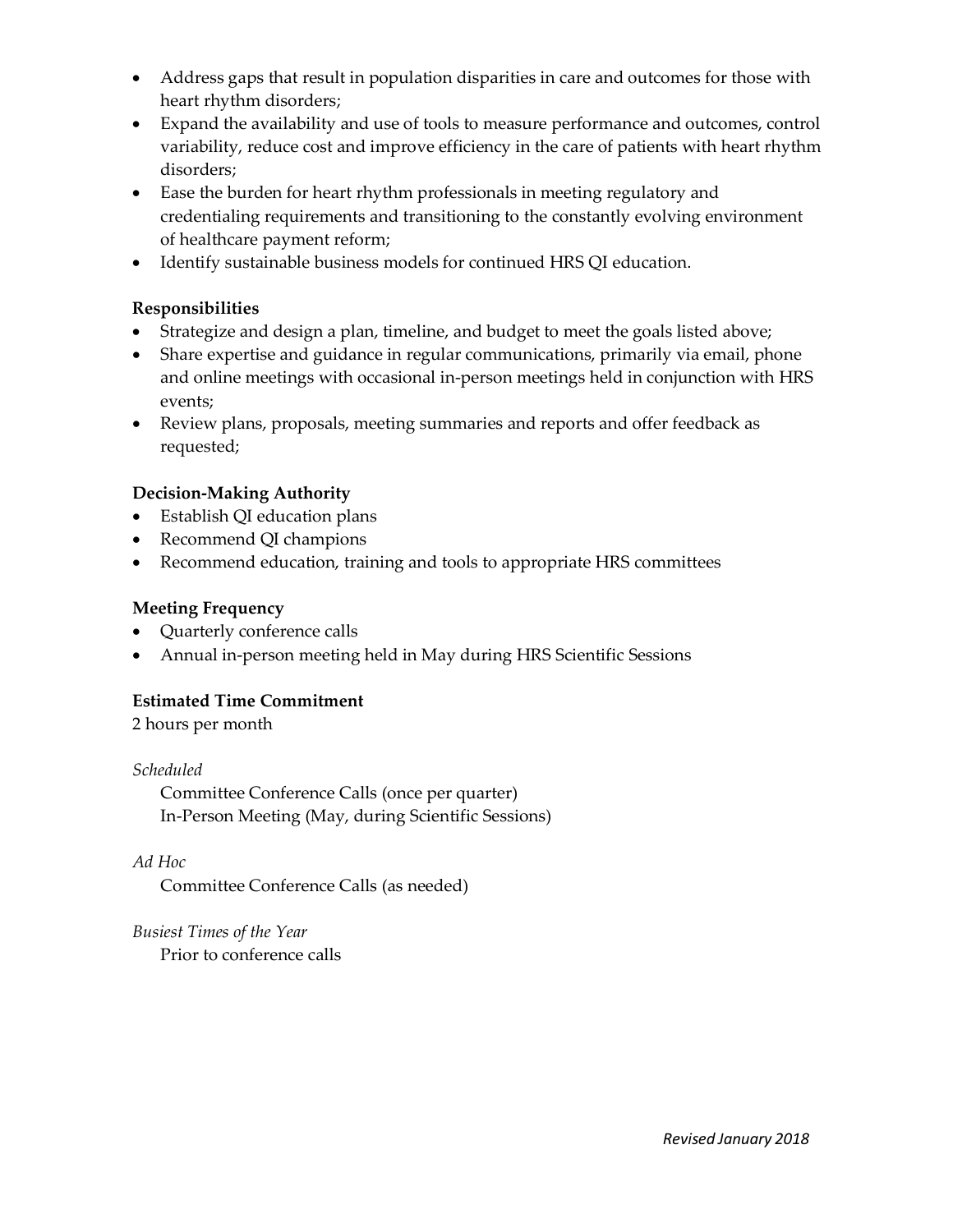<span id="page-56-0"></span>

# **RESEARCH COMMITTEE CHARGE**

# **Number of Members** 9‐11

### **Composition**

Members shall have diverse research experience or interests, and shall include a Chair, Vice Chair, Chair of the Fellowship Subcommittee, Early Career member, and one representative from an external organization such as NIH or NHLBI. To ensure diversity, the membership shall include expertise in basic, translational, clinical, outcomes, and population science. The Chair may invite guests as needed to expedite informationsharing.

### **Method of Appointment**

The Committee Chair, Vice Chair and members shall be appointed by the President‐ Elect, in consultation with the President and the Chief Executive Officer. The ex officio member serves automatically.

### **Term of Office**

One year. Reappointment for two additional consecutive one‐year terms is permissible

### **Strategic Plan Alignment**

- Increase Reach
- Engage Volunteers
- Build Brand

### **Key Relationships**

Reports to: Board of Trustees

Staff Liaison: Staff Liaison: Vice‐President, Health Policy

Key Relationships: Fellowship Subcommittee, Scientific Sessions Program Committee; partneringorganizations

### **Purpose**

To foster, facilitate, and promote scientific investigation and collaboration within the HRS community and to serve the needs of the HRS membership participating in research.

### **Responsibilities**

• Direct, oversee and coordinate the subcommittee's work to ensure accountability to the Board and the Committee's priorities and timelines.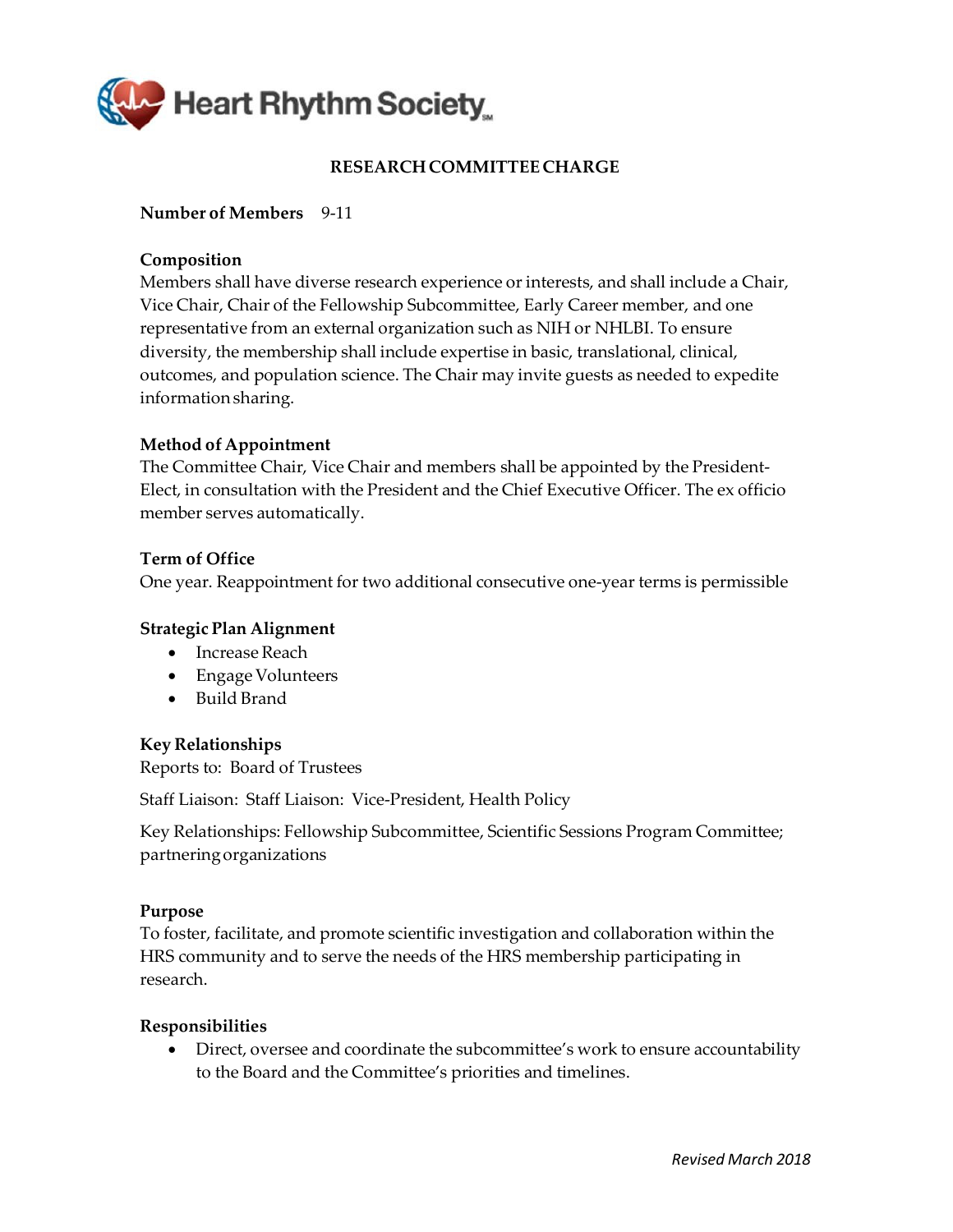- Maintain open communications with stakeholders, including keeping the Board and Executive Committee informed via regular reports, and maintaining twoway communications on issues of mutual interest.
- Oversee the research fellowship application process to ensure broad-based representation.
- Refer matters to the Board or Executive Committee for approval when required by the Bylaws, Board policies or committee charter.
- Develop subcommittee members to ensure the committee has access to the expertise it needs, and identify emerging leaders to ensure a strong succession.
- Design mentorship and peer support initiatives for members of the HRS research community at all stages of career development.
- Incentivize and reward research activities within the HRS community by promoting and highlighting findings and accomplishments to the broad HRS membership, external funding agencies and the public.
- Advance and support career development of early stage investigators through educational content and initiatives.
- Establish relationships with external stakeholders and funding agencies, inclusive of National Institutes of Health, foundations, and industry, to pursue joint initiatives and advocacy for heart rhythm research.

- Establish priorities and goals for subcommittees.
- Establish the subcommittee structure in consultation with the Governance Committee, consistent with charges and guiding principles approved by the Board.
- Establish procedures for coordinating subcommittee work.
- Act on the recommendations of its subcommittee.
- Approve recipients of research awards.
- Make recommendations to the Board.

# **Meeting Frequency**

A minimum of three conference calls annually, with the possibility of one face‐to‐face meeting. Additional meetings as needed.

# **Estimated Time Commitment**

Up to 2 hours per month

*Busiest Times of the Year*

Prior to committee meetings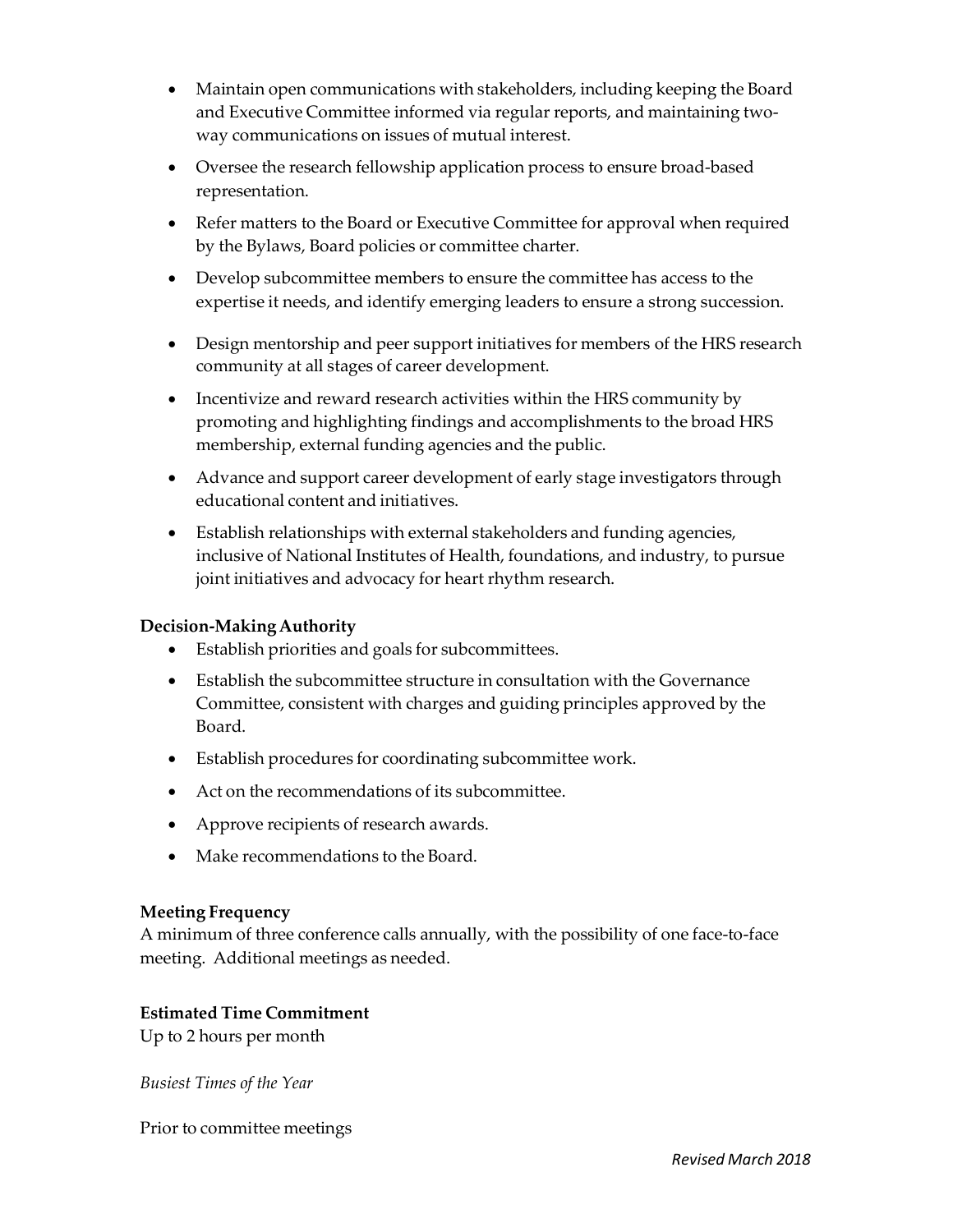<span id="page-58-0"></span>

# **RESEARCH FELLOWSHIPAWARDS SUBCOMMITTEE CHARGE**

### **Number of Members** 9‐11

Must be an odd number for the purposes of voting.

### **Composition**

Members shall be a diverse mix of basic and clinical scientists that is proportionate to the prior 2‐3 years' applicant pool and shall reflect the Society's diverse membership. Members may include previous award recipients who have achieved successful academic careers after 5‐10 years post‐award. Members shall include a Chair and a Vice Chair, one of whom shall be a clinical scientist and the other a basic scientist. The Chair may recruit additional ad‐hoc committee members if the number of applications in any given year exceeds the review capacity of the committee. The Chair may invite guests as needed to expedite information sharing who shall also reflect the Society's diverse membership.

### **Method of Appointment**

The Subcommittee Chair, Vice Chair and members shall be appointed by the President‐ Elect, in consultation with the President and the Chief Executive Officer.

### **Term of Office**

One year. Reappointment for two additional consecutive term of one year is permissible.

### **Strategic Plan Alignment**

- Build Brand
- Increase Reach

### **Key Relationships**

Reports to: Research Committee

Staff Liaison: Vice‐President, Education

Key relationships: n/a

### **Purpose**

To oversee the Society's program of full‐year clinical and basic research awards.

- Work collaboratively with the Research Committee Chair and the committee staff liaison to set the subcommittee's annual work plan, timeline, budget (if any) and meeting schedule consistent with the Committee's overall priorities and agenda.
- Maintain open communications with the Research Committee via regular reports and two‐way communications on issues of mutual interest.
- Refer matters to the Research Committee for approval when required by the subcommittee's or the Committee's policies or charge.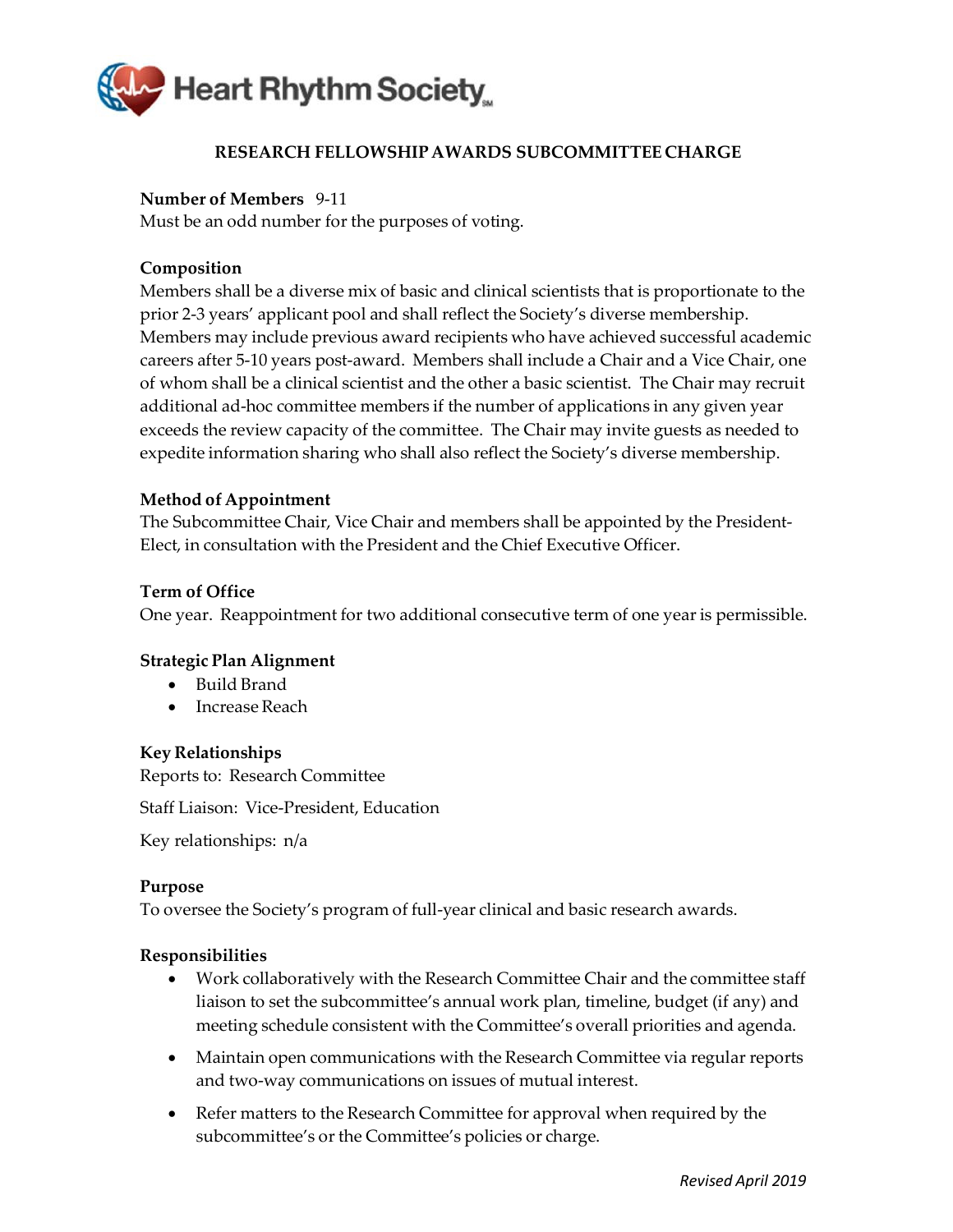- Set criteria for fellowship awards.
- Review applications for full-year industry-funded and other research fellowships.
- Select award recipients for recommendation to the Research Committee.
- Sponsor the Research Fellowship Scholarship Presentations and Awards session during the Annual Scientific Sessions.
- Participate in the awards event during the Annual Scientific Sessions.
- Advise and participate in efforts to generate award revenue for the Society.
- Develop an educational program for the Annual Scientific Sessions that promotes the role of basic and clinical research within the Society.

- Establish award criteria.
- Nominate award recipients.
- Recommend award recipients to the Research Committee.

### **Limitations**

Members of the Fellowship Subcommittee are prohibited from viewing or scoring applications from individuals in whose work they are involved in any way. The member shall recuse her‐ or himself from the remainder of the selection process.

In the event that the involved member is the subcommittee chair, she or he shall select an individual to review the scores and approve the list of finalists. In the event the application is selected as a finalist, the Chair shall recuse her‐ or himself from the selection process entirely, and the Chair of Research Committee shall appoint an Acting Chair of the Subcommittee for the remainder of that year's competition.

Awarding the Research Fellowship Scholarships is contingent upon grant support to fund the scholarships.

### **Meeting Frequency**

Two meetings annually, one face‐to‐face meeting at the annual Scientific Sessions and one teleconference for final scoring. Additional meetings as needed.

### **Estimated Time Commitment**

4 hours per month

*Scheduled* Committee Conference Calls (quarterly) In‐Person Meetings (May, at HRS Scientific Sessions)

*Ad Hoc* Committee Conference Calls (as needed)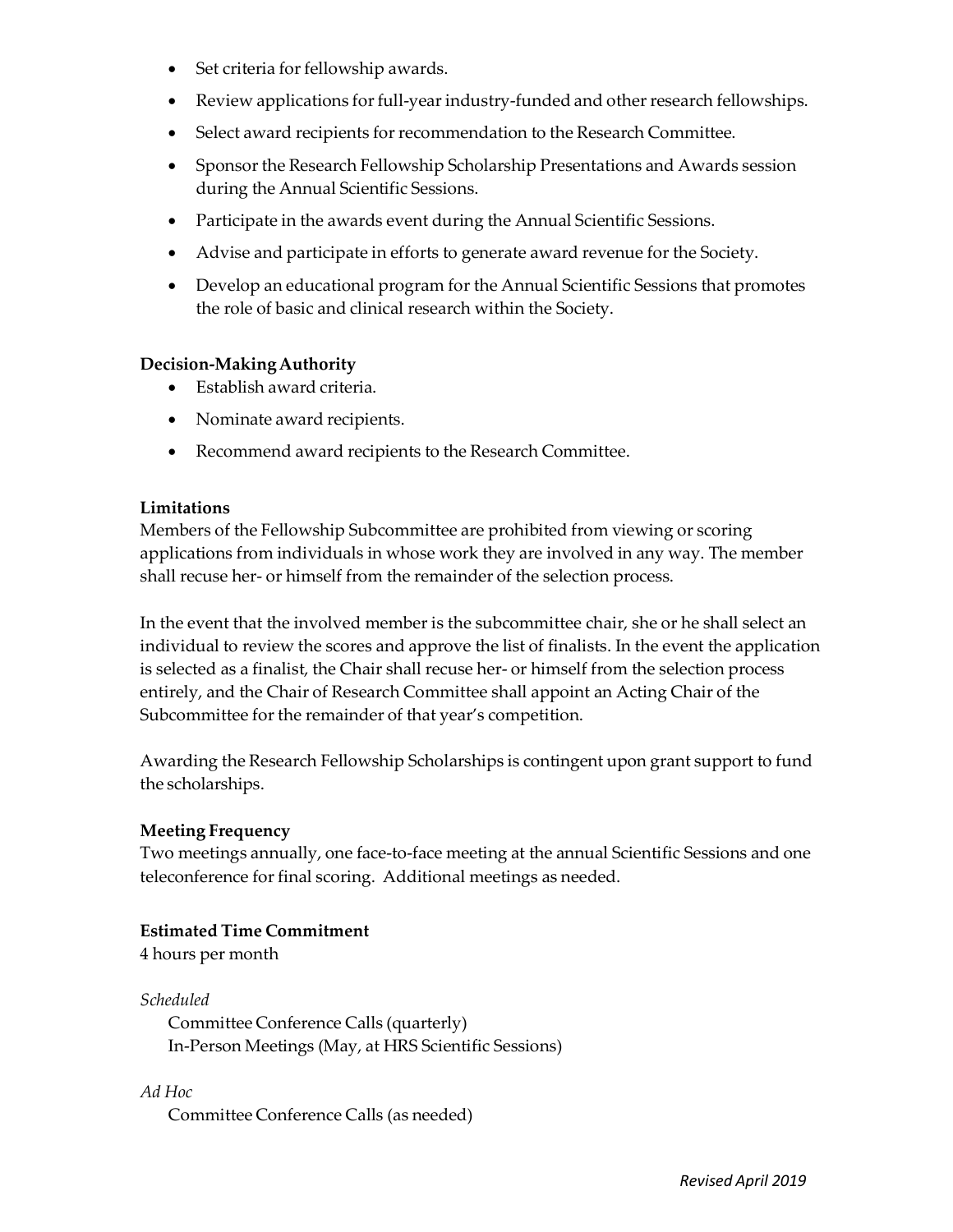

# **SCIENTIFIC & CLINICAL DOCUMENTS COMMITTEE CHARGE**

### <span id="page-60-0"></span>**Number of Members** 15-18

### **Composition**

Members shall consist of a Chair and a Vice Chair, physicians and Allied Professionals from diverse healthcare environments (including consideration of an international member, a basic scientist, and a representative from pharmacology) with comprehensive knowledge and interest in clinical documents and an Early Career Professional. The Chair may invite guests as needed to expedite information sharing, such as a representative from a collaborative document.

### **Method of Appointment**

The Committee Chair, Vice Chair, and members shall be appointed by the President-Elect, in consultation with the President and the Chief Executive Officer.

### **Term of Office**

One year. Reappointment for three additional consecutive terms of one year is permissible.

### **Strategic Plan Alignment**

- Increase Reach
- Build Brand

### **Key Relationships**

Reports to: Board of Trustees

Staff Liaison: Director, HRS Publications

Key relationships: Executive Committee, Education Committee, Health Policy Committee, Scientific Sessions Program Committee, Communications Committee, Ethics Oversight Committee, Chairs of document writing groups.

### **Purpose**

To oversee the development and endorsement of clinical documents relevant to the needs of heart rhythm professionals.

### **Responsibilities**

• Utilize needs assessment and other data resources to identify and prioritize topics for clinical documents, in collaboration with the Education Committee.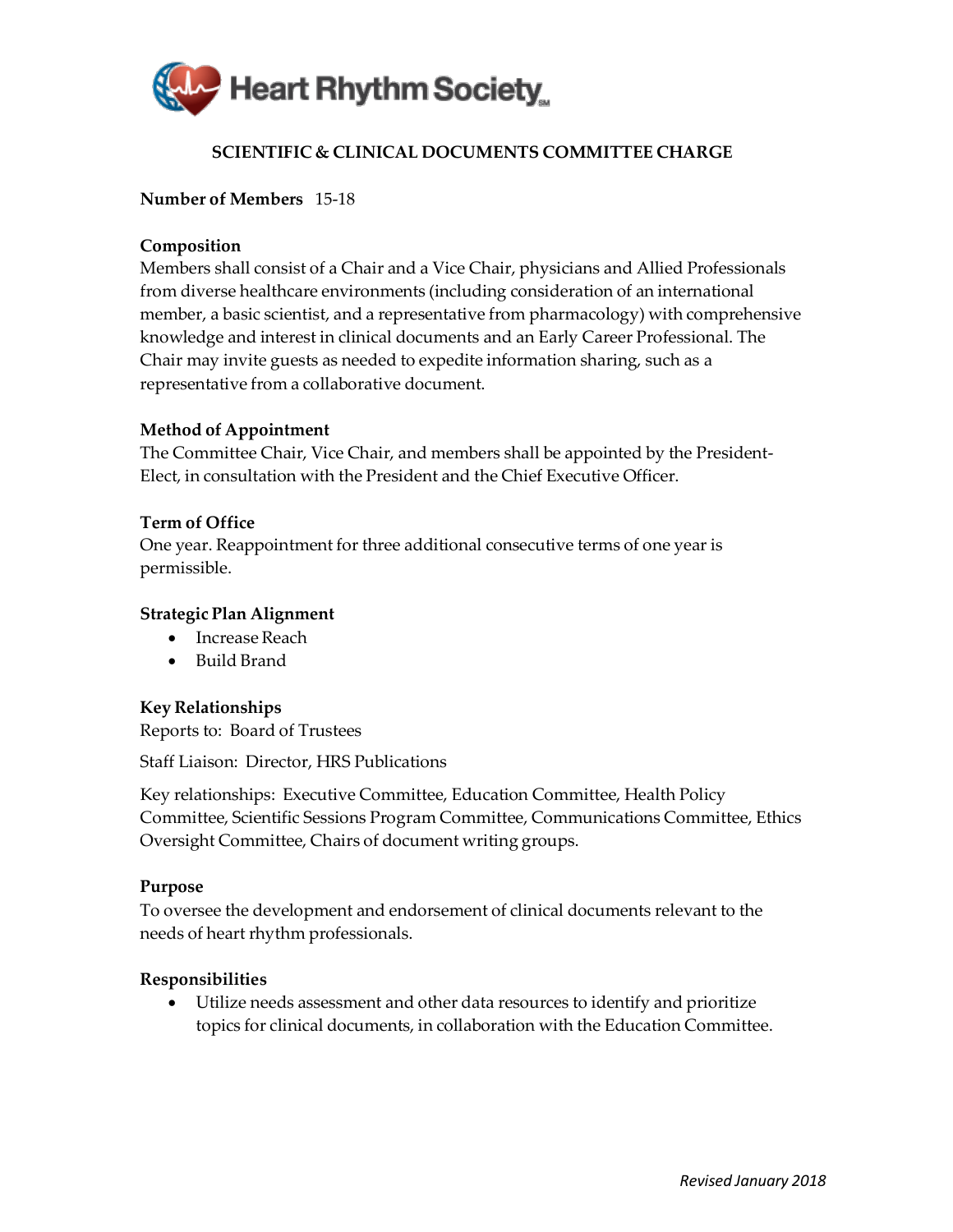- Facilitate the initial development, revision and/or endorsement of clinical documents, including establishing effective operating procedures.
- Maintain proactive communications with relevant committees about in-process and planned documents, to provide sufficient time for planning, collaboration and leveraging of documents for maximum impact.
- Review requests for document collaboration/participation submitted by external organizations and make recommendations to the Executive Committee.
- Recommend individuals to the President for appointment to writing groups for Society and external entities' documents.
- Review and recommend endorsement decisions to the Board or Executive Committee on clinical documents, whose approval is discretionary and final.
- Collaborate with the Education Committee to develop tools to promote knowledge and implementation of HRS consensus documents.

- Establish committee procedures.
- Recommend document topics to the Board.
- Recommend action on external organizations' requests to the Executive Committee.
- Recommend document endorsement decisions to the Board or Executive Committee.
- Recommend writing group members to the President.
- Recommend document chairs to the Executive Committee.

# **Meeting Frequency**

One annual face-to-face meeting at HRS Scientific Sessions, monthly teleconferences and additional meetings as needed.

### **Estimated Time Commitment**

Up to 5 hours per month

# *Busiest Times of the Year*

The estimated time commitment is greater when clinical document are identified and prioritized and preparations are made for the release of completed document(s) at the Annual Scientific Sessions.

*Other*

The SCDC plays an integral role in the HRS clinical document development process. SCDC members are expected to respond in a timely manner to requests for review and when asked for recommendations.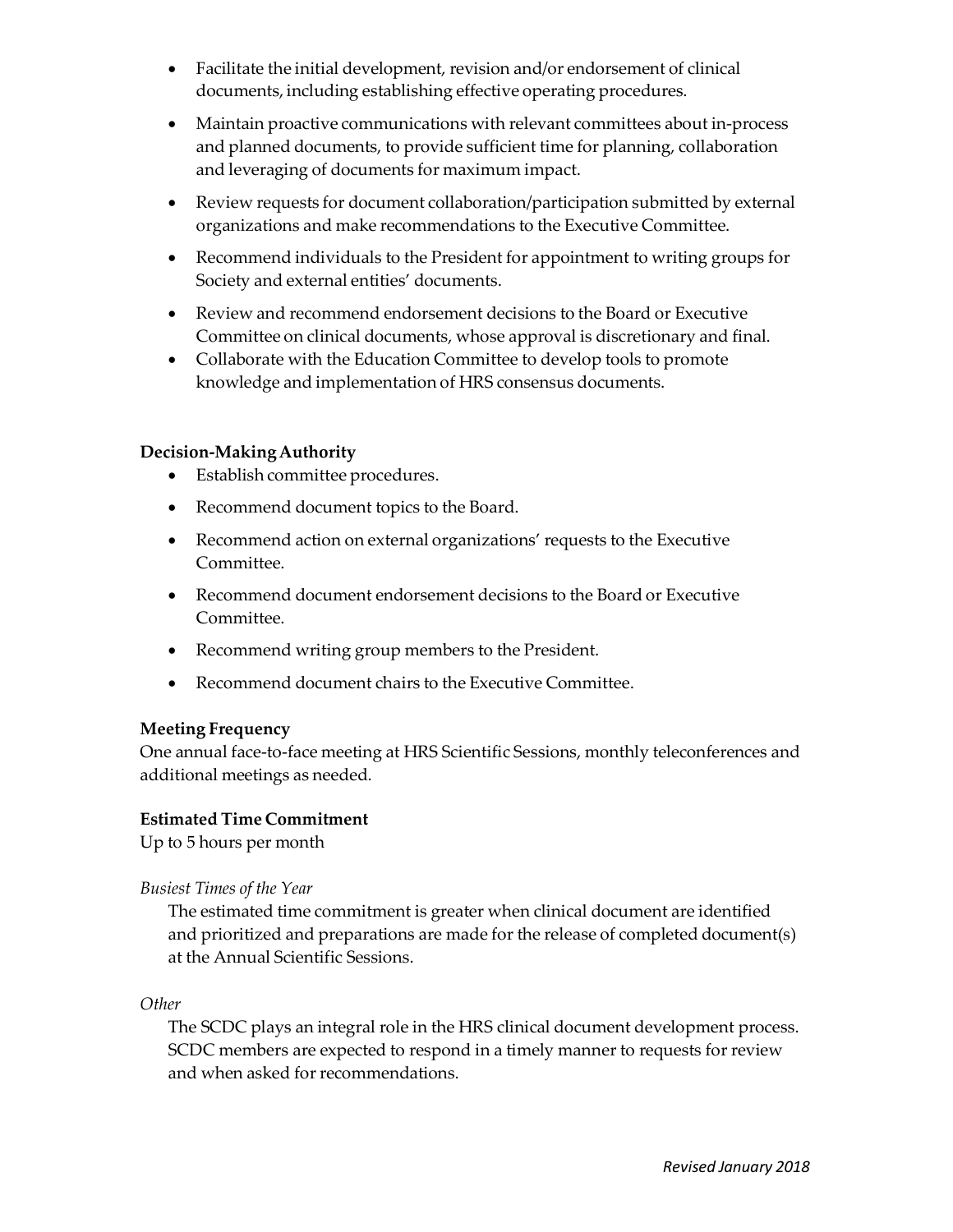

# **SCIENTIFIC SESSIONS PROGRAM COMMITTEE CHARGE**

### <span id="page-62-0"></span>**Number of Members** Up to a maximum of 37

### **Composition**

Members shall include the President‐Elect, 1st Vice President, 2nd Vice President, two members from the Health Policy or its subcommittees and up to 32 at‐large members with a diverse mix of expertise and backgrounds, with an early career member on each team, as appropriate. The Chair of the CME Compliance Subcommittee participates on an ad hoc basis as a non‐voting member. The Committee Chair may invite guests as needed to expedite information sharing.

### **Method of Appointment**

The 1st Vice President shall serve as the Chair. The 2nd Vice President shall serve as the Abstract Chair. Committee members shall be appointed by the President‐Elect, in consultation with the President and the Chief Executive Officer.

### **Term of Office**

One year. Reappointment for three additional consecutive terms of one yearis permissible, except early career members who serve a maximum of two years, unless assigned a permanent position to a non‐early career role.

### **Strategic Plan Alignment**

- Secure Financials
- Increase Reach
- Build Brand

### **Accountability**

Reports to: Board of Trustees

Staff Liaisons: Chief Learning Officer (primary); Senior Director, Education & Program Services; Director, Scientific Sessions & Education (secondary)

Key Relationships: Education Committee, Membership Committee, Communications Committee, Young InvestigatorAwards Subcommittee

### **Purpose**

To ensure the quality of the Society's annual Scientific Sessions as the leading worldwide source of information on heart rhythm disorders.

- Develop the meeting format, including coordinating the needs of internal committees and interest groups and designing the scientific program.
- Regularly assess the state of knowledge in the field of electrophysiology, review gaps in knowledge and develop strategies to address unmet needs.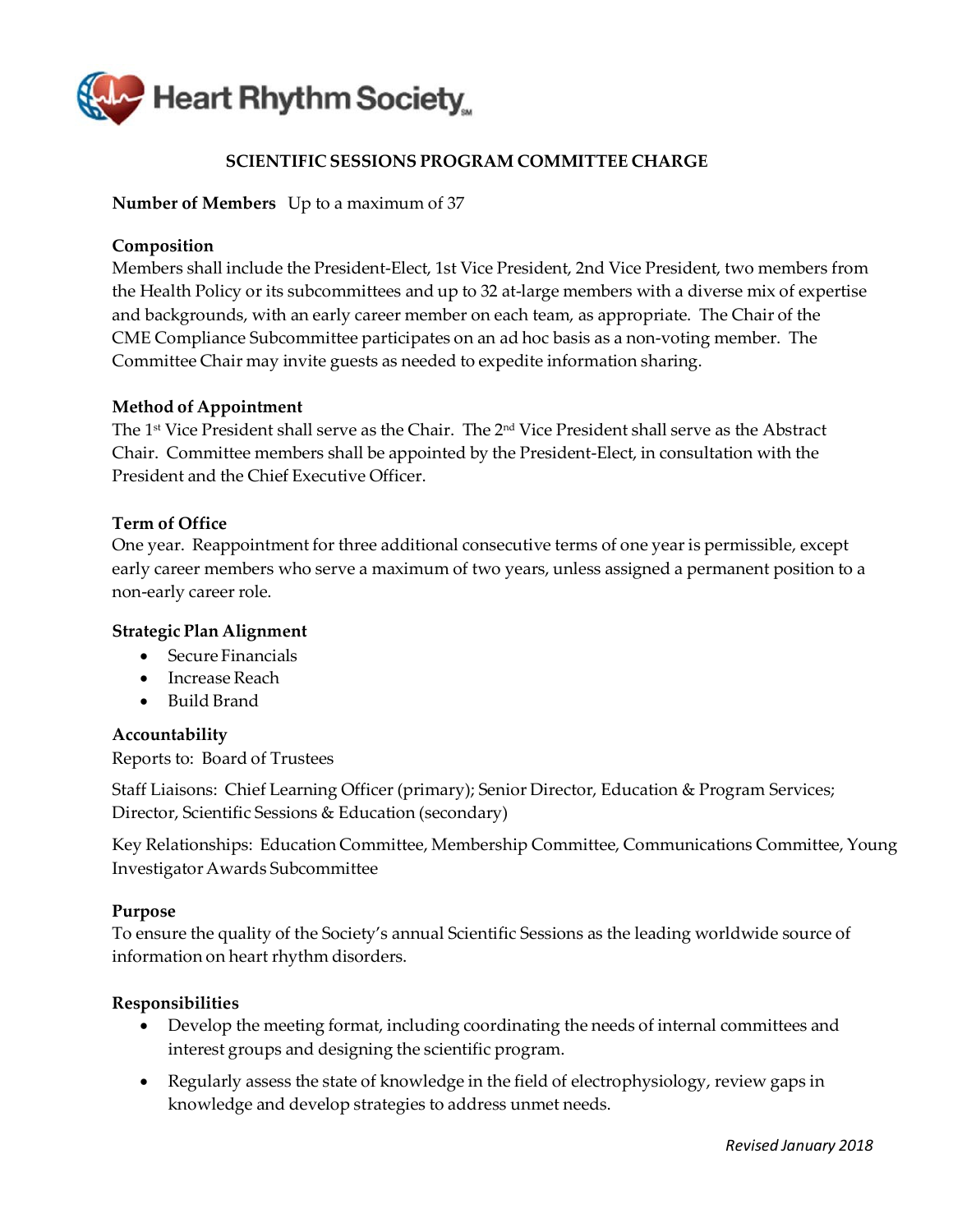- Regularly evaluate the effectiveness of the Scientific Sessions for physicians, scientists and allied professionals.
- Identify, select and recruit faculty members.
- Review and select abstracts to be presented.
- Oversee preparation and dissemination of the preliminary and final programs.
- Oversee all activities related to the annual meeting.
- Annually evaluate the meeting's effectiveness and economics, and recommend future enhancements to the following year's committee.
- Safeguard the Society's reputation as an ethical and scientific leader.
- Comply with the educational standards as set by accrediting bodies.
- Ensure fiscal responsibility within approved budgets and for new enhancements or programs within scientific sessions.

- Establish the committee's procedures.
- Set the annual program.
- Select the faculty, abstract presenters and other speakers.
- Approve the preliminary and final programs.
- Recommend enhancements or changes to the Board.

### **Meeting Frequency**

Three to four meetings annually, by teleconference or face-to-face. Additional meetings as needed.

### **Estimated Time Commitment**

0 – 20 hours per month

*Busiest Times of the Year*

Prior to committee conference call meetings Program build (June 15 ‐ August 15) Abstract review and session build (December 15 ‐ February 1) Late‐ breaking clinical trial review and selection (March 15 ‐ April 1) Budget preparation cycle (June ‐ August)

### *Scheduled*

Committee Conference Calls (June 15 – 30 and as needed) In‐Person Meetings (at ACC annual meeting and HRS Scientific Sessions)

### *Ad Hoc*

Chair & Co-Chair Conference Calls (weekly with staff liaisons)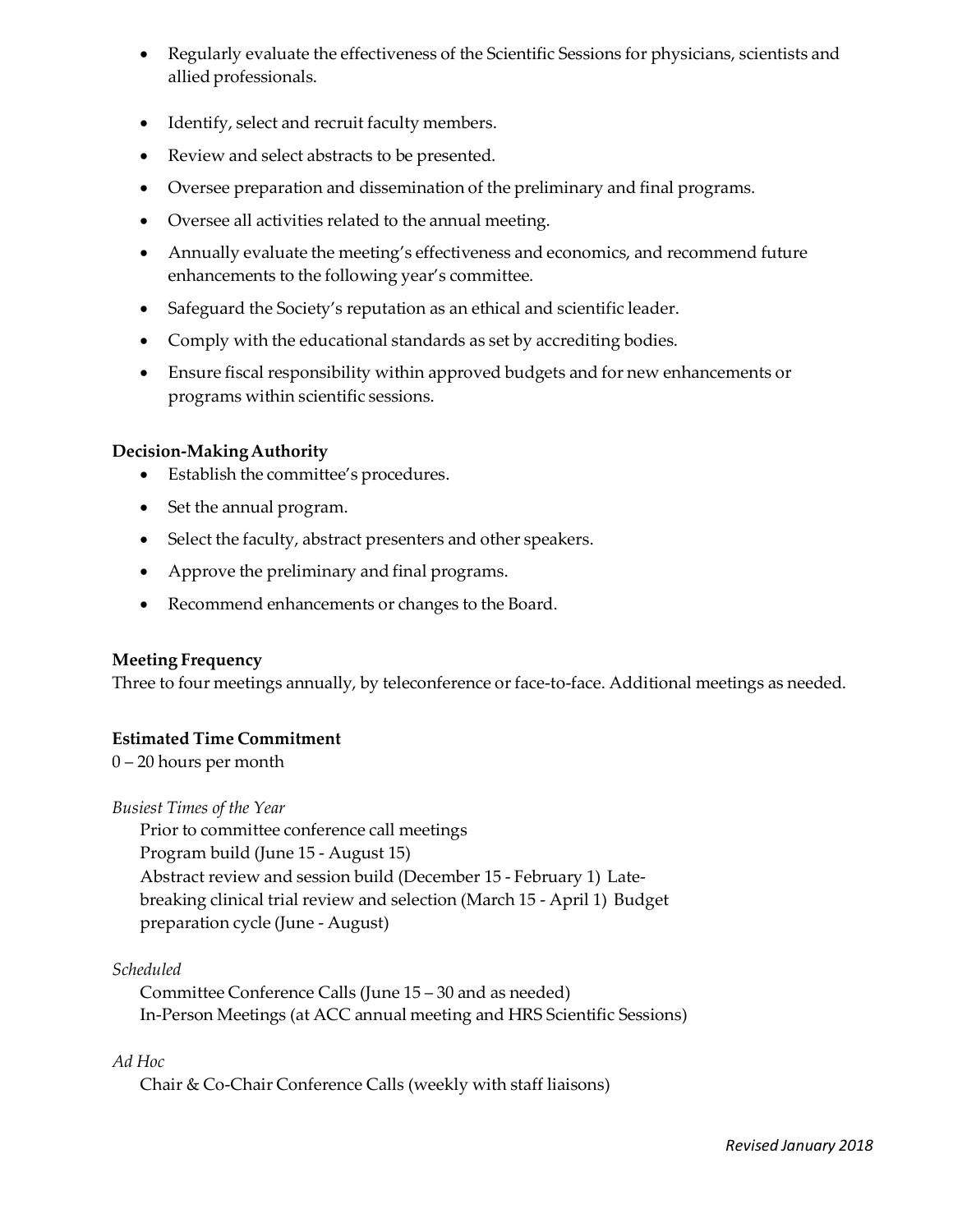<span id="page-64-0"></span>

# **YOUNG INVESTIGATOR AWARDS SUBCOMMITTEE CHARGE**

# **Number of Members** 7

# **Composition**

Members shall include three judges in the clinical category, three judges in the basic science category, and a Chair. The Chair may invite guests as needed to expedite informationsharing.

# **Method of Appointment**

The Subcommittee Chair, Vice Chair and members shall be appointed by the President‐ Elect, in consultation with the President and the Chief Executive Officer.

### **Term of Office** One year. Reappointment for two additional consecutive terms of one yearis permissible.

# **Strategic Plan Alignment**

- Increase Reach
- Build Brand

### **Key Relationships**

Reports to: Research Committee

Staff Liaisons: Manager, Scientific Sessions & Education (primary); Director, Scientific Sessions & Education (secondary)

Key Relationships: Scientific Sessions Program Committee

### **Purpose**

To recognize outstanding young investigators for their contributions and potential in the field.

- Work collaboratively with the Research Committee Chair and the committee staff liaison to set the subcommittee's annual work plan, timeline, budget (if any) and meeting schedule consistent with the Committee's overall priorities and agenda.
- Maintain open communications with the Research Committee via regular reports and two‐way communications on issues of mutual interest.
- Refer matters to the Research Committee for approval when required by the subcommittee's or the Committee's policies or charge.
- Set criteria for awards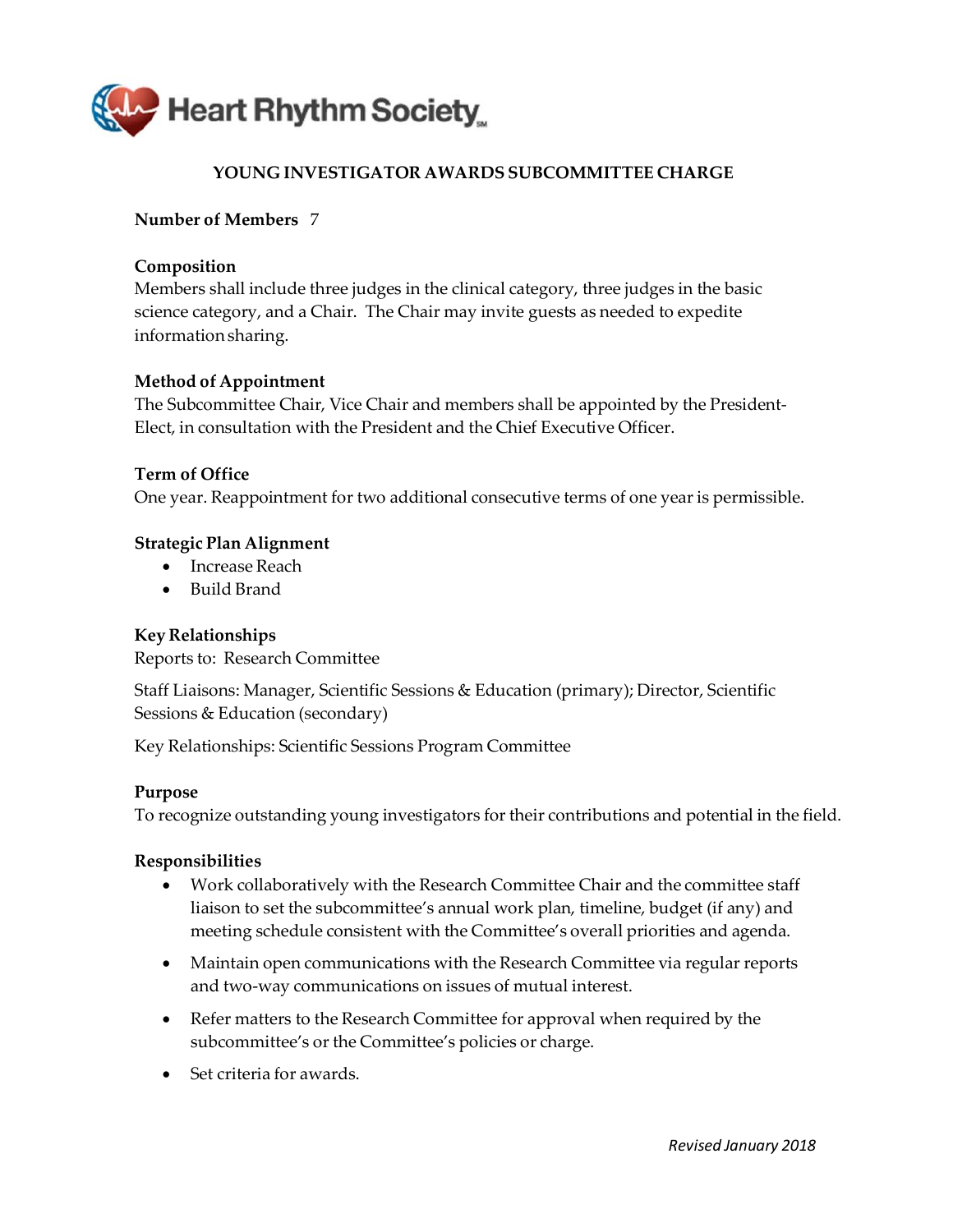- Review all abstracts and manuscripts submitted by young investigators for presentation at the annual Scientific Sessions.
- Select three finalists in the clinical and basic science categories, respectively, to present their work at the Young Investigator Award competition at the annual Scientific Sessions.
- Attend the competition to judge the quality of the presentations.
- Following the competition, select one award recipient in each category.
- Participate in the recognition event.
- Recommend manuscript revisions to the Heart*Rhythm* journal editors as needed.

- Establish award criteria
- Select finalists and award recipients
- Recommend manuscript revisions

### **Limitations**

Members of the YIA Subcommittee are ineligible to be nominated for Young Investigator Awards while serving on the subcommittee. Members are prohibited from viewing or scoring submissions from young investigators in whose work they are involved in any way. In the event the submission is selected as a finalist in the YIA Competition, the member shall recuse her- or himself from the remainder of the selection process.

In the event that the involved member is the subcommittee chair, she or he shall select an individual to review the scores and approve the list of finalists. In the event the submission is selected as a finalist, the Chair shall recuse her‐ or himself from the selection process entirely, and the Chair of the Research Committee shall appoint an Acting Chair of the Subcommittee for the remainder of that year's competition.

# **Meeting Frequency**

At least two meetings annually, by teleconference or face-to-face. Face-to-face meetings occur at the annual Scientific Sessions. Additional meetings as needed.

# **Estimated Time Commitment**

Up to 15 hours per month (January and March)

# *Scheduled*

In‐Person Meetings (Two in‐person meetings in May, at HRS Scientific Sessions)

*Busiest Times of the Year* Submission review (March)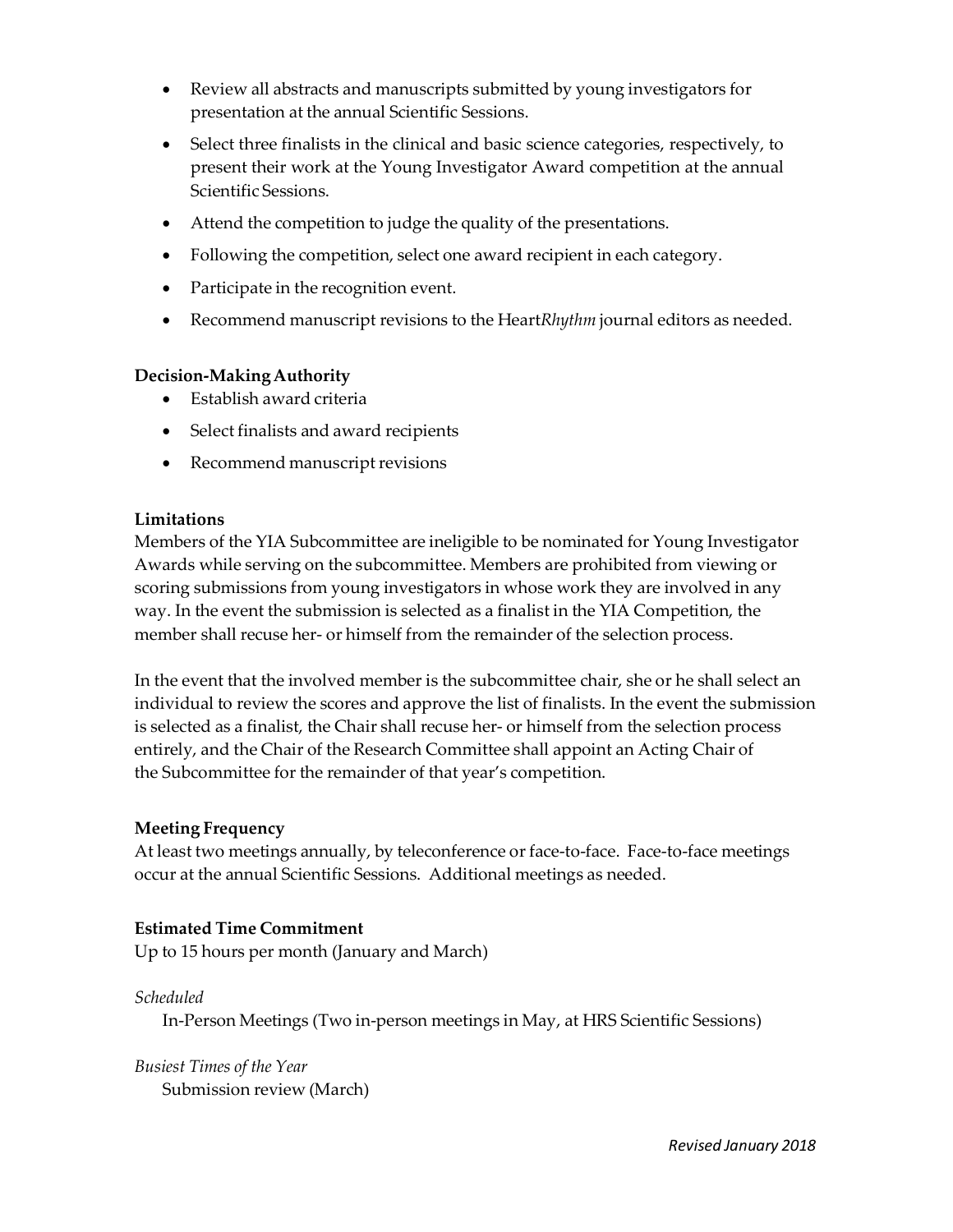<span id="page-66-0"></span>

### **ALLIED PROFESSIONAL COUNCIL CHARGE**

### **Number of Members**

Determined by the number of Allied Professionals serving on committees and subcommittees, working groups, and task forces, and three to five at-large members.

### **Composition**

Members shall include a Chair and Vice Chair, members of current committees, working groups, task forces, and three to five at‐large members, including members from the Allied Professionals Community Planning Team, to ensure representation of all Allied Professionals, including nurse practitioners, physician assistants, registered nurses, medical assistants, technicians, technologists, genetic counselors, psychologists, PharmDs, and CRNAs. The senior Allied Professional Trustee shall serve as the Board Liaison.

### **Method of Appointment**

Ex‐officio members serve automatically. The Chair and Vice Chair and at‐large members shall be appointed by the President‐Elect, in consultation with the President and the Chief Executive Officer, from recommendations from Allied members of the HRS Board of Trustees.

### **Term of Office**

Ex‐officio terms coincide with their term on a committee, working group or task force. The term of at-large members shall be one year, with reappointment possible to a maximum of two additional, consecutive one-year terms.

### **Strategic Plan Alignment**

- Increase Reach
- Build Brand
- Engage Volunteers

### **Accountability**

Reports to: Board of Trustees

Staff Liaisons: Senior Director, Education Programs and Services

Key Relationships: All governance groups that have Allied Professional members.

### **Purpose**

To identify areas whereby the Heart Rhythm Society can coordinate the talents and strengths of Allied Professionals to better meet the needs of the Society's Strategic Plan, as well as the needs of Allied Professional members.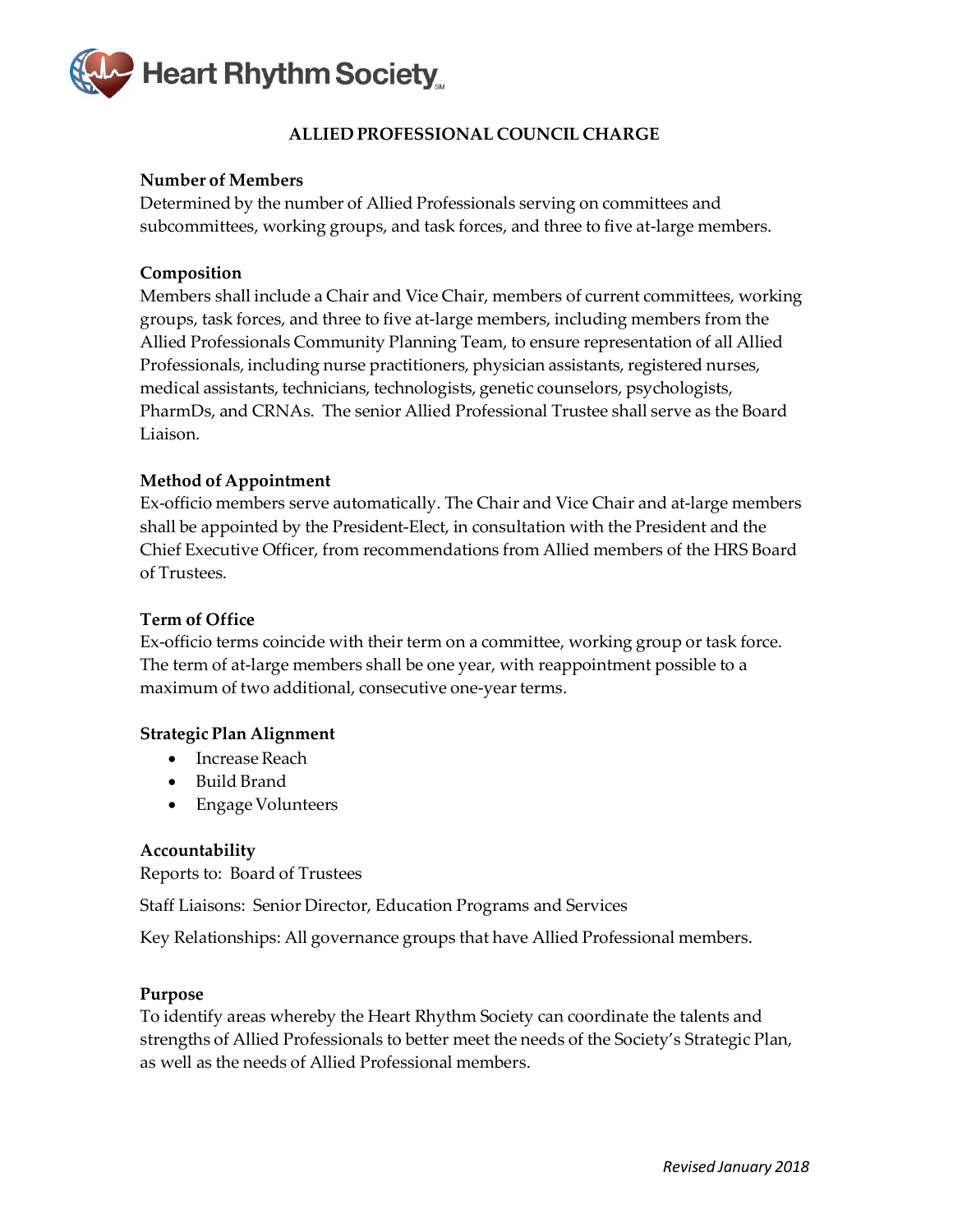To allow Allied Professional Trustees and committee members to organize, communicate, network and mentor potential Allied Professional leadership.

To serve as the central resource to HRS leadership to identify Allied Professional members with the knowledge and skills to best contribute to emerging initiatives.

- **Create a process to identify and mentor upcoming Allied Professional leadership.**
	- o Establish criteria for developing leadership for Governance Committee and Board approval.
	- o Create a pipeline for future HRS Allied Professional volunteer leadership to contribute at every level of the HRS governance structure.
	- o Promote mentorship of more experienced Allied Professionals to emerging Allied Professionals, to include professional development, research, and advocacy skills for participation in committee, chair and other work.
- **Develop strategies to recruit and retain Allied Professional members.**
	- o Coordinate with staff to develop and maintain Allied Professional member records to include the identification of strengths and skills to draw on specific roles and tasks of any HRS governance group initiative.
	- o Survey Allied Professional constituents to understand what they value and strategize to meet their needs of the diverse members in areas of education, patient and caregiver support, health policy, research and fiscal management.
- **Recommend appropriate Allied Professional members for committees, working groups, and task forces**
	- o Identify and recommend volunteers to serve on HRS committees, working groups, and task forces.
	- o Consult on new initiatives to coordinate Allied Professional representation.
	- o Identify methods to involve increased numbers of Allied Professional members into the Society's work through the use of additional ad hoc working groups; mentor and support scientific session faculty; promote Allied Professional member research and publication; and encourage participation in emerging HRS initiatives.
- **Facilitate communication between Allied Professionals serving on committees**
	- o Coordinate Allied Professional efforts on individual committees and across all governance groups to economize effort, limit redundancy, communicate ideation, promote communication and assure the goals of the Strategic Plan.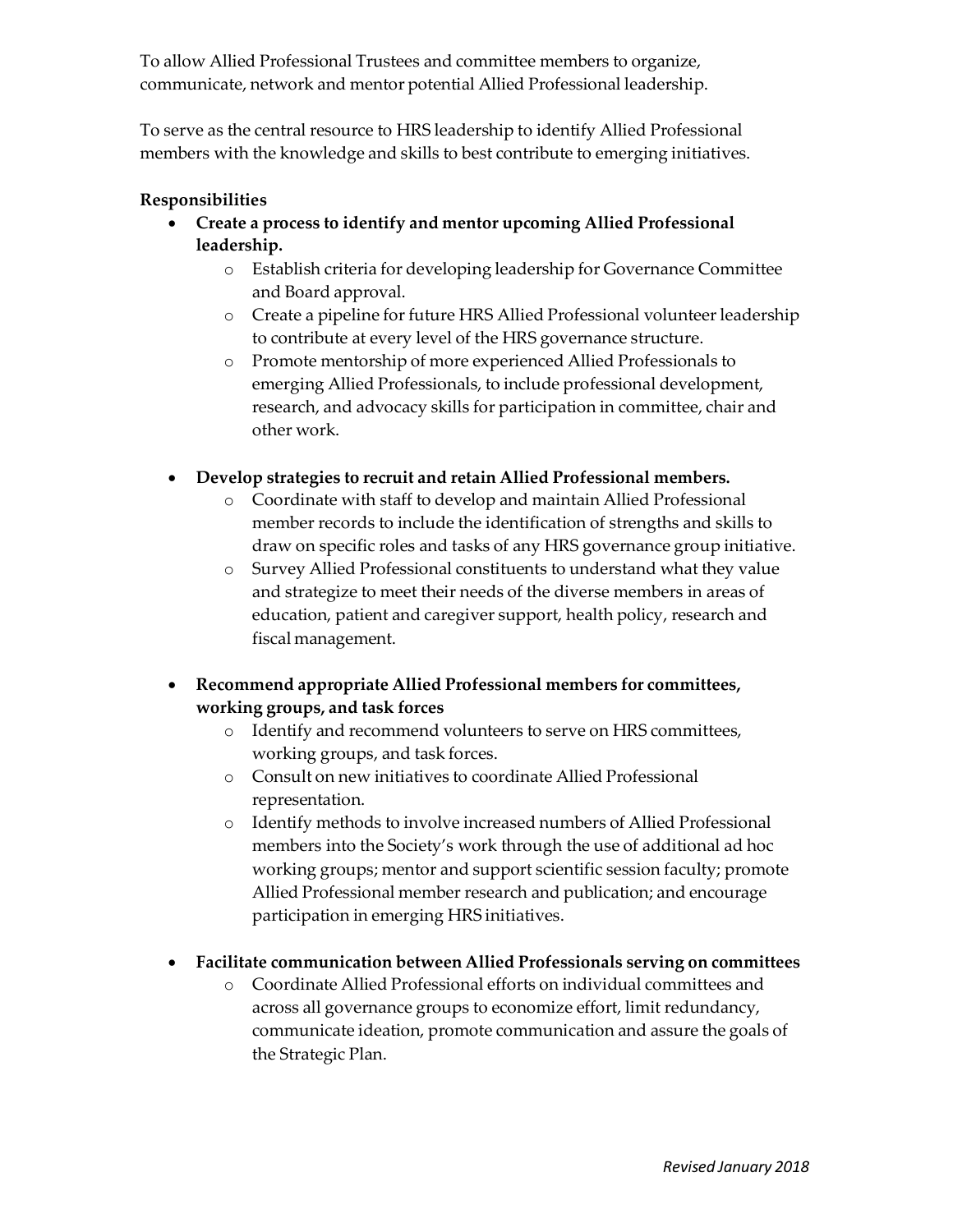• With approval from the Board of Trustees, form strategic alliances with nonphysician professional groups for education and advocacy opportunities.

# **Decision-MakingAuthority**

Provide recommendations to the Board of Trustees.

# **Limitations** (if any)

# **Meeting Frequency**

- Quarterly via conference call
- In-person meeting during the HRS Scientific Sessions

# **Estimated Time Commitment**

*Scheduled*

Committee Conference Calls (Quarterly) In‐ Person Meeting (May)

*Ad Hoc*

Committee Conference Calls (as needed)

*Busiest Times of the Year*

Budget preparation cycle (June ‐ September) During the Committee Appointment Process (November‐January) Prior to Scientific Sessions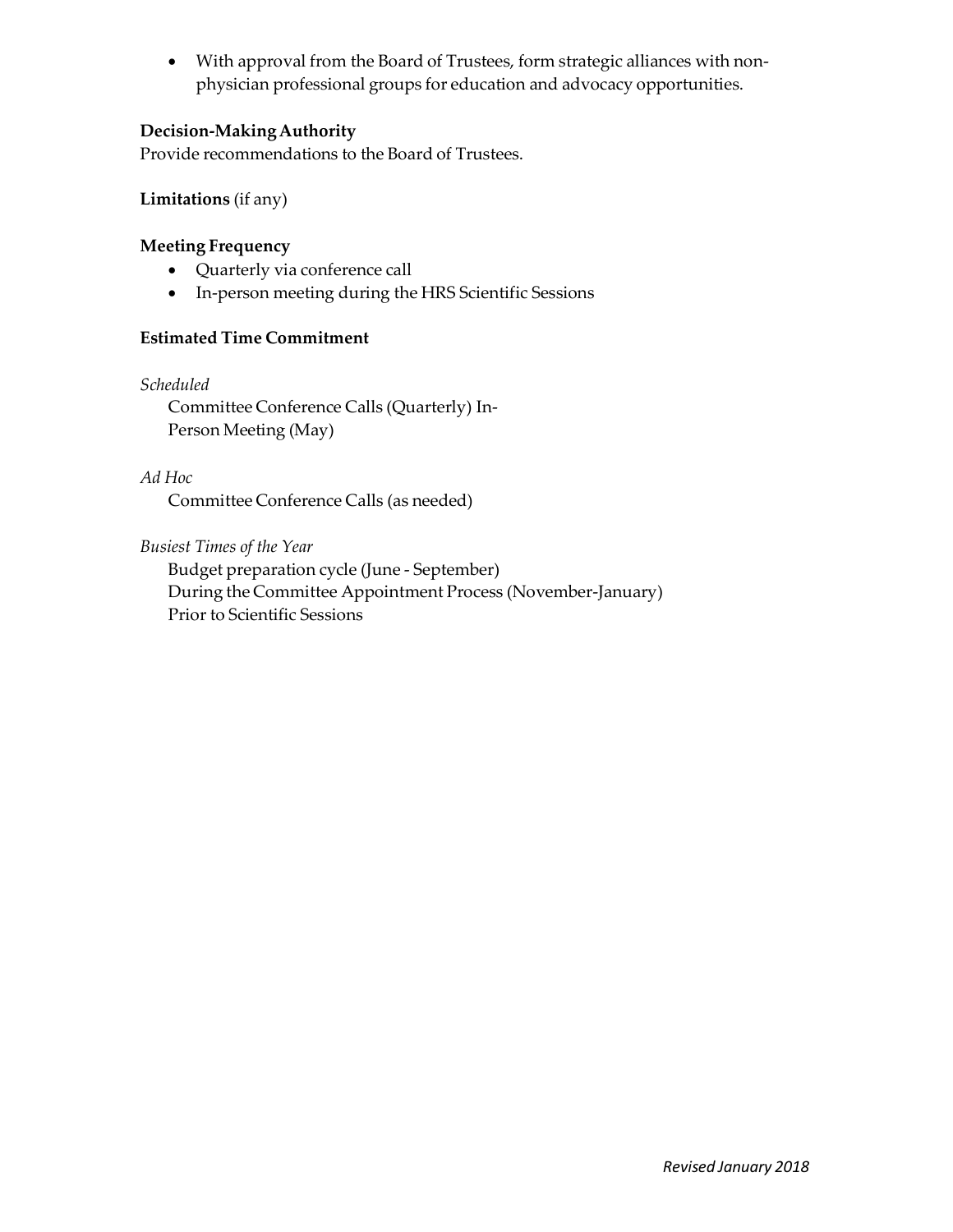<span id="page-69-0"></span>

# **CORPORATE RELATIONS ADVISORY COUNCIL**

**Number of Members**

 $5 - 7$ 

# **Composition**

Members shall include HRS members with knowledge of market development and trends. Relationships with Industry are accepted.

# **Method of Appointment**

The Committee Chair and members shall be appointed by the President‐Elect, in consultation with the President and the Chief Executive Officer.

### **Term of Office**

One year. Reappointment for two additional consecutive one‐year terms is permissible.

### **Strategic Plan Alignment**

- Secure Financials
- Build Brand

### **Accountability**

Reports to: Board of Trustees

Staff Liaisons: Chief Revenue Officer

Key Relationships: Finance Committee

### **Purpose**

To foster on‐going ideation and diversify revenue opportunities.

### **Responsibilities**

- Generate ideas with opportunity for revenue generation.
- Provide updates to HRS on market trends and emerging technologies and topics pertinent to the Field.
- Support the Finance Committee in feasibility assessments for the New Business Opportunity Fund in the pipeline for consideration.

### **Decision-MakingAuthority**

Provide recommendations to the Finance Committee and the Board.

### **Meeting Frequency:**

• Monthly via conference call